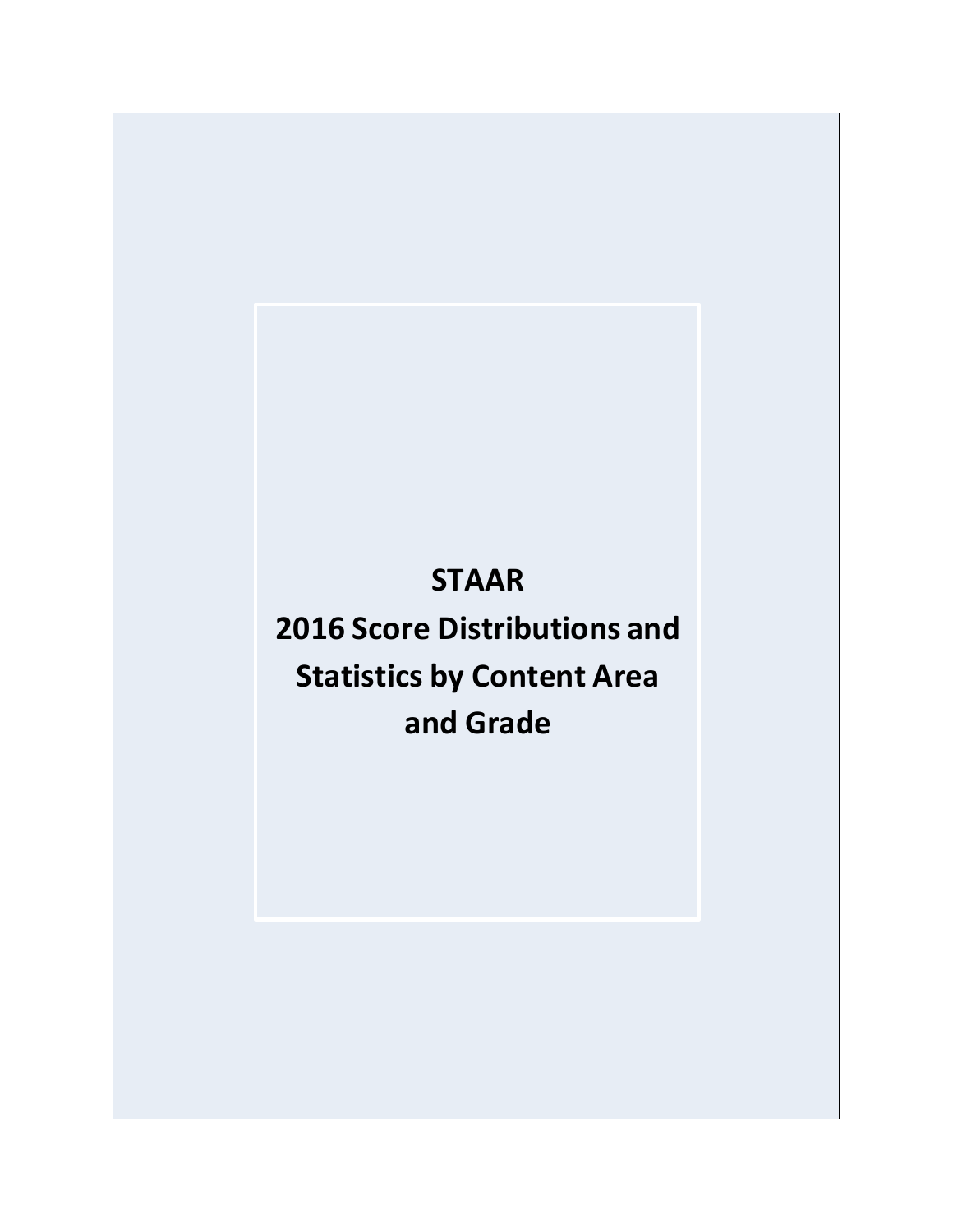### **Glossary**

This glossary provides definitions for the statistical terms that appear in the tables and graphs in this section ("STAAR 2016 Score Distributions and Statistics by Content Area and Grade") of Appendix B. Definition of statistical terms and concepts in the other sections are given in chapter 3 or chapter 4.

#### **Descriptive Statistics**

**Mean.** The mean is a measure of central tendency. It is the average score for the assessment. It is computed by summing the scores of all students and dividing it by the total number of students (N).

**Median.** The median is another measure of central tendency. It is the score at the middle of the frequency distribution for the assessment. It is computed by finding the score at which there is the same number of scores above as there is below.

**Mode**. The mode is another measure of central tendency. It is the most frequently obtained score for the assessment. It is determined by computing the frequency distribution and finding the score point with the highest frequency (n-count).

**Range.** The range is a measure of statistical dispersion (variability or spread). It is the difference between the lowest and highest scores obtained by students on the assessment. It is computed by subtracting the lowest score from the highest score.

**Interquartile Range.** The interquartile range is another measure of statistical dispersion (variability or spread). It is the difference between the  $1<sup>st</sup>$  and  $3<sup>rd</sup>$  quartiles (or  $25<sup>th</sup>$  and 75<sup>th</sup> percentiles) of the score distribution for the assessment. It is computed by subtracting the score at the  $1<sup>st</sup>$  quartile (the point that splits the lowest 25% of the scores) from the score at the 3<sup>rd</sup> quartile (the point that splits the highest 25% of the scores).

**Standard Deviation (SD).** The standard deviation is another measure of statistical dispersion (variability or spread). It is an indicator of the degree of score variation around the mean. It is computed using the following formula.

$$
SD = \sqrt{\frac{\sum_{i=1}^{N} (X_i - \overline{X})^2}{N - 1}}
$$

where  $X_i$  is the score for student  $i$ ,  $X$  is the mean score and  $N$  is the total number of students that took the assessment.

**Variance.** The variance is another measure of statistical dispersion (variability or spread) around the mean. It is computed as the square of the standard deviation (SD).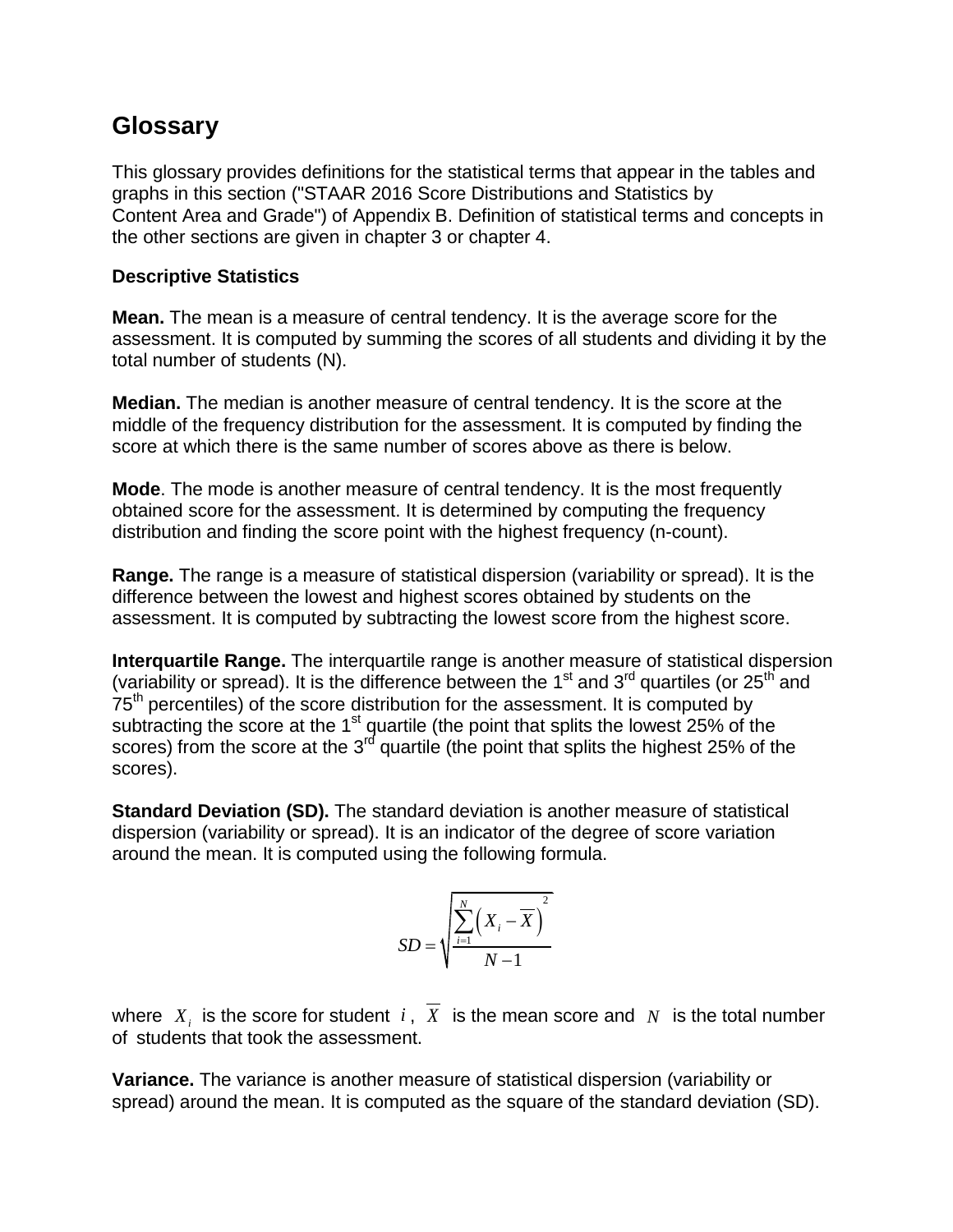**Skewness.** The skewness is an indicator of the shape of the score distribution. It measures the extent to which the score distribution "leans" to one side of the mean. A positive skewness indicates that the score distribution leans below the mean. A negative skewness indicates that the score distribution leans above the mean. A skewness of zero indicates that the score distribution is symmetric around the mean. It is computed using the following formula.

$$
Skewness = \frac{N}{(N-1)(N-2)} \sum_{i=1}^{N} \left( \frac{X_i - \overline{X}}{S_X} \right)^3
$$

where  $X_i$  is the score for student i, X is the mean score,  $S_X$  is the standard deviation (SD) and  $N$  is the total number of students that took the assessment.  $X_i$  is the score for student i, X *N*

**Kurtosis.** The kurtosis is another indicator of the shape of the score distribution. It measures the "peakedness" of the score distribution. A positive kurtosis is referred to as *leptokurtic*, meaning that the distribution has a more acute peak around the mean and fatter tails. A negative kurtosis is called *platykurtic*, meaning the distribution has a lower, wider peak around

the mean and thinner tails. It is computed using the following formula.  
\n
$$
Kurtosis = \frac{N(N+1)}{(N-1)(N-2)(N-3)} \sum_{i=1}^{N} \left(\frac{X_i - \overline{X}}{S_X}\right)^4 - \frac{3(N-1)^2}{(N-2)(N-3)}
$$

where  $X_i$  is the score for student  $i$ ,  $X$  is the mean score,  $S_X$  is the standard deviation (SD) and  $N$  is the total number of students that took the assessment.

#### **Frequency Distributions**

**Frequency (FREQ)**. This is the number of students that obtained the particular score point on the assessment.

**Cumulative Frequency (CUM FREQ).** This is the number of students that obtained a score that is less than or equal to the particular score point on the assessment.

**Percentage (PCT).** This is the percentage of students that obtained the particular score point on the assessment. It is computed as:  $PCT = FREG \div N \times 100$ .

**Cumulative Percentage (CUM PCT).** This is the percentage of students that obtained a score that is less than or equal to the particular score point on the assessment. It is computed as: CUM PCT = CUM FREQ  $\div$  N  $\times$  100.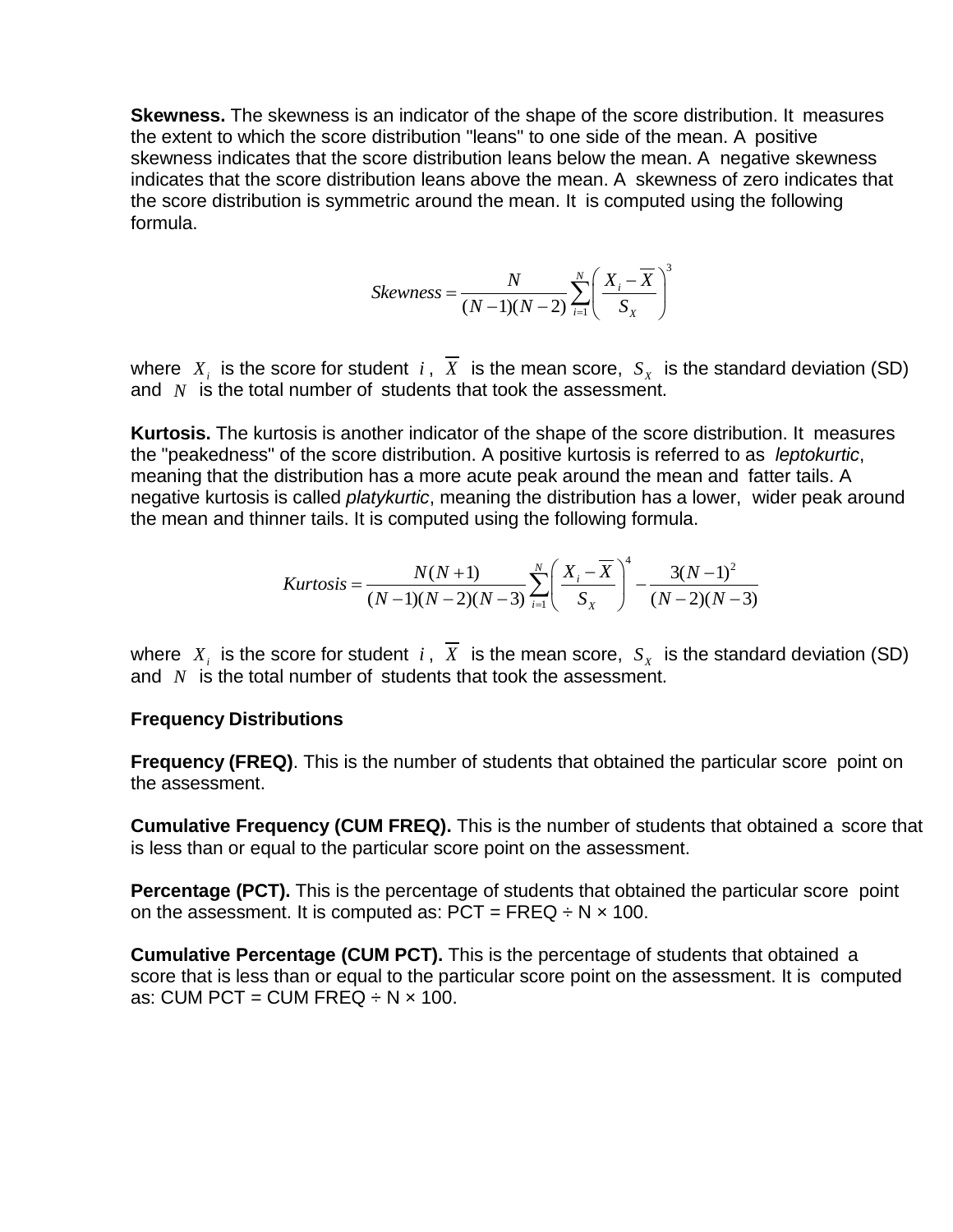### **Scale Score Descriptive Statistics for 2016 STAAR English 3–8 Assessments**

|                               |        |             |               |             |              | <b>Interquartile</b> |           |                 |                 |                 |
|-------------------------------|--------|-------------|---------------|-------------|--------------|----------------------|-----------|-----------------|-----------------|-----------------|
| <b>Subject</b>                | $N^*$  | <b>Mean</b> | <b>Median</b> | <b>Mode</b> | <b>Range</b> | Range                | <b>SD</b> | <b>Variance</b> | <b>Skewness</b> | <b>Kurtosis</b> |
| <b>GRADE 3 MATHEMATICS</b>    | 372905 | 1465.03     | 1465          | 1596        | 1146         | 194                  | 143.16    | 20495.30        | 0.3639          | 0.2638          |
| <b>GRADE 4 MATHEMATICS</b>    | 367350 | 1555.88     | 1548          | 1610        | 1200         | 204                  | 141.91    | 20139.31        | 0.3474          | 0.3458          |
| <b>GRADE 5 MATHEMATICS</b>    | 366266 | 1608.95     | 1604          | 1678        | 1160         | 182                  | 140.51    | 19741.87        | 0.4382          | 0.5675          |
| <b>GRADE 6 MATHEMATICS</b>    | 353581 | 1633.36     | 1614          | 1516        | 1167         | 201                  | 138.87    | 19285.55        | 0.7385          | 0.8236          |
| <b>GRADE 7 MATHEMATICS</b>    | 329106 | 1658.89     | 1637          | 1540        | 1207         | 199                  | 140.67    | 19789.07        | 0.6327          | 0.6327          |
| <b>GRADE 8 MATHEMATICS</b>    | 295606 | 1674.05     | 1665          | 1665        | 1231         | 160                  | 123.70    | 15301.15        | 0.6378          | 1.6790          |
| <b>GRADE 3 READING</b>        | 357320 | 1439.37     | 1439          | 1555        | 1143         | 186                  | 139.60    | 19487.46        | 0.2943          | 0.2175          |
| <b>GRADE 4 READING</b>        | 353370 | 1517.50     | 1531          | 1609        | 1181         | 175                  | 126.14    | 15910.49        | 0.0819          | 0.4601          |
| <b>GRADE 5 READING</b>        | 359130 | 1561.91     | 1563          | 1667        | 1195         | 197                  | 143.08    | 20470.73        | 0.2827          | 0.2805          |
| <b>GRADE 6 READING</b>        | 365062 | 1591.65     | 1581          | 1698        | 1194         | 185                  | 138.65    | 19224.03        | 0.3857          | 0.4523          |
| <b>GRADE 7 READING</b>        | 363051 | 1642.00     | 1646          | 1715        | 1199         | 182                  | 130.45    | 17018.05        | 0.1181          | 0.3730          |
| <b>GRADE 8 READING</b>        | 356728 | 1684.33     | 1687          | 1740        | 1219         | 144                  | 118.75    | 14102.65        | 0.0196          | 0.9125          |
| <b>GRADE 4 WRITING</b>        | 353401 | 3845.48     | 3775          | 3925        | 5837         | 748                  | 631.70    | 399043.28       | 0.6415          | 1.2489          |
| <b>GRADE 7 WRITING</b>        | 364348 | 3860.85     | 3850          | 4000        | 5771         | 780                  | 602.78    | 363343.71       | 0.4922          | 1.2949          |
| <b>GRADE 5 SCIENCE</b>        | 363919 | 3822.24     | 3850          | 4070        | 4763         | 644                  | 454.48    | 206547.65       | 0.2595          | 0.6695          |
| <b>GRADE 8 SCIENCE</b>        | 352976 | 3930.44     | 3896          | 4106        | 5621         | 743                  | 577.92    | 333994.06       | 0.3807          | 0.9617          |
| <b>GRADE 8 SOCIAL STUDIES</b> | 353045 | 3762.11     | 3745          | 3872        | 5007         | 724                  | 513.12    | 263288.79       | 0.4795          | 0.6686          |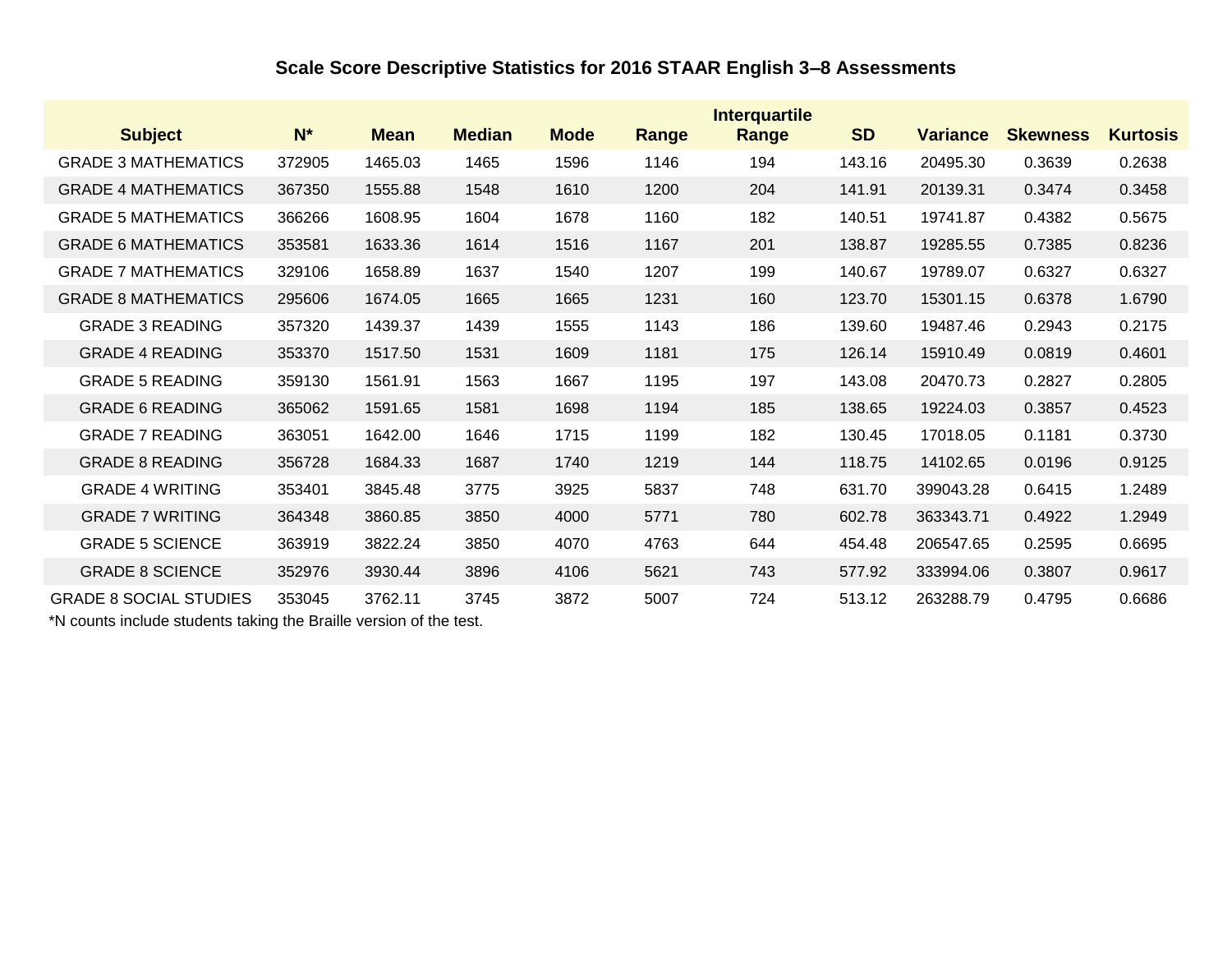### **Scale Score Descriptive Statistics for 2016 STAAR Spanish 3–5 Assessments**

|                            |       |             |               |             |       | <b>Interquartile</b> |           |                 |                 |                 |
|----------------------------|-------|-------------|---------------|-------------|-------|----------------------|-----------|-----------------|-----------------|-----------------|
| <b>Subject</b>             | $N^*$ | <b>Mean</b> | <b>Median</b> | <b>Mode</b> | Range | Range                | <b>SD</b> | <b>Variance</b> | <b>Skewness</b> | <b>Kurtosis</b> |
| <b>GRADE 3 MATHEMATICS</b> | 17372 | 1406.06     | 1393          | 1444        | 1146  | 167                  | 126.38    | 15972.24        | 0.4538          | 0.5035          |
| <b>GRADE 4 MATHEMATICS</b> | 9384  | 1488.17     | 1475          | 1418        | 1200  | 174                  | 130.16    | 16940.75        | 0.4658          | 0.3915          |
| <b>GRADE 5 MATHEMATICS</b> | 4613  | 1500.75     | 1487          | 1385        | 1160  | 163                  | 118.04    | 13932.51        | 0.6424          | 1.1294          |
| <b>GRADE 3 READING</b>     | 36453 | 1384.40     | 1360          | 1381        | 1370  | 224                  | 158.54    | 25134.34        | 0.5899          | 0.6145          |
| <b>GRADE 4 READING</b>     | 24267 | 1450.10     | 1445          | 1539        | 1383  | 227                  | 155.70    | 24243.03        | 0.4364          | 0.1793          |
| <b>GRADE 5 READING</b>     | 13006 | 1513.71     | 1501          | 1522        | 1071  | 190                  | 138.94    | 19305.26        | 0.2803          | 0.0491          |
| <b>GRADE 4 WRITING</b>     | 25191 | 3781.67     | 3850          | 4000        | 6097  | 1000                 | 696.70    | 485384.62       | 0.2799          | 0.5213          |
| <b>GRADE 5 SCIENCE</b>     | 7288  | 3532.31     | 3500          | 3550        | 3344  | 622                  | 410.38    | 168410.91       | 0.3162          | $-.0011$        |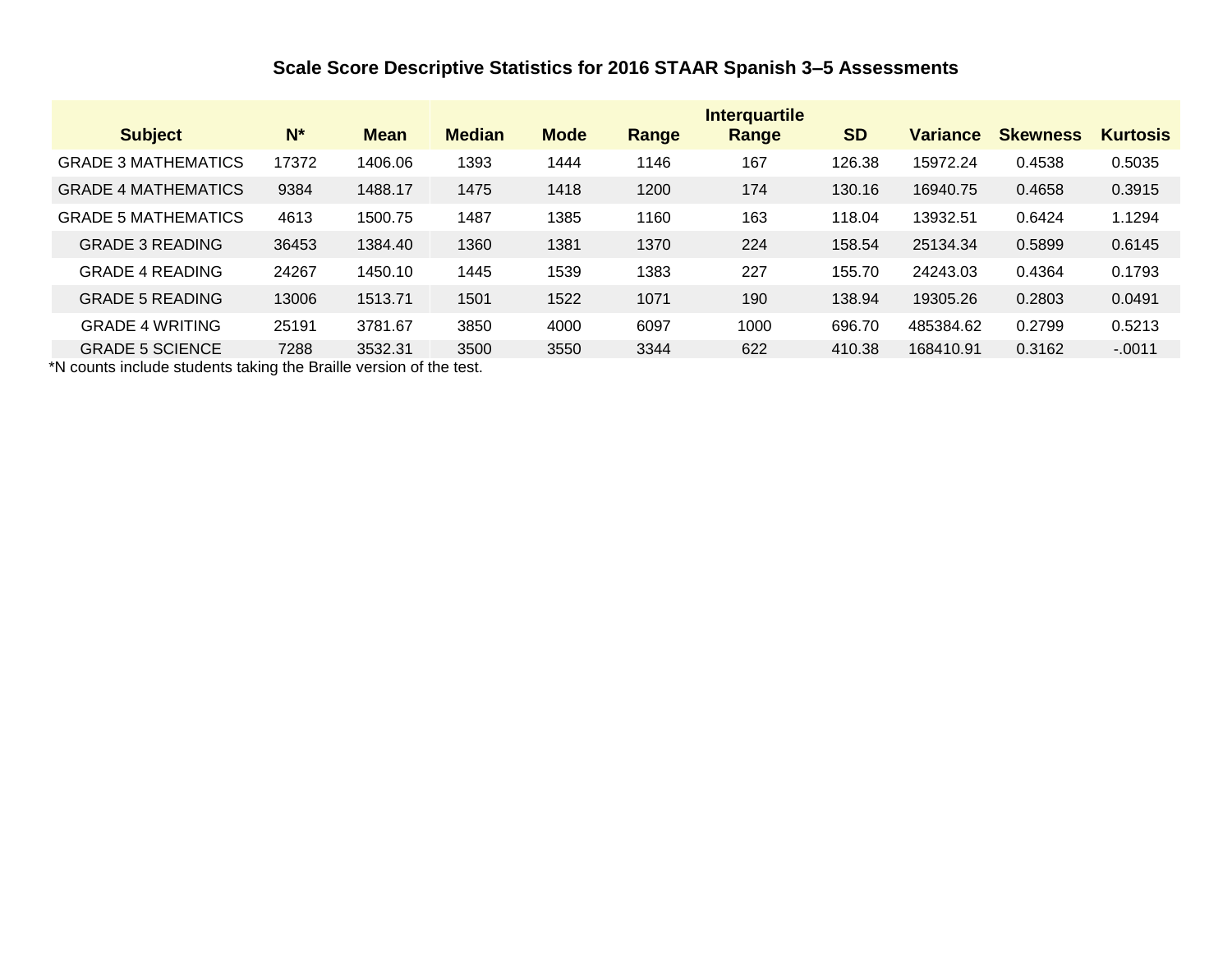### **Scale Score Descriptive Statistics for 2016 STAAR EOC Assessments**

|                     |        |             |               |             |       | <b>Interquartile</b> |           |                 | <b>Skewnes</b> |                 |
|---------------------|--------|-------------|---------------|-------------|-------|----------------------|-----------|-----------------|----------------|-----------------|
| <b>Subject</b>      | $N^*$  | <b>Mean</b> | <b>Median</b> | <b>Mode</b> | Range | Range                | <b>SD</b> | <b>Variance</b> | s              | <b>Kurtosis</b> |
| ALGEBRA I           | 391110 | 4009.10     | 3975          | 4127        | 4713  | 708                  | 550.95    | 303548.17       | 0.7282         | 1.2185          |
| ALGEBRA II          | 14252  | 3912.48     | 3884          | 3580        | 5223  | 702                  | 527.16    | 277894.49       | 0.5994         | 1.0555          |
| <b>ENGLISH I</b>    | 431972 | 3941.97     | 3925          | 4000        | 6060  | 692                  | 525.85    | 276514.53       | 0.1971         | 1.4349          |
| <b>ENGLISH II</b>   | 399894 | 3969.00     | 3963          | 4000        | 6154  | 695                  | 565.15    | 319399.59       | 0.3125         | 1.3448          |
| ENGLISH III         | 10337  | 3985.20     | 4000          | 4000        | 5894  | 647                  | 511.56    | 261697.22       | $-1579$        | 0.8867          |
| <b>BIOLOGY</b>      | 362900 | 4139.30     | 4107          | 4235        | 4870  | 630                  | 503.40    | 253412.04       | 0.5730         | 1.3381          |
| <b>U.S. HISTORY</b> | 340758 | 4198.63     | 4158          | 4275        | 5529  | 655                  | 497.21    | 247218.55       | 0.3758         | 1.1820          |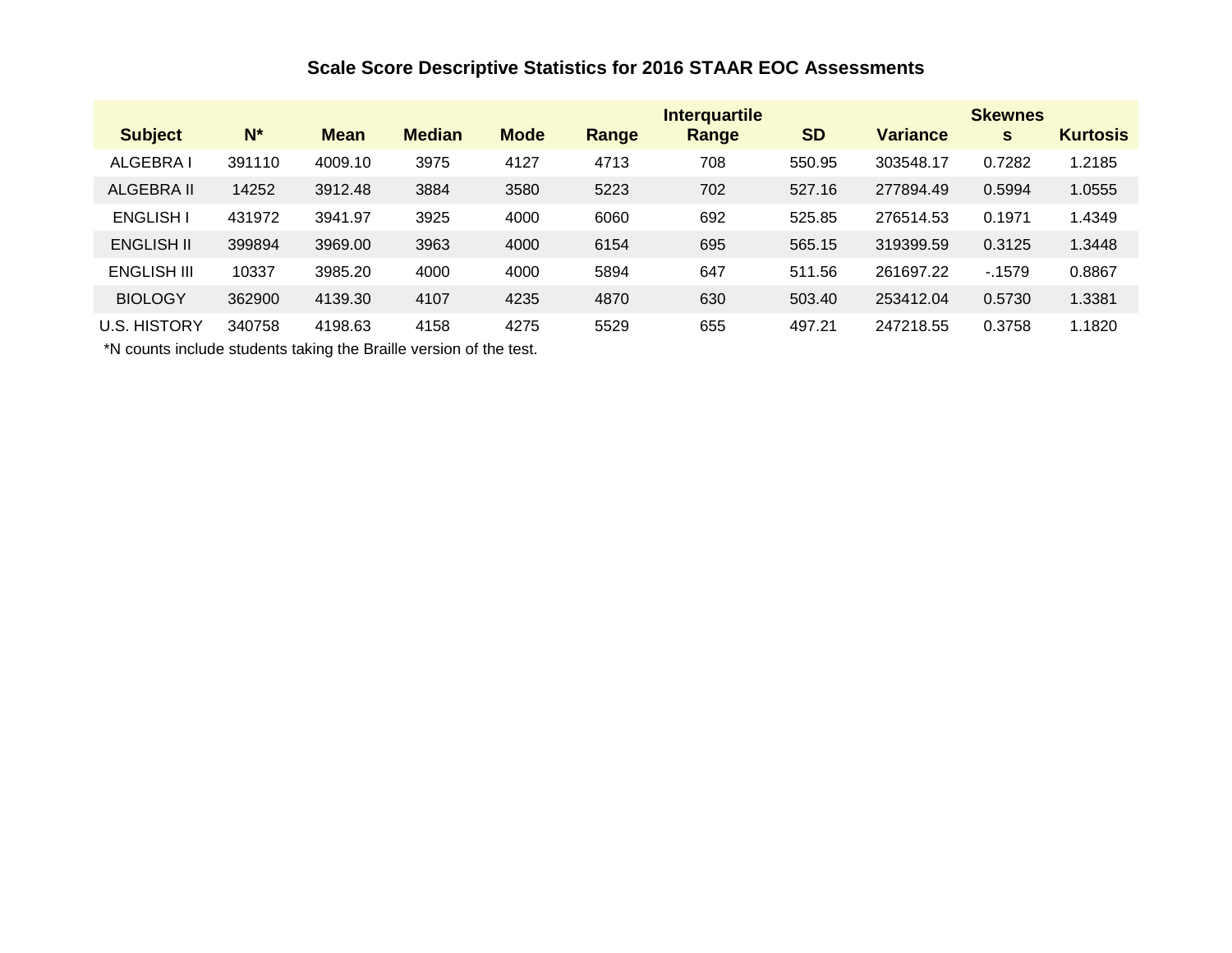### **Scale Score Descriptive Statistics for 2016 STAAR A 3–8 Assessments**

|                               |       |             |               |             |       | <b>Interquartile</b> |           |                 |                 |                 |
|-------------------------------|-------|-------------|---------------|-------------|-------|----------------------|-----------|-----------------|-----------------|-----------------|
| <b>Subject</b>                | $N^*$ | <b>Mean</b> | <b>Median</b> | <b>Mode</b> | Range | Range                | <b>SD</b> | <b>Variance</b> | <b>Skewness</b> | <b>Kurtosis</b> |
| <b>GRADE 3 MATHEMATICS</b>    | 8623  | 1276.70     | 1263          | 1224        | 1014  | 95                   | 87.36     | 7631.20         | 0.9649          | 2.2725          |
| <b>GRADE 4 MATHEMATICS</b>    | 12597 | 1378.08     | 1359          | 1333        | 1067  | 111                  | 93.18     | 8682.26         | 0.8612          | 1.5020          |
| <b>GRADE 5 MATHEMATICS</b>    | 14672 | 1440.78     | 1431          | 1397        | 1028  | 102                  | 87.31     | 7623.38         | 0.6483          | 1.3627          |
| <b>GRADE 6 MATHEMATICS</b>    | 19064 | 1492.67     | 1483          | 1459        | 957   | 77                   | 68.05     | 4630.67         | 0.9623          | 3.4639          |
| <b>GRADE 7 MATHEMATICS</b>    | 19317 | 1502.43     | 1497          | 1485        | 997   | 81                   | 75.59     | 5713.54         | 0.8260          | 3.4387          |
| <b>GRADE 8 MATHEMATICS</b>    | 18258 | 1529.28     | 1520          | 1487        | 971   | 95                   | 78.04     | 6089.72         | 0.5087          | 3.4763          |
| <b>GRADE 3 READING</b>        | 9315  | 1249.64     | 1233          | 1202        | 1035  | 116                  | 96.11     | 9236.49         | 0.7321          | 1.6402          |
| <b>GRADE 4 READING</b>        | 13502 | 1356.31     | 1340          | 1301        | 1185  | 123                  | 92.98     | 8645.08         | 0.8692          | 1.7273          |
| <b>GRADE 5 READING</b>        | 15559 | 1379.06     | 1368          | 1318        | 1210  | 131                  | 97.40     | 9487.21         | 0.5442          | 1.3606          |
| <b>GRADE 6 READING</b>        | 19502 | 1430.88     | 1422          | 1387        | 1211  | 101                  | 84.52     | 7144.45         | 0.6988          | 1.9805          |
| <b>GRADE 7 READING</b>        | 19804 | 1475.32     | 1459          | 1425        | 972   | 107                  | 83.66     | 6999.73         | 0.6144          | 1.7108          |
| <b>GRADE 8 READING</b>        | 18819 | 1507.95     | 1496          | 1440        | 1005  | 126                  | 95.73     | 9163.80         | 0.4991          | 1.4553          |
| <b>GRADE 4 WRITING</b>        | 11918 | 3009.40     | 2998          | 2894        | 4495  | 420                  | 410.90    | 168840.67       | 0.2579          | 2.0799          |
| <b>GRADE 7 WRITING</b>        | 18178 | 3082.17     | 3064          | 3007        | 4670  | 454                  | 371.04    | 137670.21       | 0.0428          | 3.0456          |
| <b>GRADE 5 SCIENCE</b>        | 14598 | 3265.59     | 3253          | 3025        | 4626  | 572                  | 419.49    | 175971.87       | 0.4266          | 1.0025          |
| <b>GRADE 8 SCIENCE</b>        | 18221 | 3242.84     | 3187          | 3048        | 4980  | 550                  | 382.37    | 146209.29       | 0.5153          | 1.5058          |
| <b>GRADE 8 SOCIAL STUDIES</b> | 18127 | 3202.19     | 3168          | 3079        | 3826  | 350                  | 308.80    | 95357.03        | 1.0451          | 3.1897          |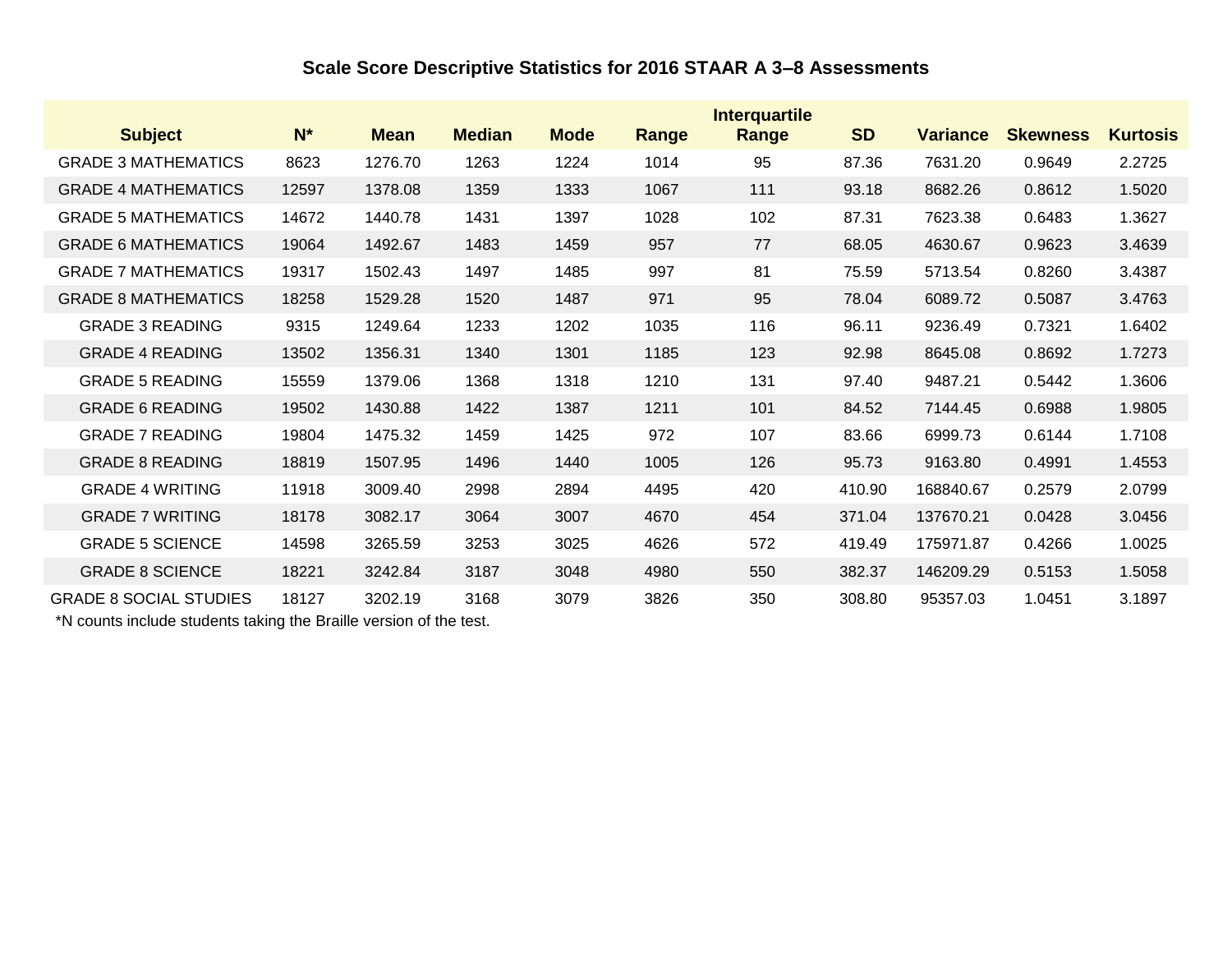### **Scale Score Descriptive Statistics for 2016 STAAR A EOC Assessments**

|                     |       |             |               |             |       | <b>Interquartile</b> |           |                 |                 |                 |
|---------------------|-------|-------------|---------------|-------------|-------|----------------------|-----------|-----------------|-----------------|-----------------|
| <b>Subject</b>      | $N^*$ | <b>Mean</b> | <b>Median</b> | <b>Mode</b> | Range | Range                | <b>SD</b> | <b>Variance</b> | <b>Skewness</b> | <b>Kurtosis</b> |
| <b>ALGEBRAI</b>     | 25569 | 3410.13     | 3354          | 3267        | 4175  | 329                  | 283.35    | 80288.28        | 0.2120          | 5.9717          |
| <b>ENGLISH I</b>    | 27671 | 3351.95     | 3318          | 3154        | 4059  | 432                  | 334.72    | 112034.72       | $-6750$         | 7.8490          |
| <b>ENGLISH II</b>   | 20785 | 3340.42     | 3311          | 3106        | 4542  | 572                  | 391.79    | 153497.63       | 0.0140          | 2.2064          |
| <b>BIOLOGY</b>      | 21531 | 3466.59     | 3433          | 3391        | 4299  | 284                  | 257.86    | 66494.23        | 0.0396          | 6.8451          |
| <b>U.S. HISTORY</b> | 14395 | 3458.82     | 3400          | 3258        | 4945  | 404                  | 329.71    | 108710.34       | 0.5511          | 2.5192          |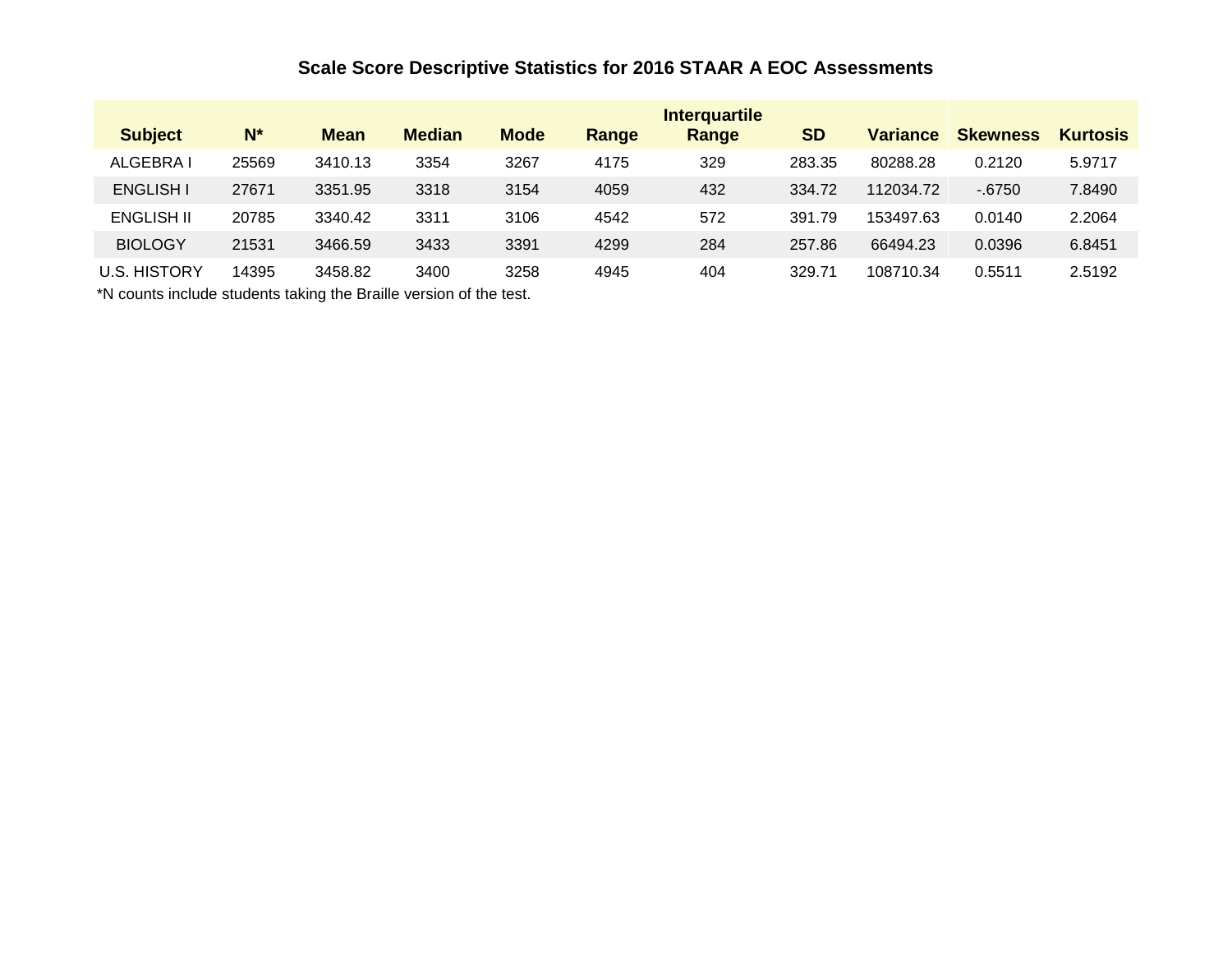### **Scale Score Descriptive Statistics for 2016 STAAR L 3–8 Assessments**

|                               |                |             |               |             |       | <b>Interquartile</b> |           |                 |                 |                 |
|-------------------------------|----------------|-------------|---------------|-------------|-------|----------------------|-----------|-----------------|-----------------|-----------------|
| <b>Subject</b>                | N <sup>*</sup> | <b>Mean</b> | <b>Median</b> | <b>Mode</b> | Range | Range                | <b>SD</b> | <b>Variance</b> | <b>Skewness</b> | <b>Kurtosis</b> |
| <b>GRADE 3 MATHEMATICS</b>    | 4384           | 1338.06     | 1319          | 1238        | 1146  | 139                  | 108.81    | 11839.61        | 0.7511          | 1.5241          |
| <b>GRADE 4 MATHEMATICS</b>    | 1982           | 1427.12     | 1407          | 1346        | 1200  | 164                  | 124.48    | 15495.69        | 0.8463          | 1.1428          |
| <b>GRADE 5 MATHEMATICS</b>    | 2168           | 1472.08     | 1452          | 1372        | 1160  | 157                  | 123.50    | 15253.22        | 0.9009          | 1.6862          |
| <b>GRADE 6 MATHEMATICS</b>    | 5506           | 1508.79     | 1483          | 1459        | 1035  | 100                  | 99.05     | 9811.55         | 1.3397          | 3.0118          |
| <b>GRADE 7 MATHEMATICS</b>    | 6123           | 1521.67     | 1497          | 1459        | 1207  | 104                  | 103.23    | 10657.08        | 1.2753          | 3.4805          |
| <b>GRADE 8 MATHEMATICS</b>    | 6295           | 1558.73     | 1541          | 1498        | 1231  | 125                  | 98.27     | 9656.78         | 1.1295          | 2.7931          |
| <b>GRADE 5 SCIENCE</b>        | 2289           | 3270.42     | 3184          | 2838        | 4543  | 604                  | 457.47    | 209280.91       | 0.6796          | 0.8948          |
| <b>GRADE 8 SCIENCE</b>        | 6684           | 3187.61     | 3136          | 2893        | 3211  | 549                  | 398.24    | 158592.45       | 0.7101          | 0.7900          |
| <b>GRADE 8 SOCIAL STUDIES</b> | 6726           | 3188.92     | 3123          | 3077        | 4938  | 350                  | 305.26    | 93185.97        | 1.1822          | 3.9329          |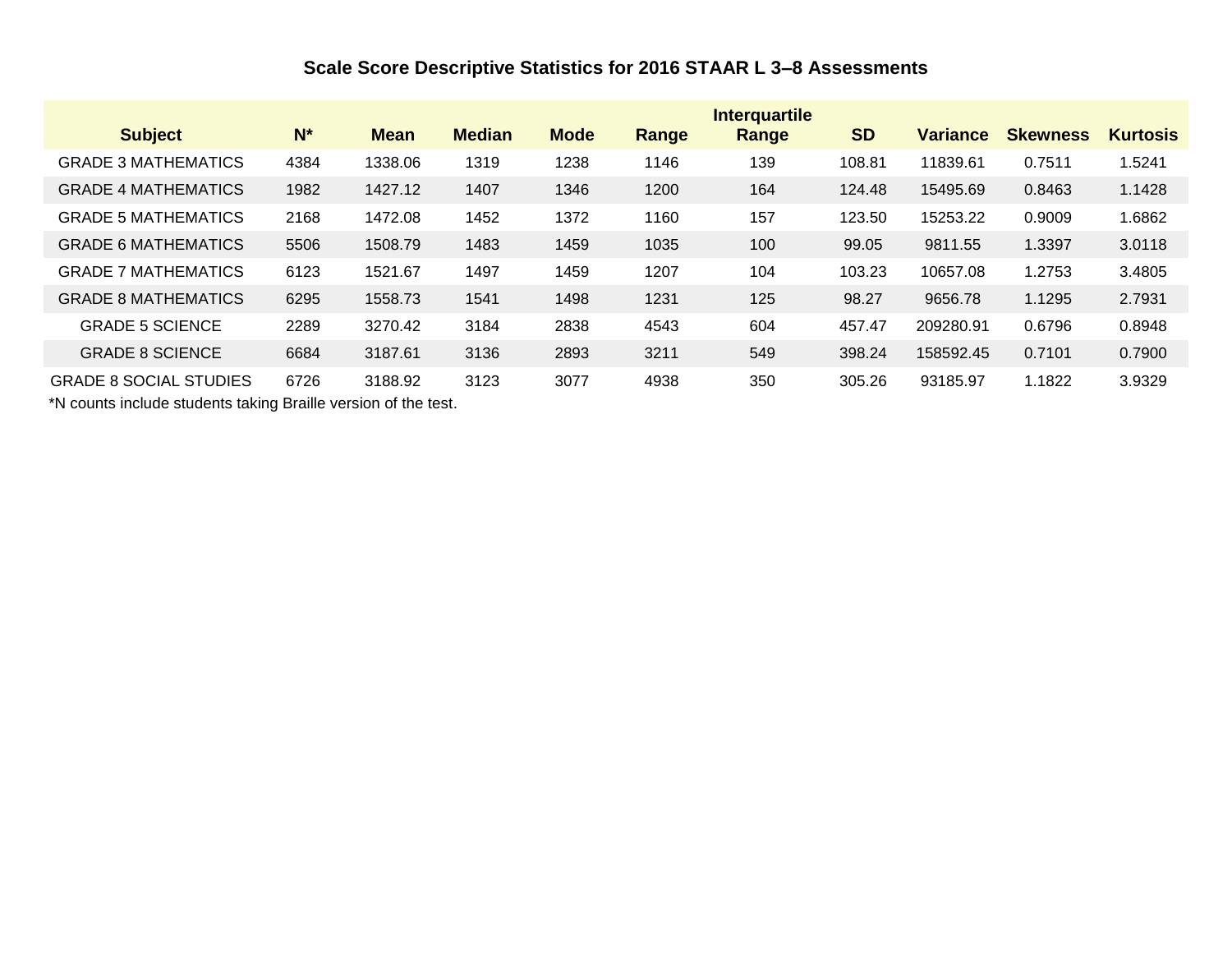### **Scale Score Descriptive Statistics for 2016 STAAR L EOC Assessments**

| <b>Subject</b>      | N*    | <b>Mean</b> | <b>Median</b> | <b>Mode</b> | Range | <b>Interguartile</b><br>Range | <b>SD</b> | <b>Variance</b> | <b>Skewness</b> | <b>Kurtosis</b> |
|---------------------|-------|-------------|---------------|-------------|-------|-------------------------------|-----------|-----------------|-----------------|-----------------|
| ALGEBRA I           | 11376 | 3573.37     | 3473          | 3354        | 4173  | 530                           | 410.94    | 168875.21       | .2240           | 2.3952          |
| <b>BIOLOGY</b>      | 10854 | 3502.76     | 3459          | 3335        | 4310  | 359                           | 308.59    | 95229.61        | 0.9501          | 2.9127          |
| <b>U.S. HISTORY</b> | 4874  | 3516.15     | 3471          | 3371        | 3145  | 465                           | 338.63    | 114675.53       | 0.6183          | 0.3783          |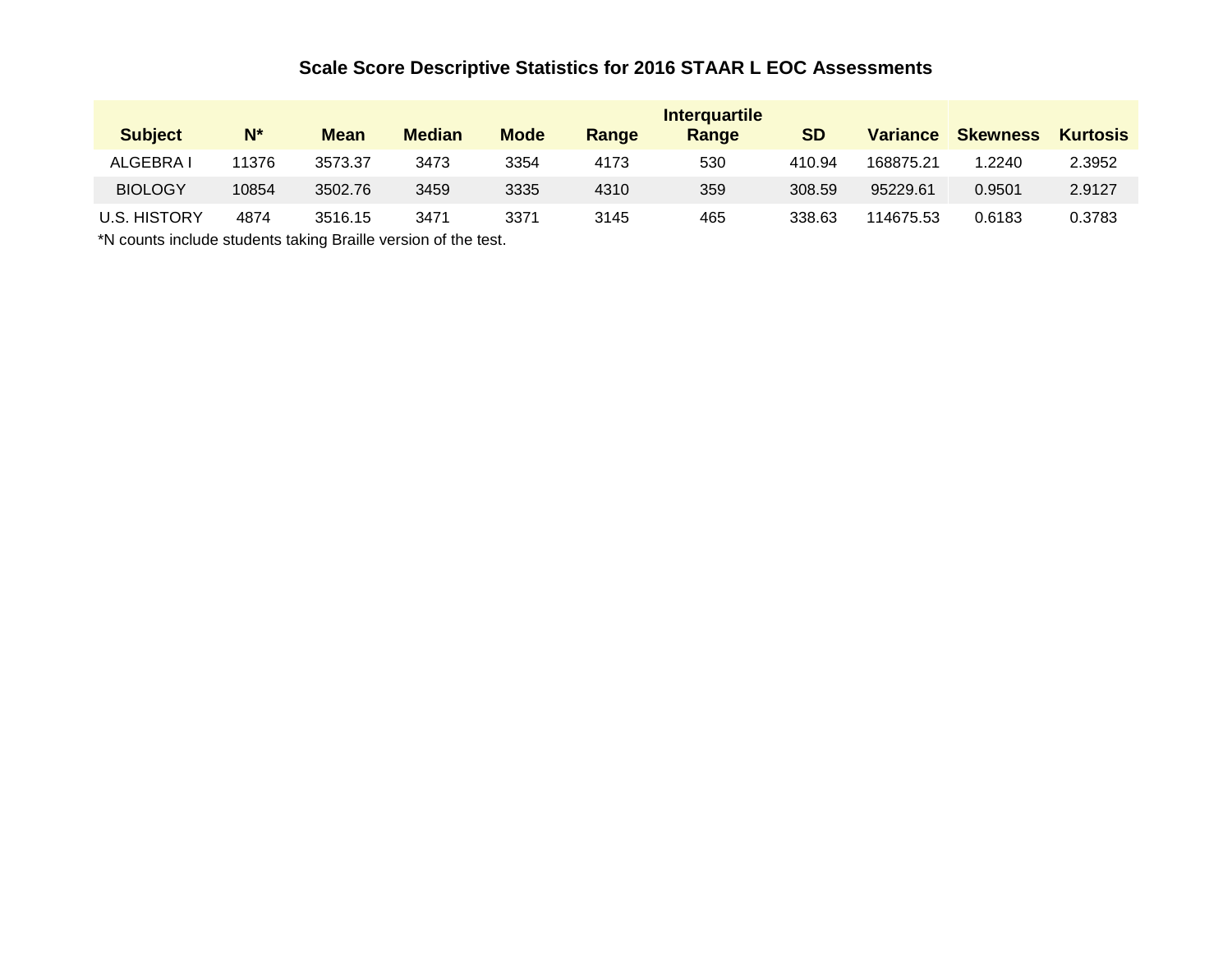#### **FREQUENCY DISTRIBUTION - SCALE SCORES STAAR ENGLISH SPRING 2016 GRADE 3 MATH ALL STUDENTS - EXCLUDING BRAILLE**

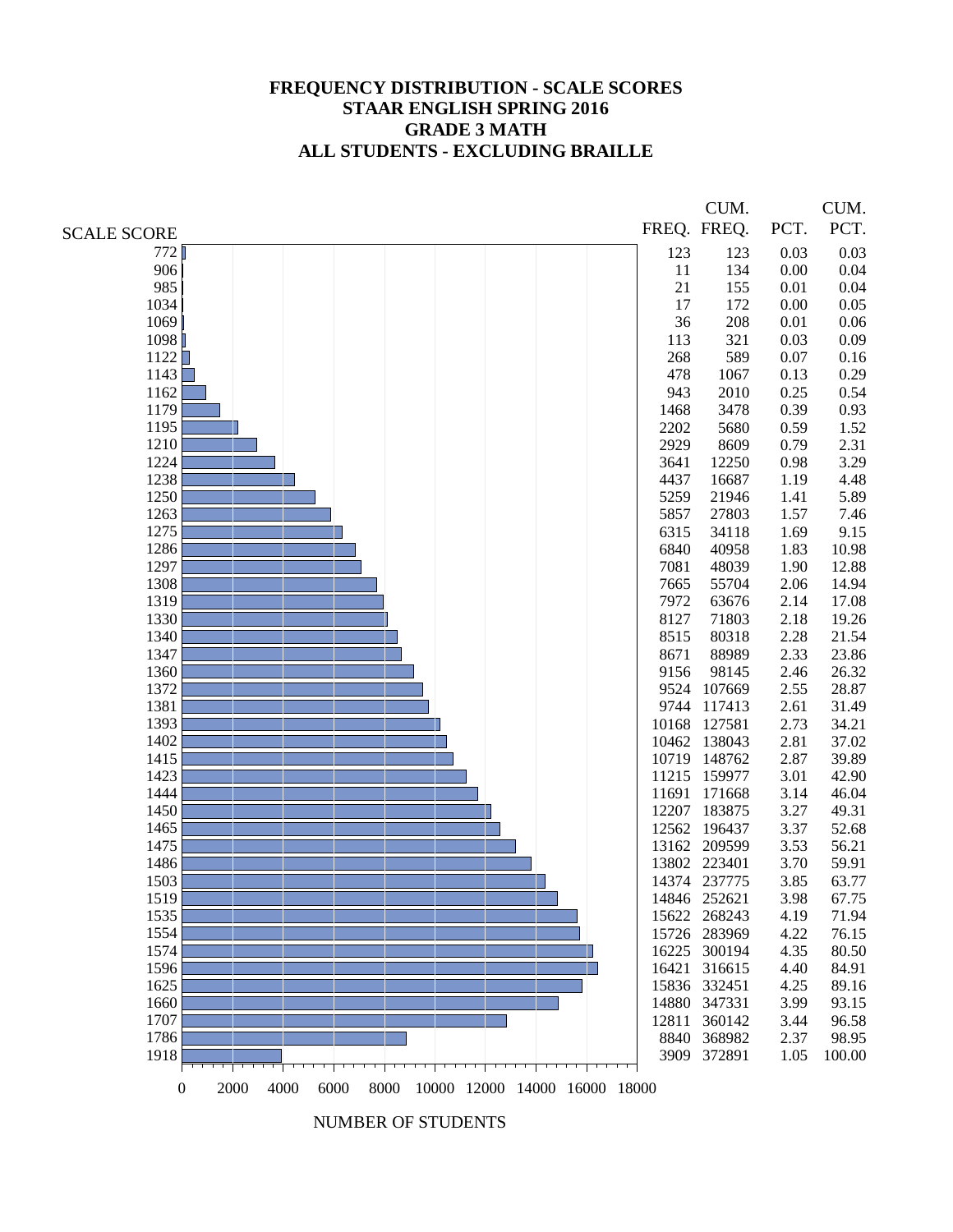#### **FREQUENCY DISTRIBUTION - SCALE SCORES STAAR ENGLISH SPRING 2016 GRADE 4 MATH ALL STUDENTS - EXCLUDING BRAILLE**

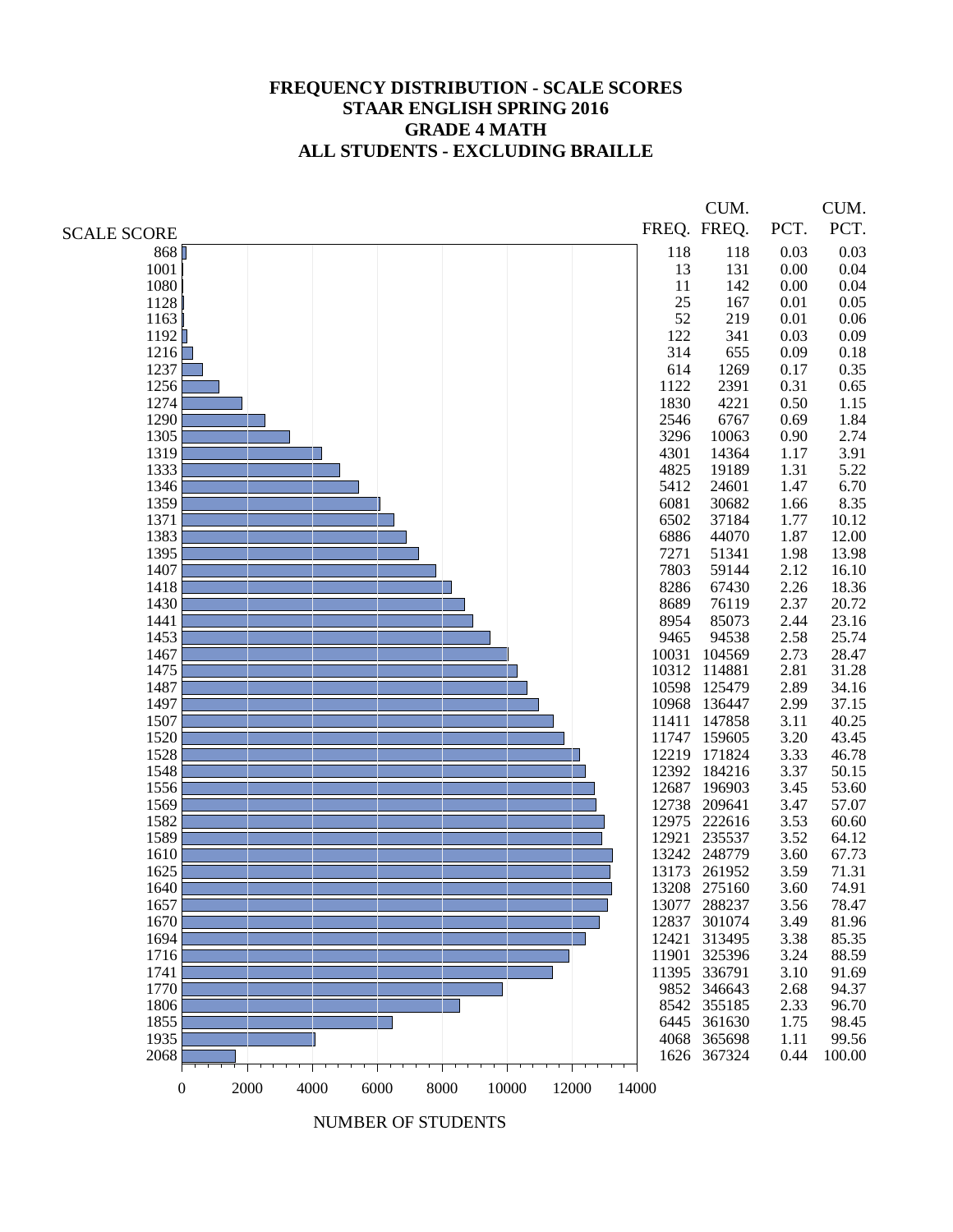#### **FREQUENCY DISTRIBUTION - SCALE SCORES STAAR ENGLISH SPRING 2016 GRADE 5 MATH ALL STUDENTS - EXCLUDING BRAILLE**

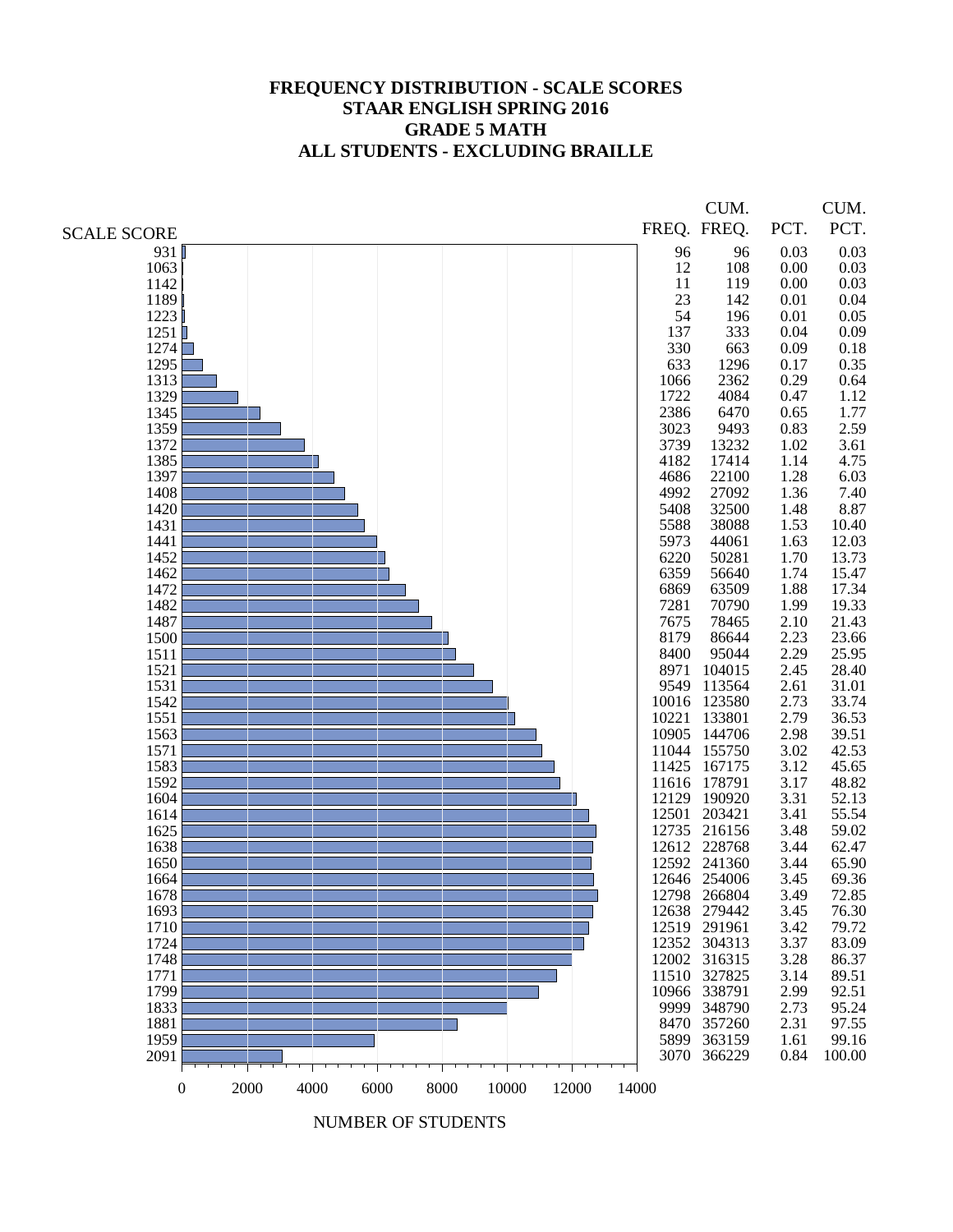#### **FREQUENCY DISTRIBUTION - SCALE SCORES STAAR ENGLISH SPRING 2016 GRADE 6 MATH ALL STUDENTS - EXCLUDING BRAILLE**

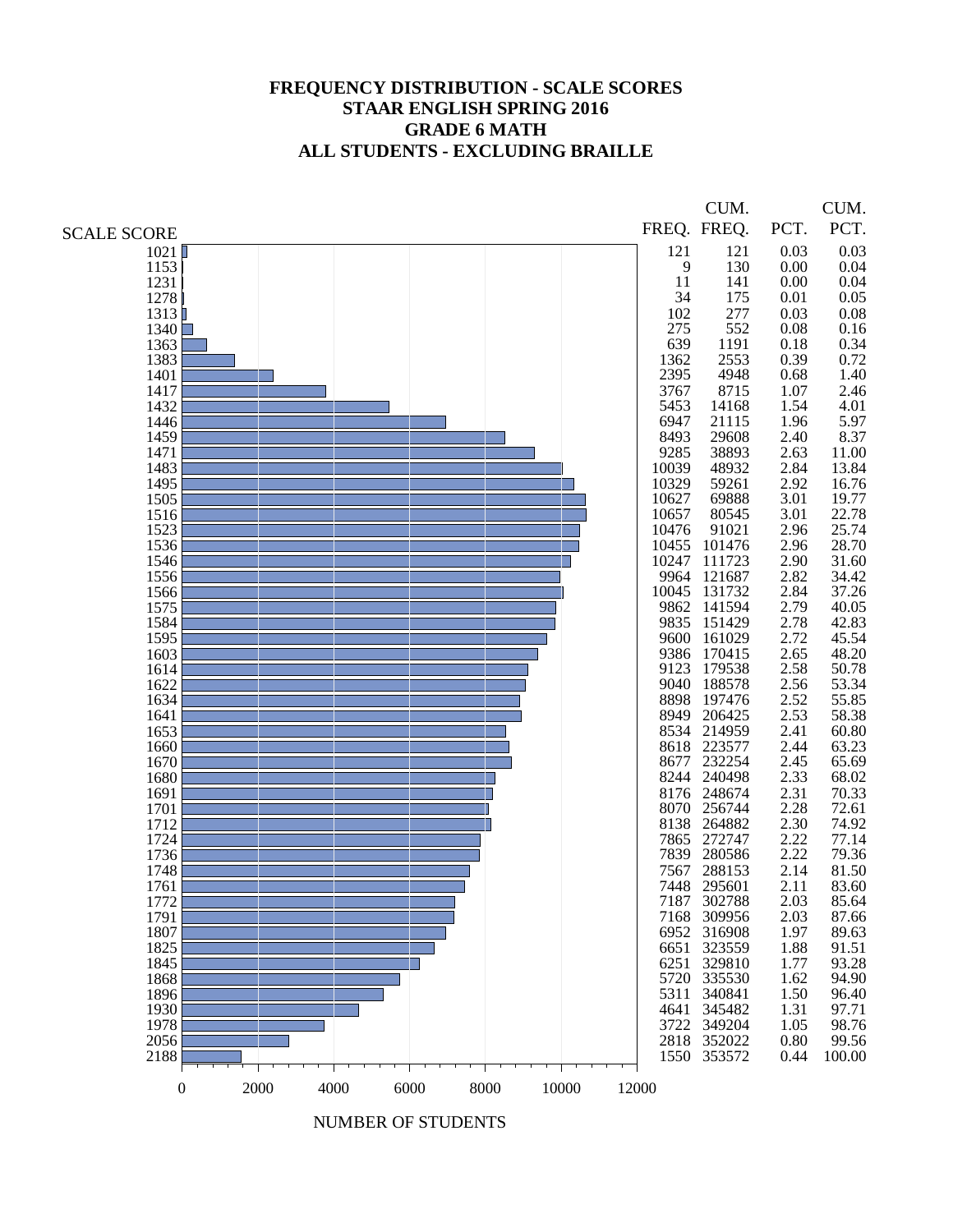#### **FREQUENCY DISTRIBUTION - SCALE SCORES STAAR ENGLISH SPRING 2016 GRADE 7 MATH ALL STUDENTS - EXCLUDING BRAILLE**

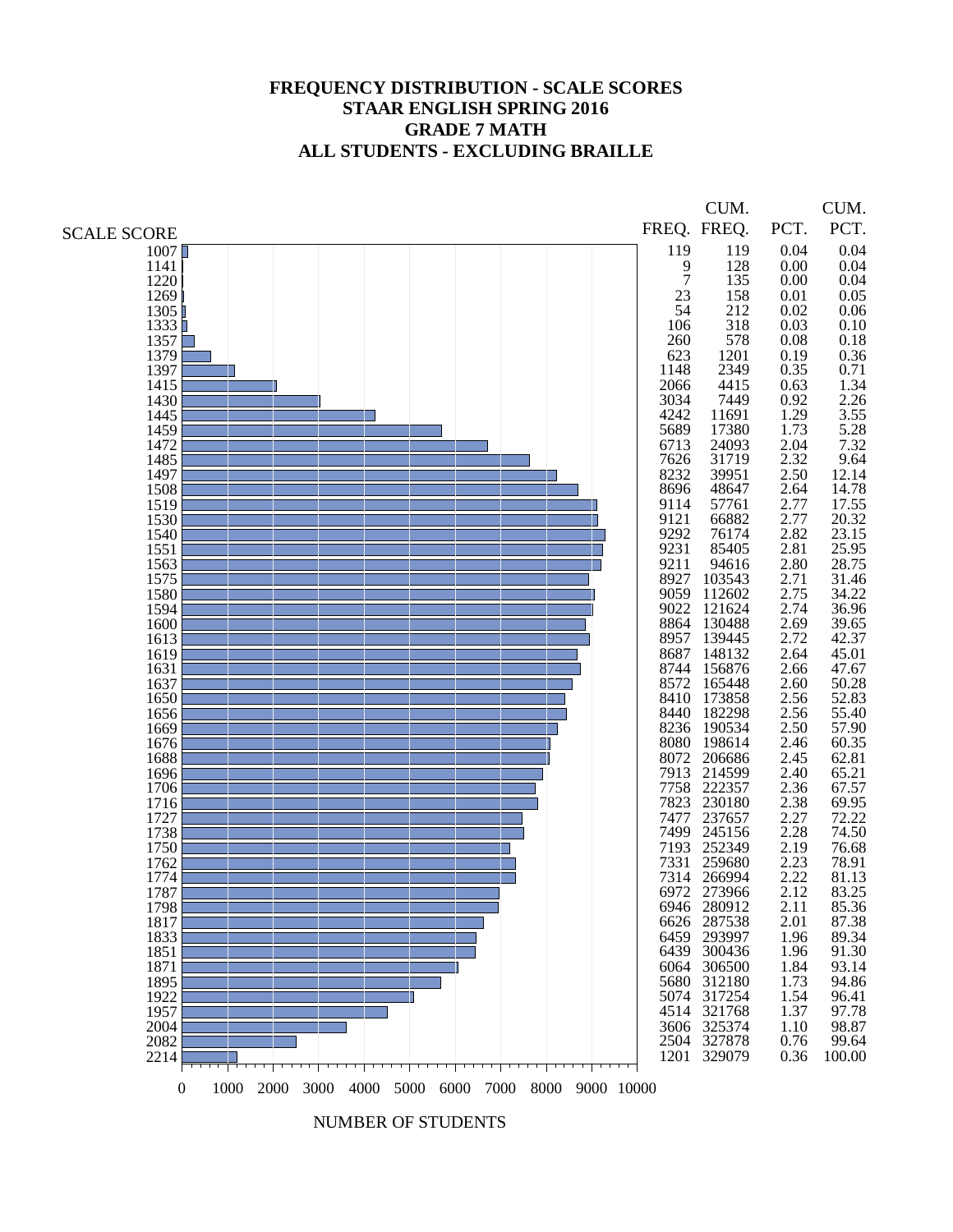#### **FREQUENCY DISTRIBUTION - SCALE SCORES STAAR ENGLISH SPRING 2016 GRADE 8 MATH ALL STUDENTS - EXCLUDING BRAILLE**

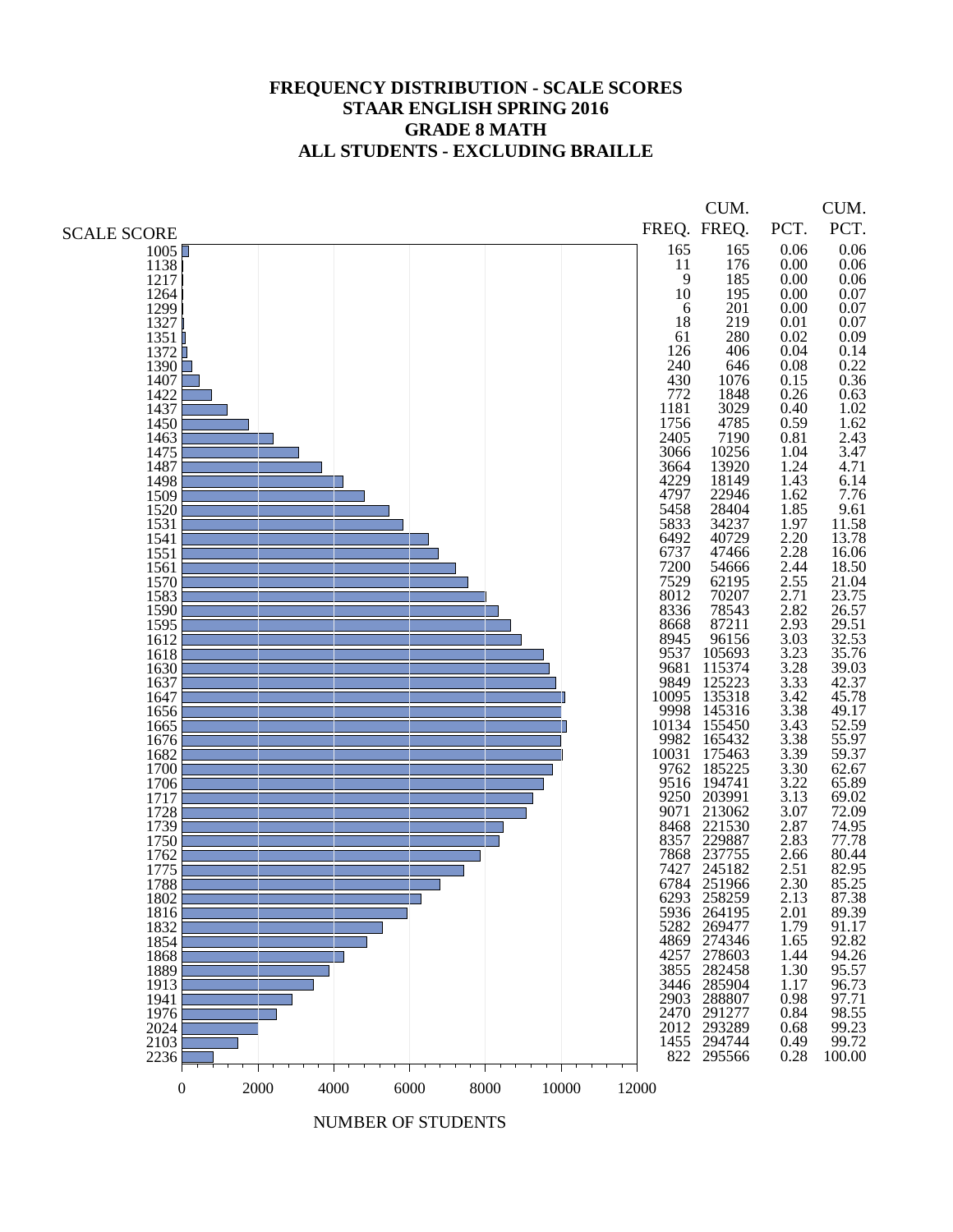#### **FREQUENCY DISTRIBUTION - SCALE SCORES STAAR ENGLISH SPRING 2016 GRADE 3 READING ALL STUDENTS - EXCLUDING BRAILLE**

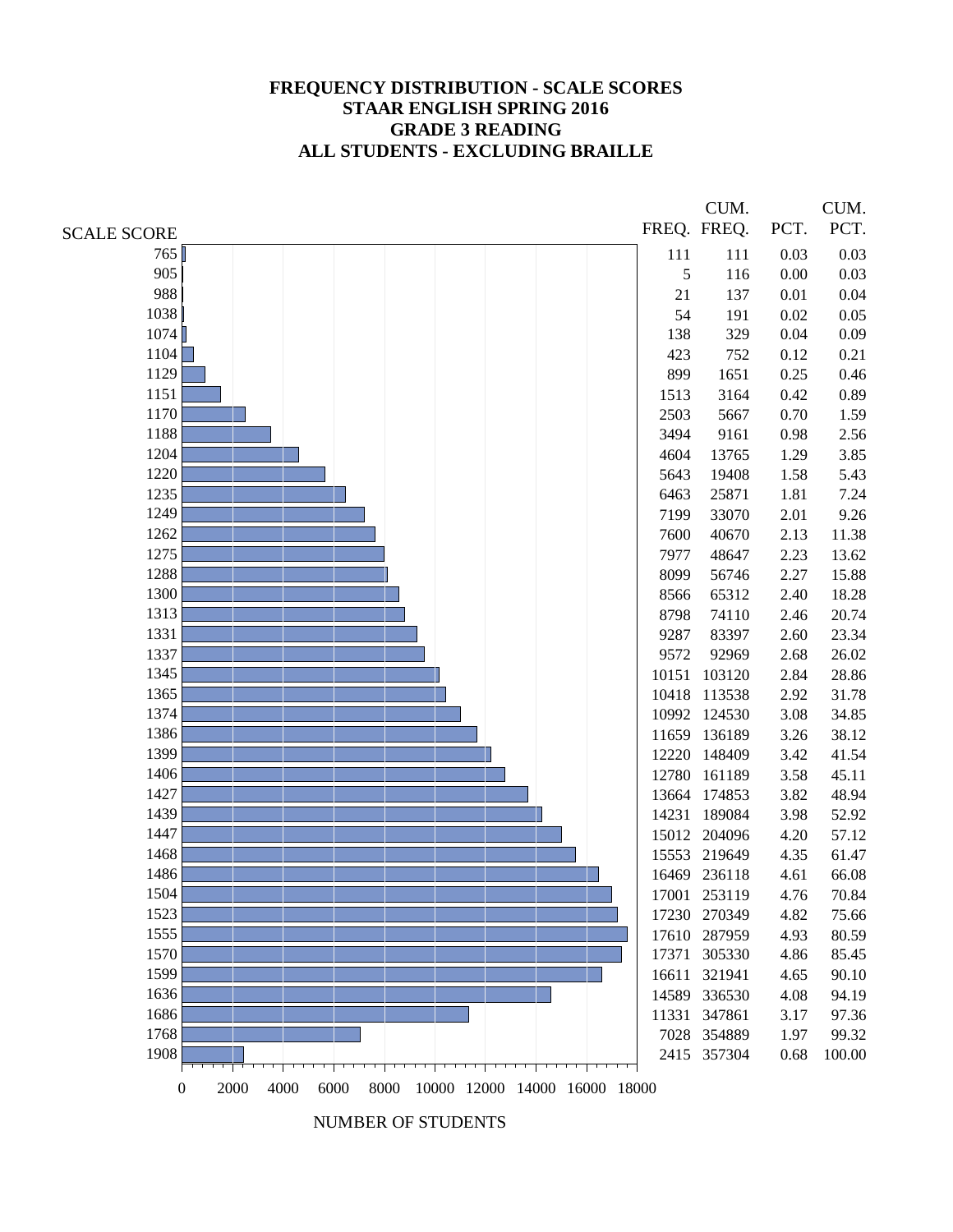#### **FREQUENCY DISTRIBUTION - SCALE SCORES STAAR ENGLISH SPRING 2016 GRADE 4 READING ALL STUDENTS - EXCLUDING BRAILLE**

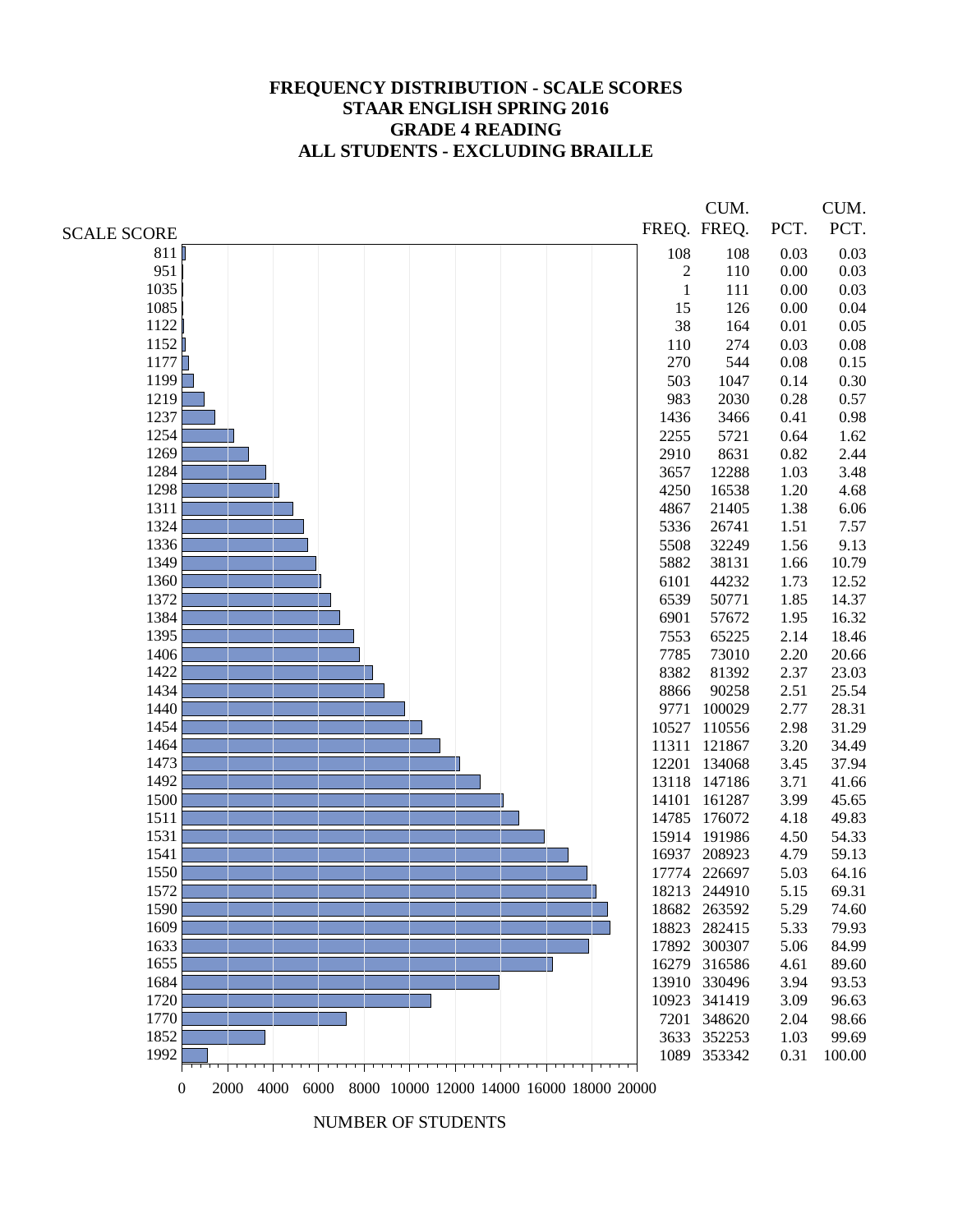#### **FREQUENCY DISTRIBUTION - SCALE SCORES STAAR ENGLISH SPRING 2016 GRADE 5 READING ALL STUDENTS - EXCLUDING BRAILLE**

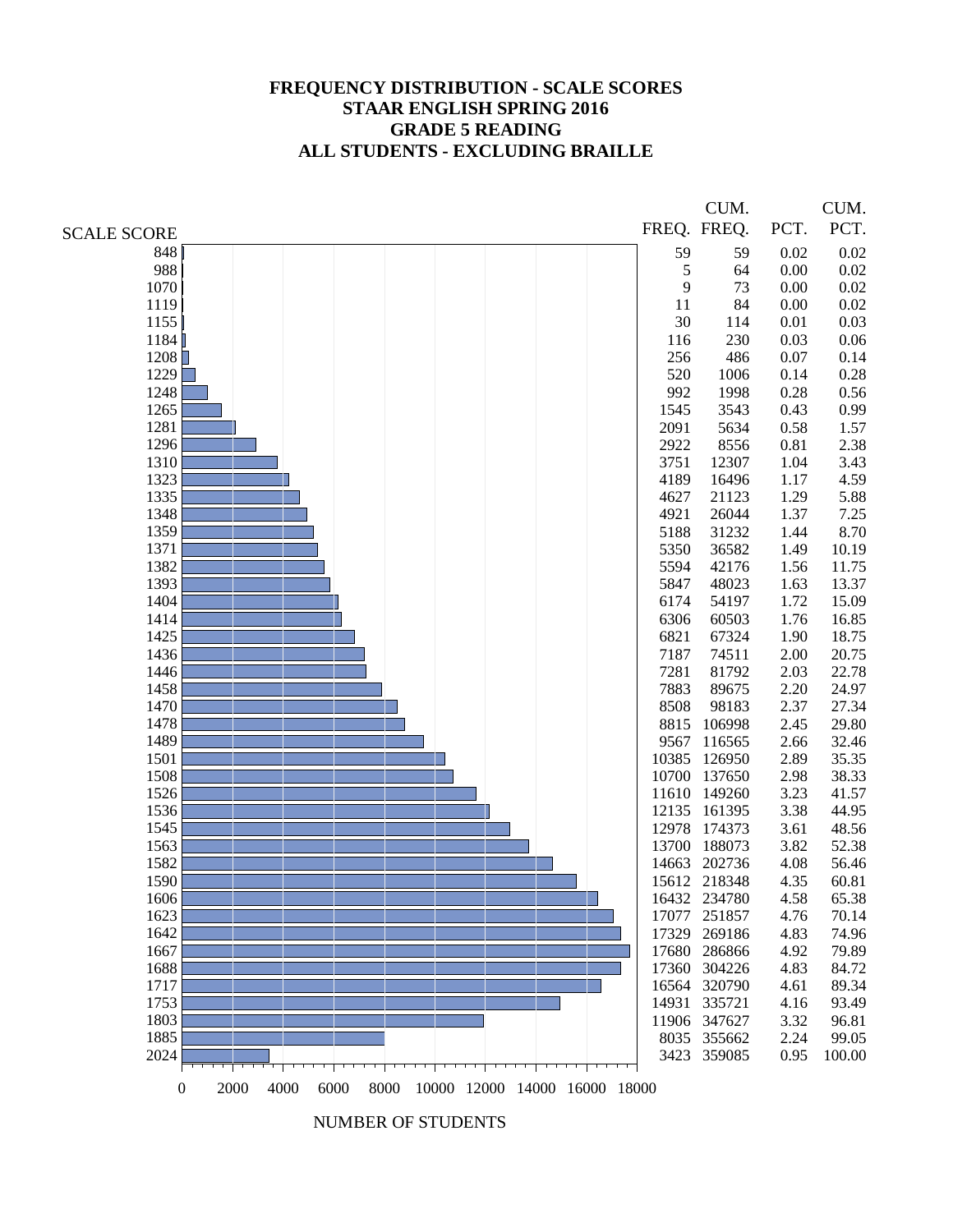#### **FREQUENCY DISTRIBUTION - SCALE SCORES STAAR ENGLISH SPRING 2016 GRADE 6 READING ALL STUDENTS - EXCLUDING BRAILLE**

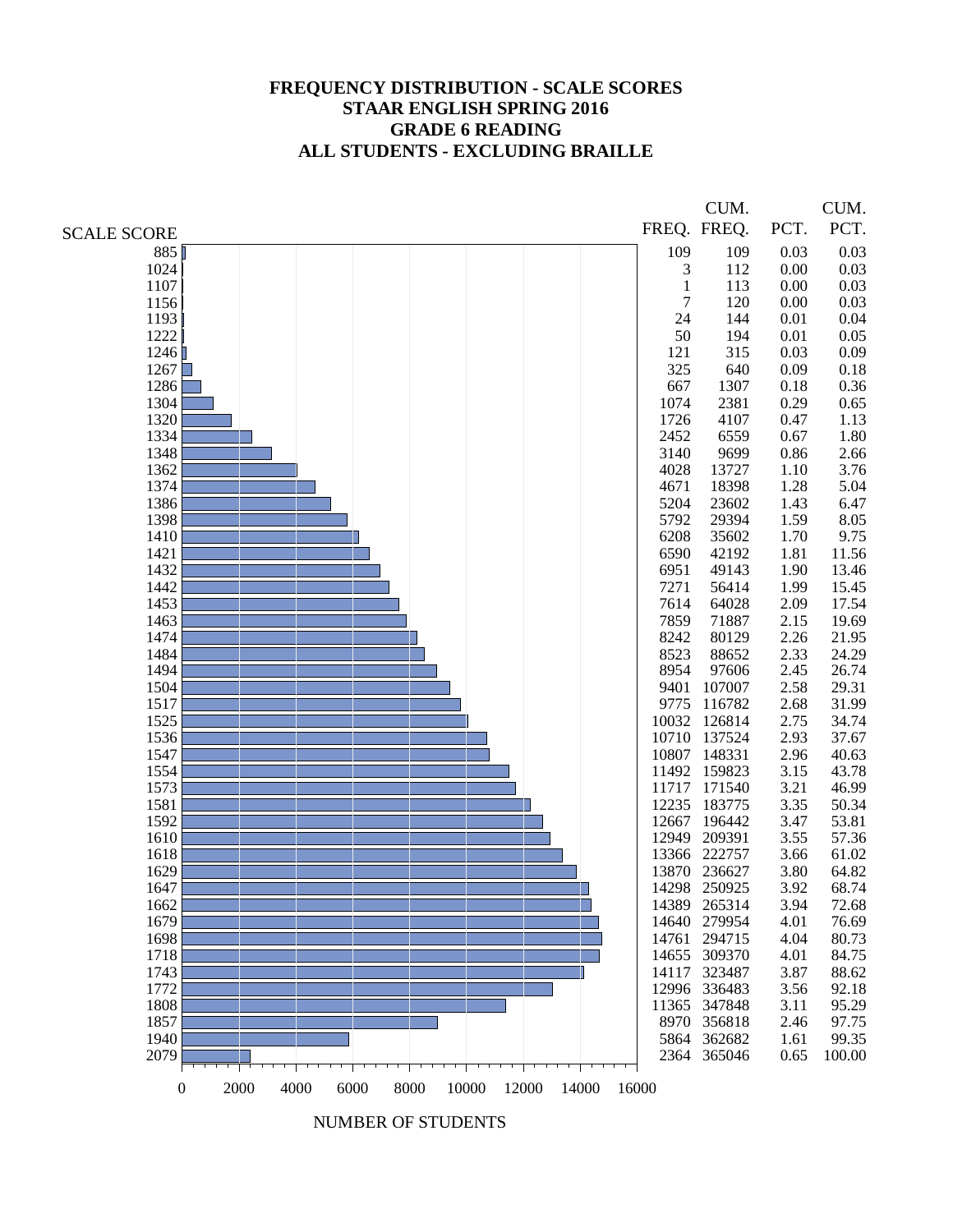#### **FREQUENCY DISTRIBUTION - SCALE SCORES STAAR ENGLISH SPRING 2016 GRADE 7 READING ALL STUDENTS - EXCLUDING BRAILLE**

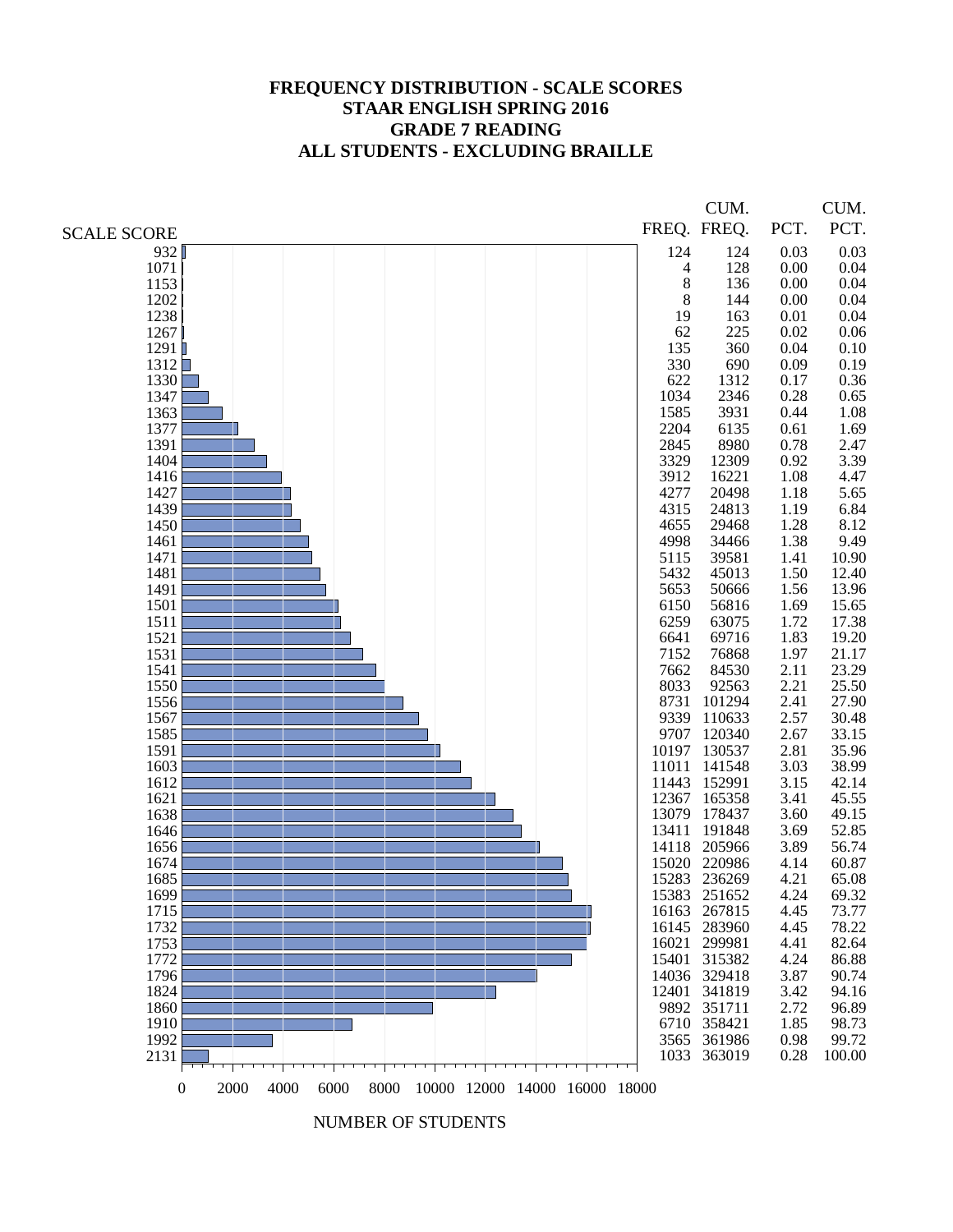#### **FREQUENCY DISTRIBUTION - SCALE SCORES STAAR ENGLISH SPRING 2016 GRADE 8 READING ALL STUDENTS - EXCLUDING BRAILLE**

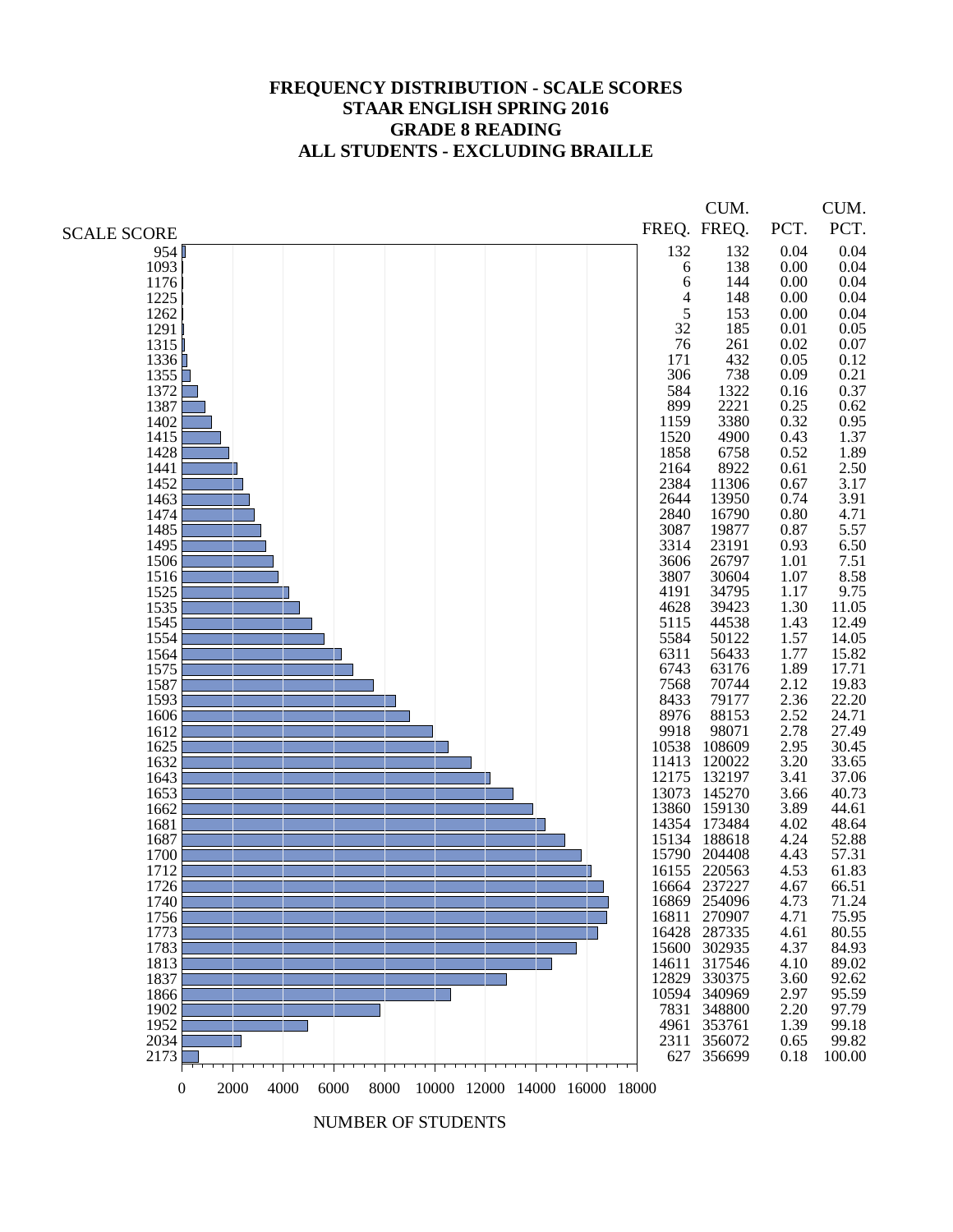#### **FREQUENCY DISTRIBUTION - SCALE SCORES STAAR ENGLISH SPRING 2016 GRADE 4 WRITING ALL STUDENTS - EXCLUDING BRAILLE**

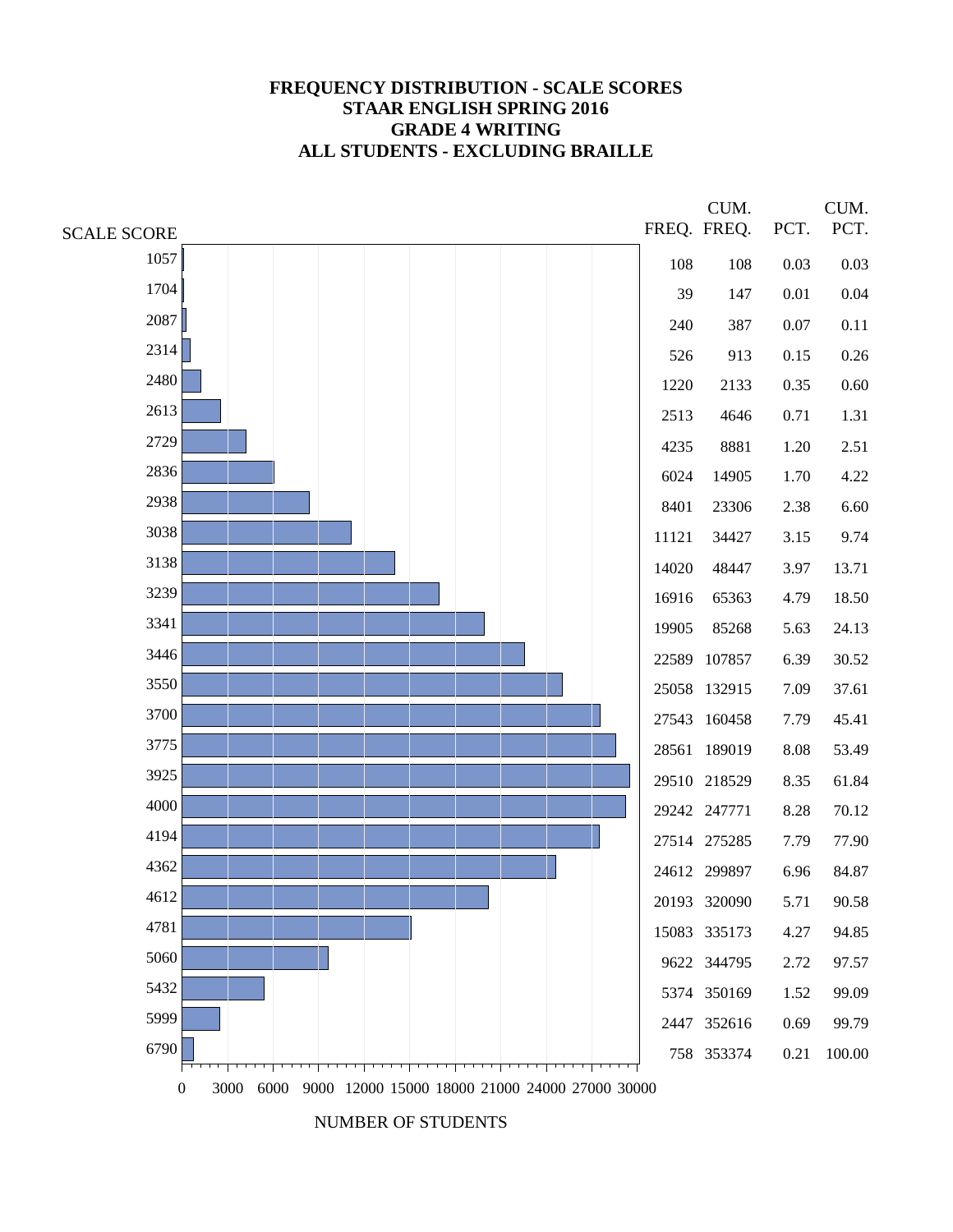#### **FREQUENCY DISTRIBUTION - SCALE SCORES STAAR ENGLISH SPRING 2016 GRADE 7 WRITING ALL STUDENTS - EXCLUDING BRAILLE**

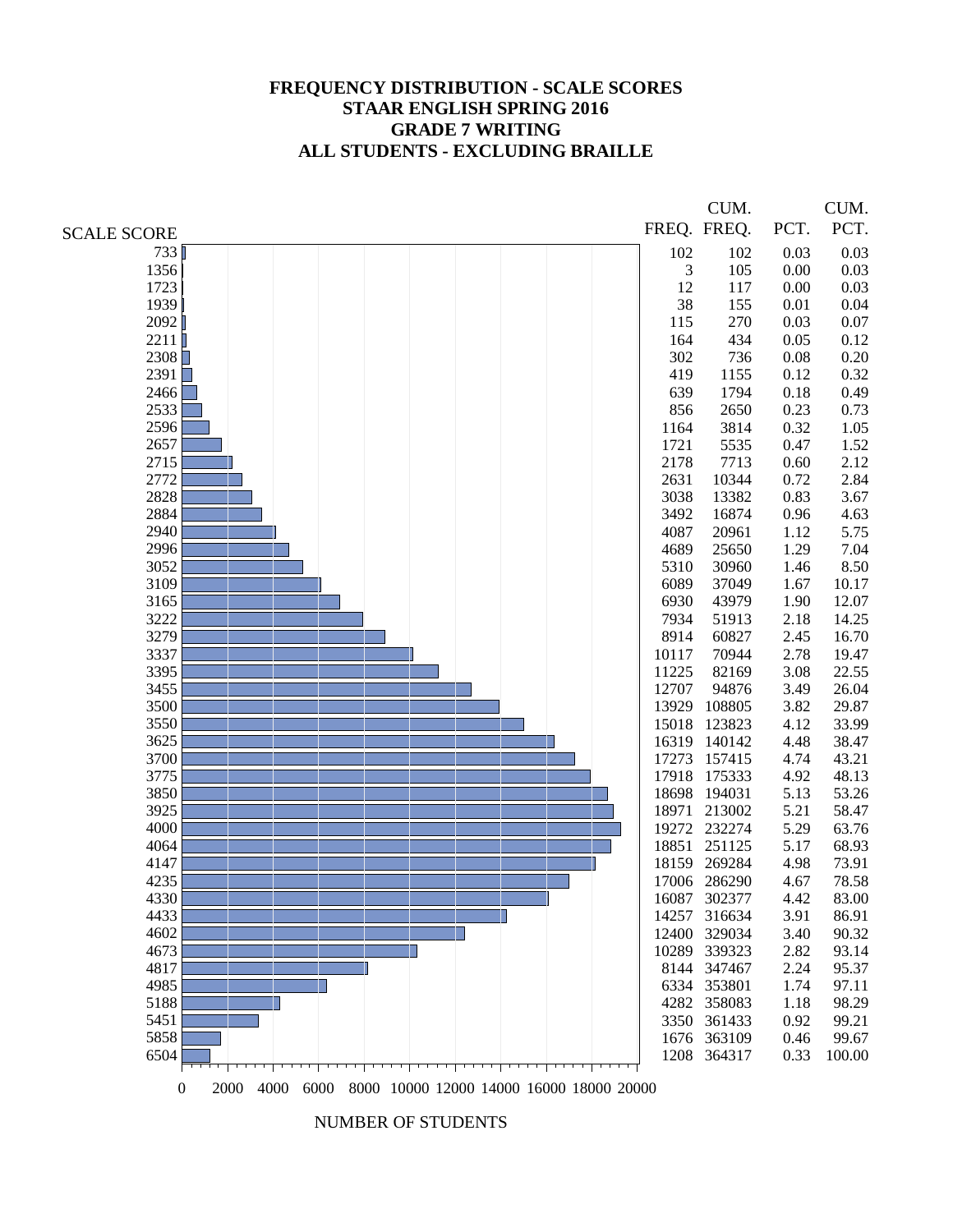#### **FREQUENCY DISTRIBUTION - SCALE SCORES STAAR ENGLISH SPRING 2016 GRADE 5 SCIENCE ALL STUDENTS - EXCLUDING BRAILLE**

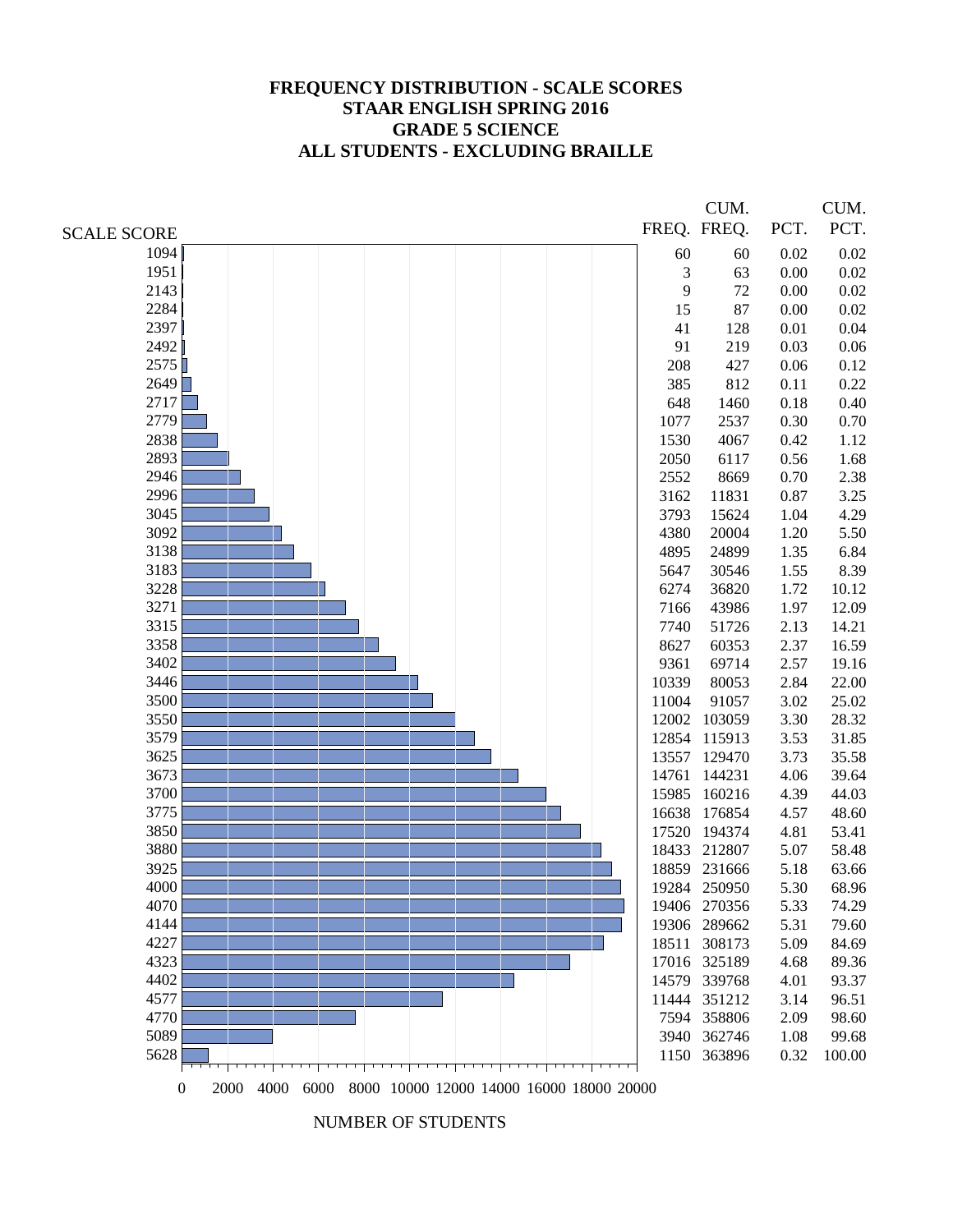#### **FREQUENCY DISTRIBUTION - SCALE SCORES STAAR ENGLISH SPRING 2016 GRADE 8 SCIENCE ALL STUDENTS - EXCLUDING BRAILLE**

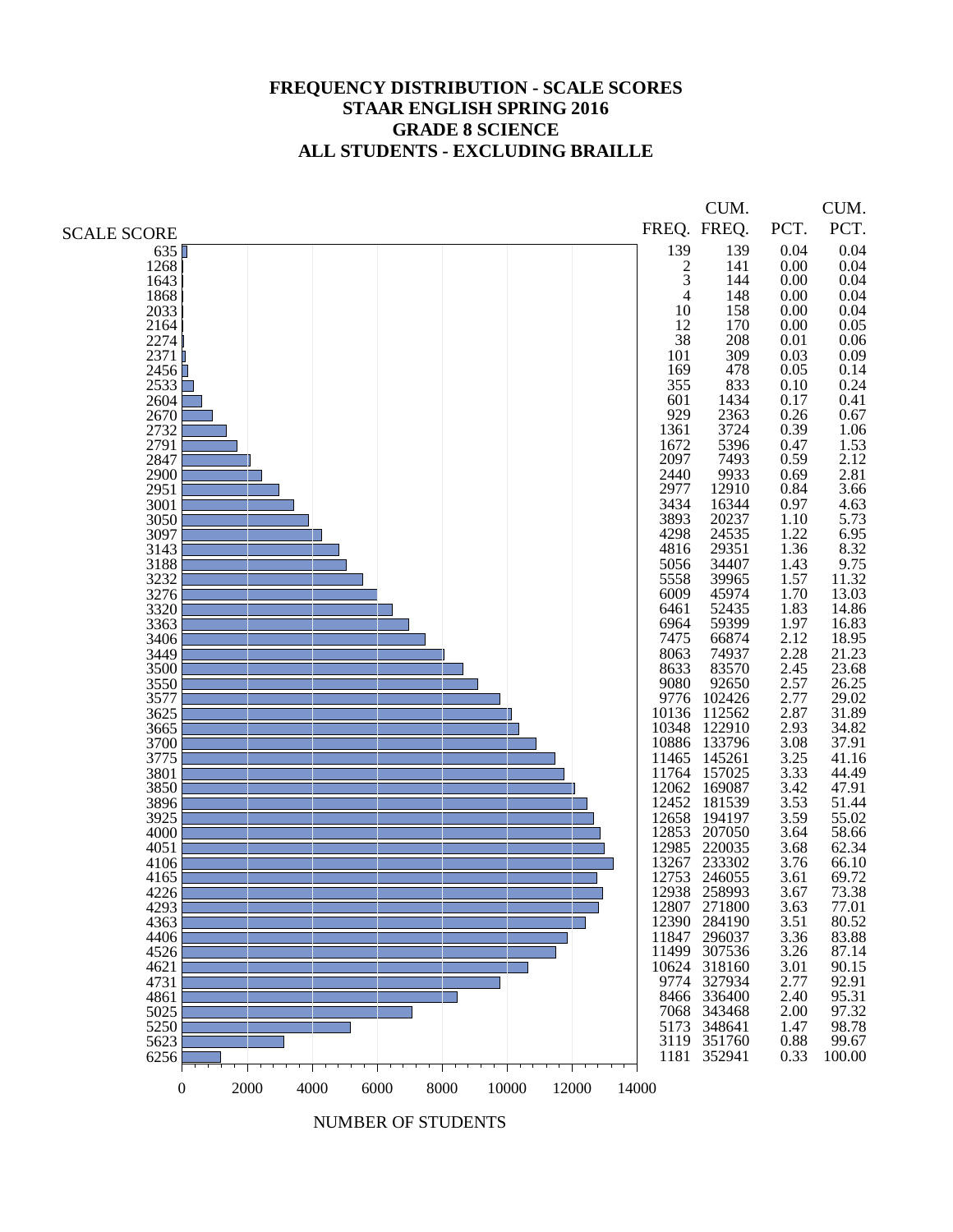#### **FREQUENCY DISTRIBUTION - SCALE SCORES STAAR ENGLISH SPRING 2016 GRADE 8 SOCIAL STUDIES ALL STUDENTS - EXCLUDING BRAILLE**

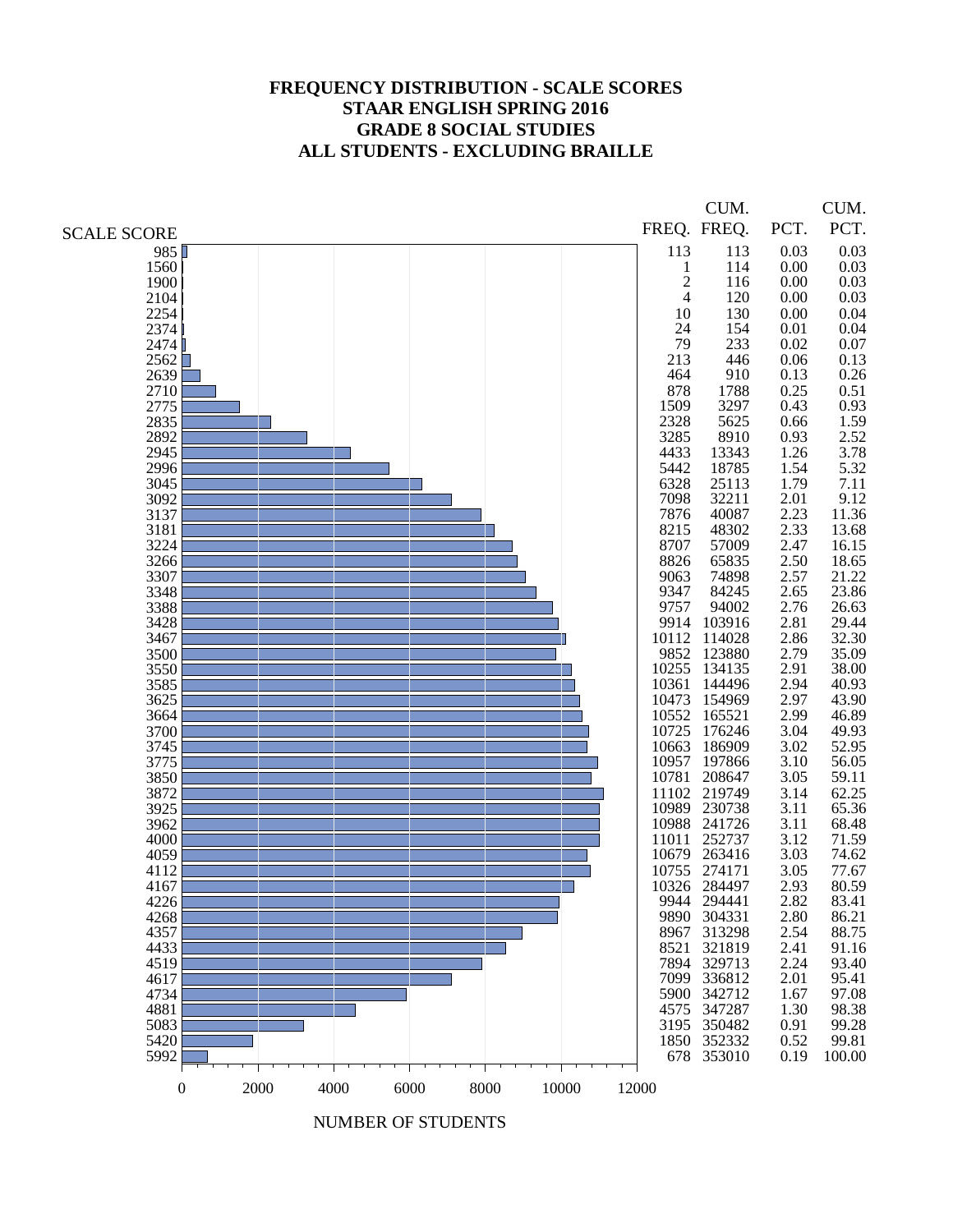#### **FREQUENCY DISTRIBUTION - SCALE SCORES STAAR SPANISH SPRING 2016 GRADE 3 MATH ALL STUDENTS**

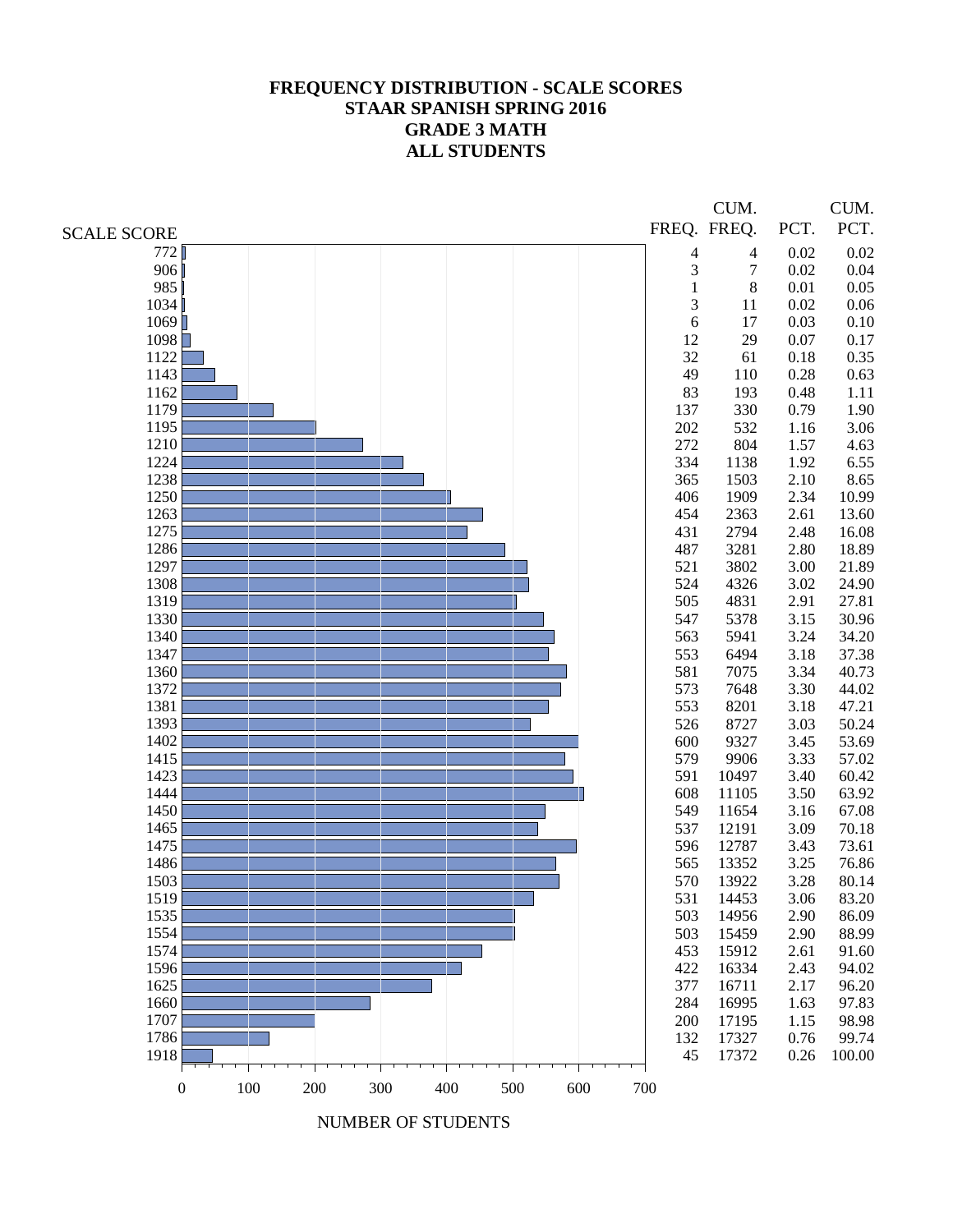#### **FREQUENCY DISTRIBUTION - SCALE SCORES STAAR SPANISH SPRING 2016 GRADE 4 MATH ALL STUDENTS**

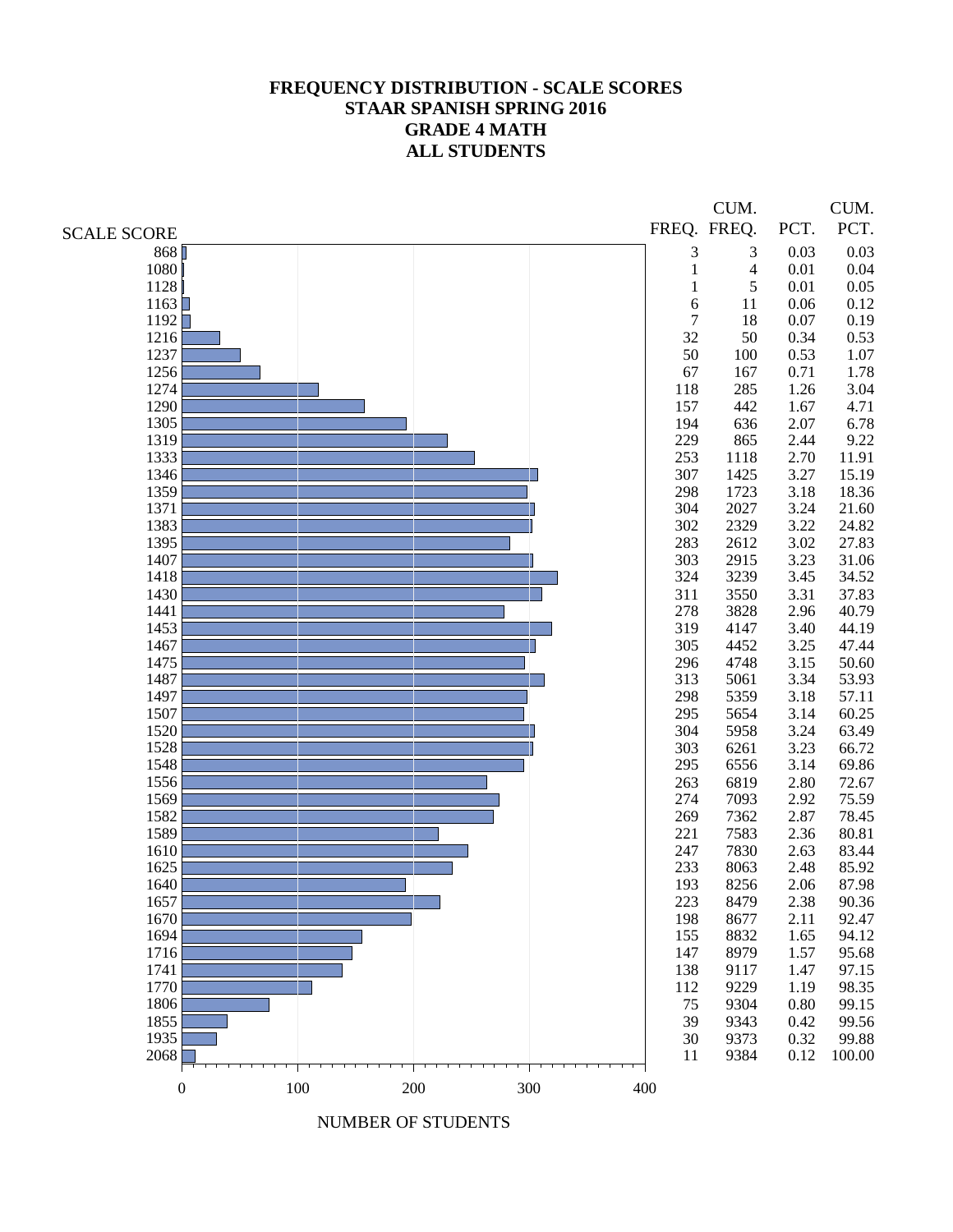#### **FREQUENCY DISTRIBUTION - SCALE SCORES STAAR SPANISH SPRING 2016 GRADE 5 MATH ALL STUDENTS**

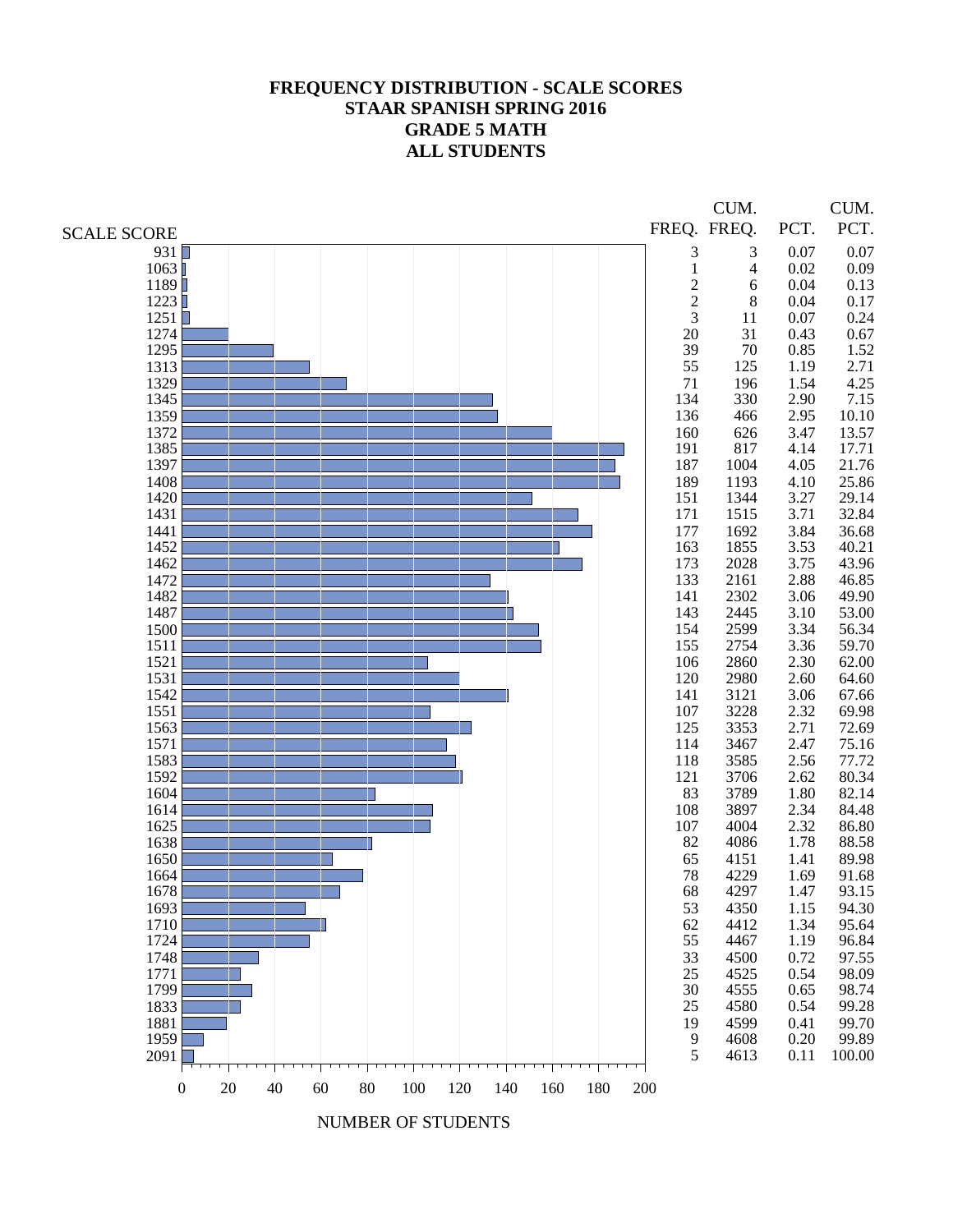#### **FREQUENCY DISTRIBUTION - SCALE SCORES STAAR SPANISH SPRING 2016 GRADE 3 READING ALL STUDENTS**

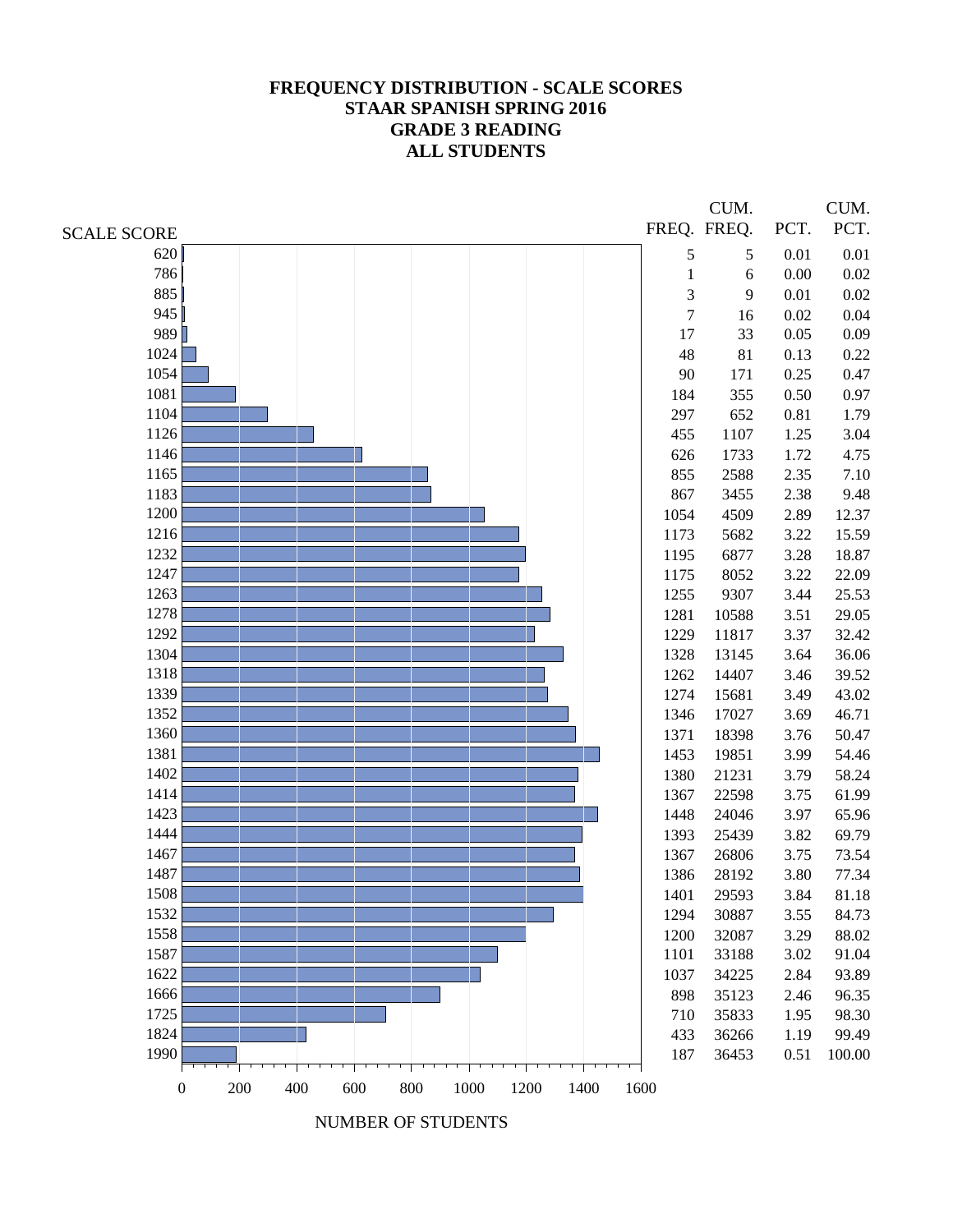#### **FREQUENCY DISTRIBUTION - SCALE SCORES STAAR SPANISH SPRING 2016 GRADE 4 READING ALL STUDENTS**

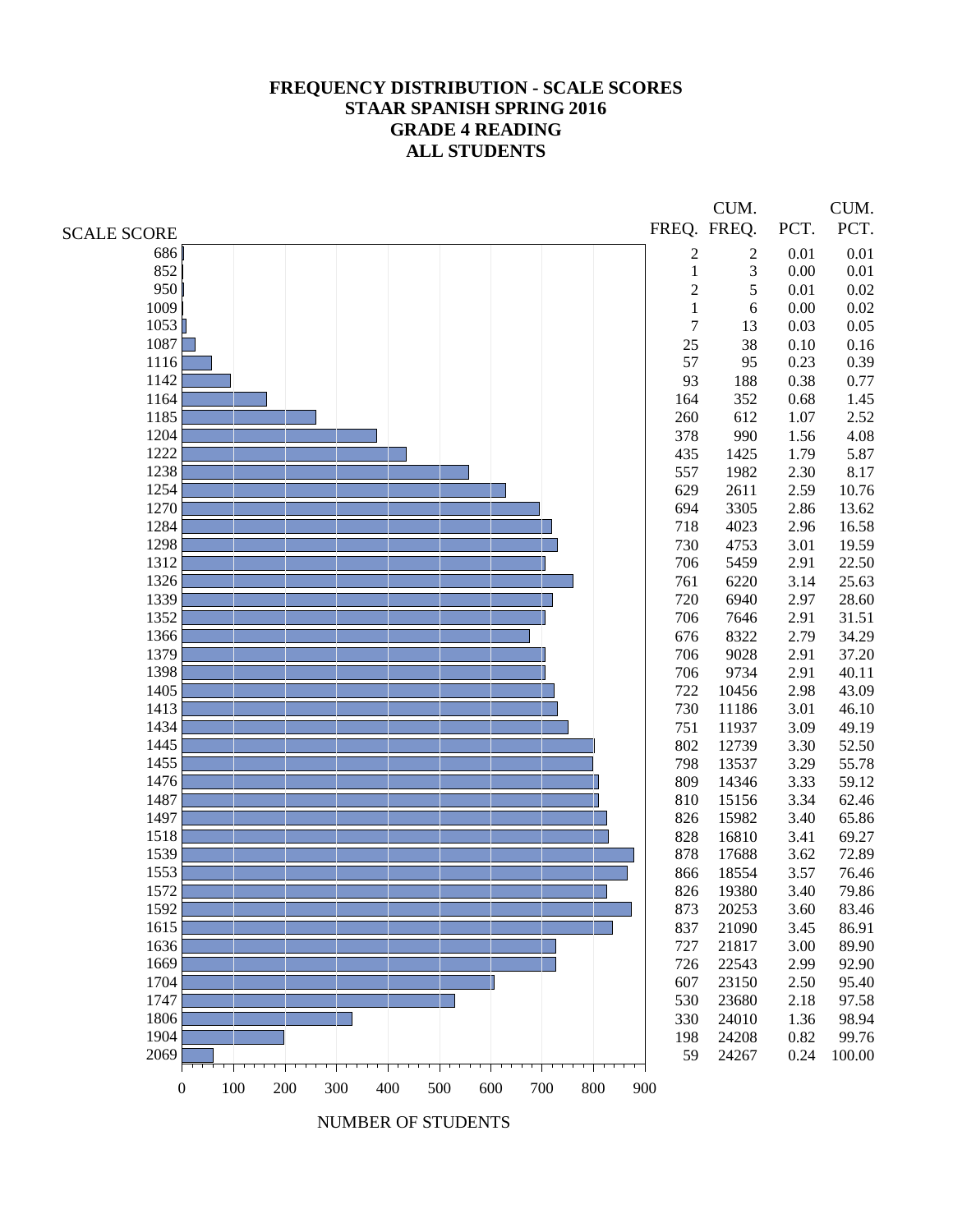#### **FREQUENCY DISTRIBUTION - SCALE SCORES STAAR SPANISH SPRING 2016 GRADE 5 READING ALL STUDENTS**

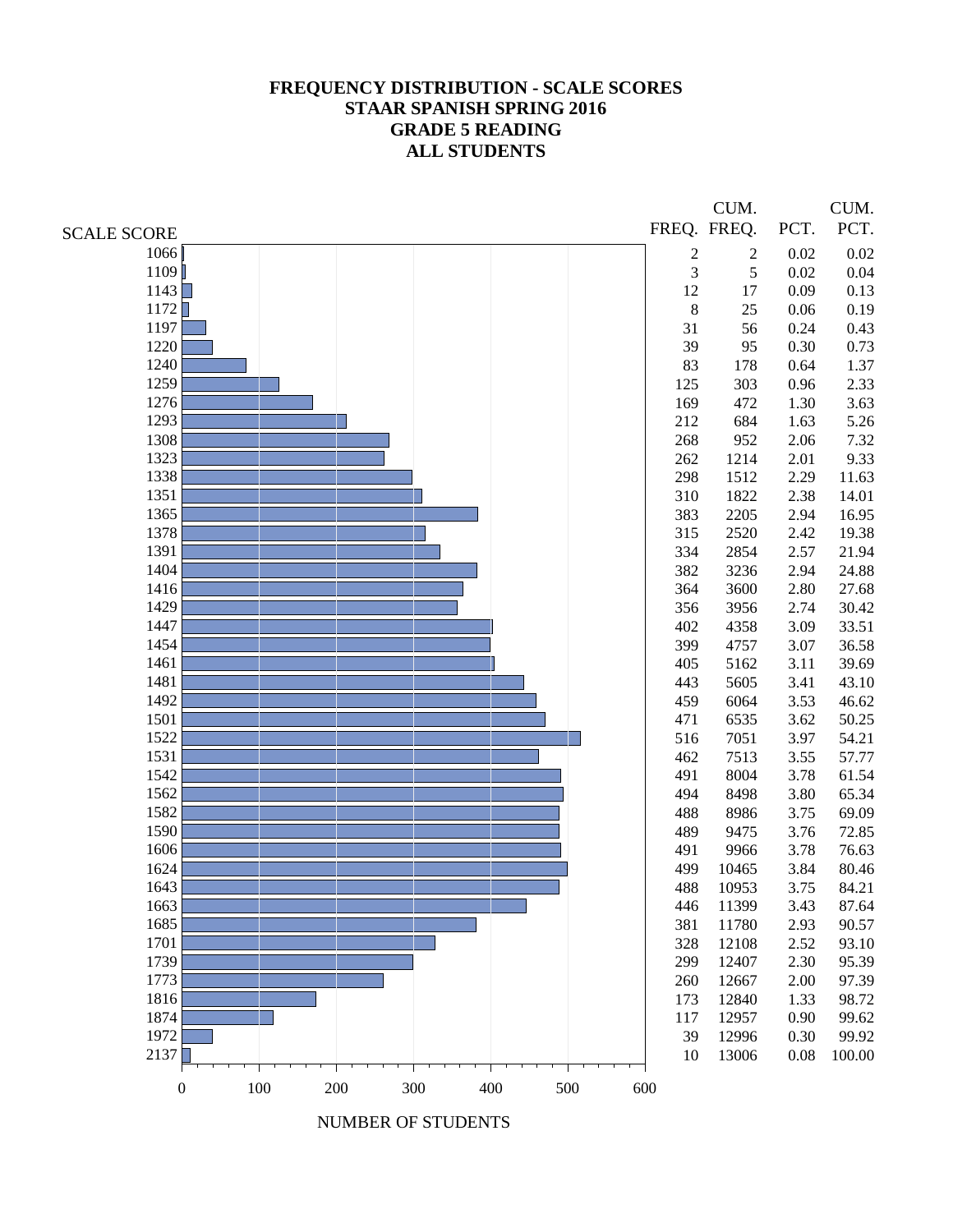#### **FREQUENCY DISTRIBUTION - SCALE SCORES STAAR SPANISH SPRING 2016 GRADE 4 WRITING ALL STUDENTS**

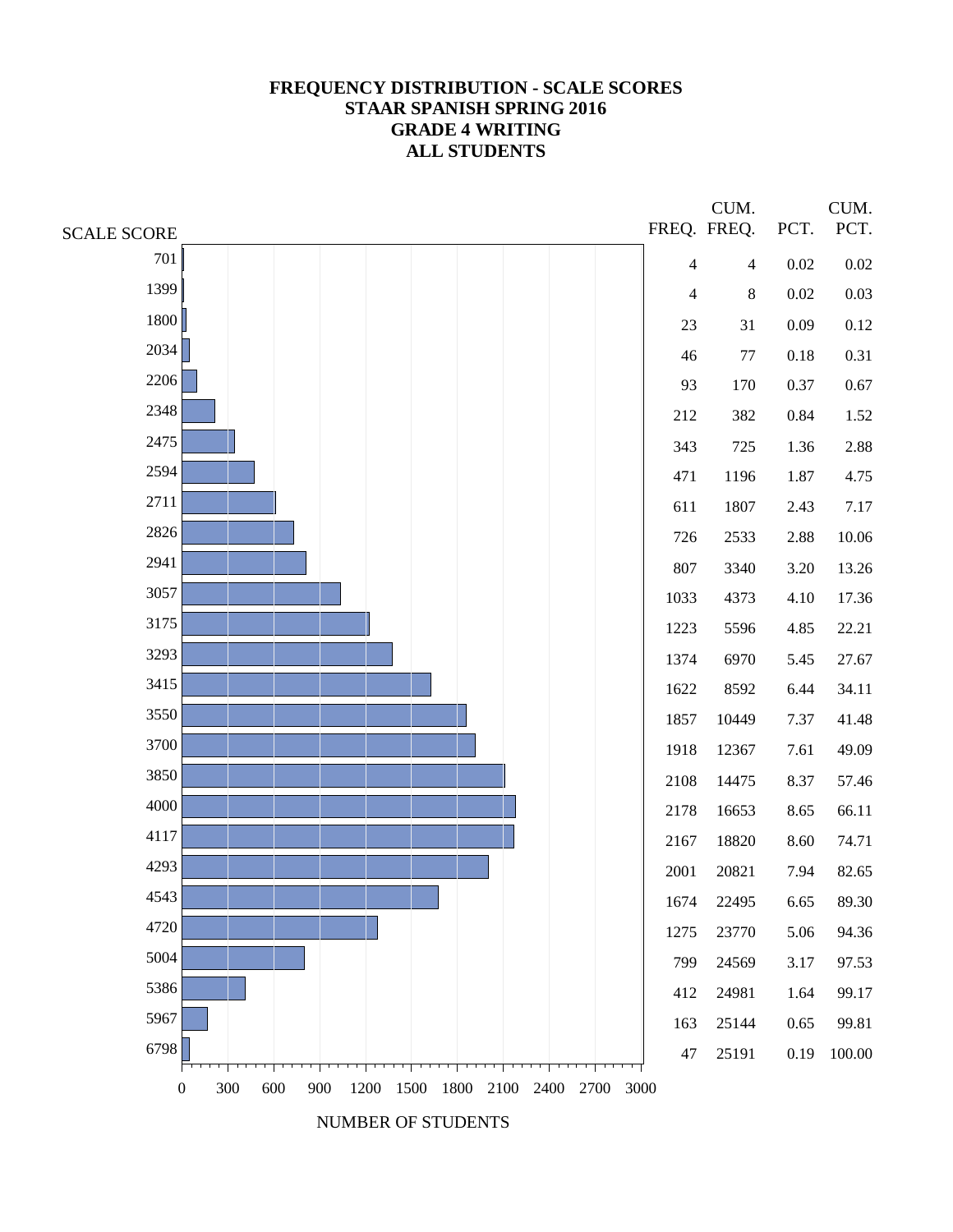#### **FREQUENCY DISTRIBUTION - SCALE SCORES STAAR SPANISH SPRING 2016 GRADE 5 SCIENCE ALL STUDENTS**

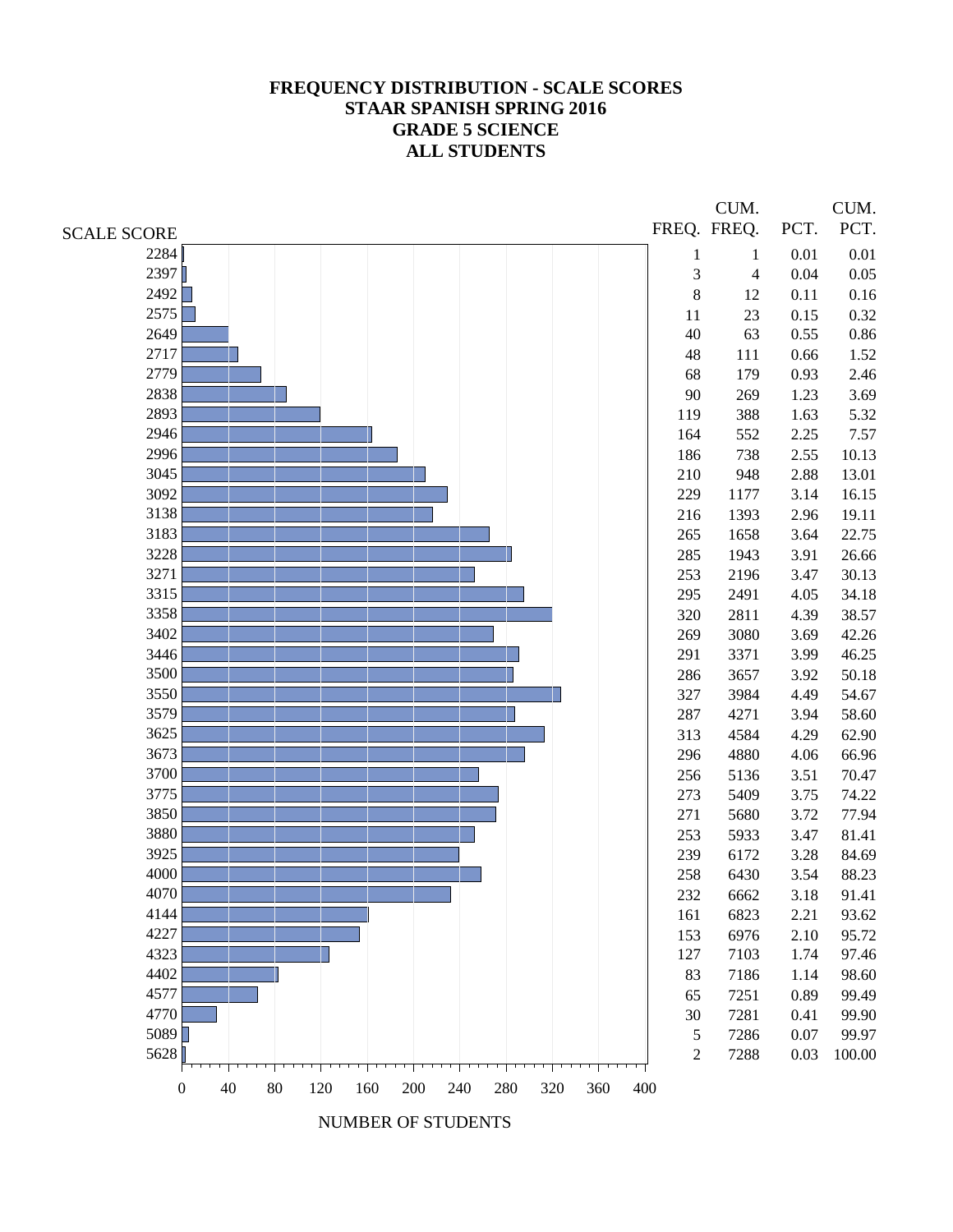#### **FREQUENCY DISTRIBUTION - SCALE SCORES STAAR EOC SPRING 2016 ALGEBRA I ALL STUDENTS - EXCLUDING BRAILLE**

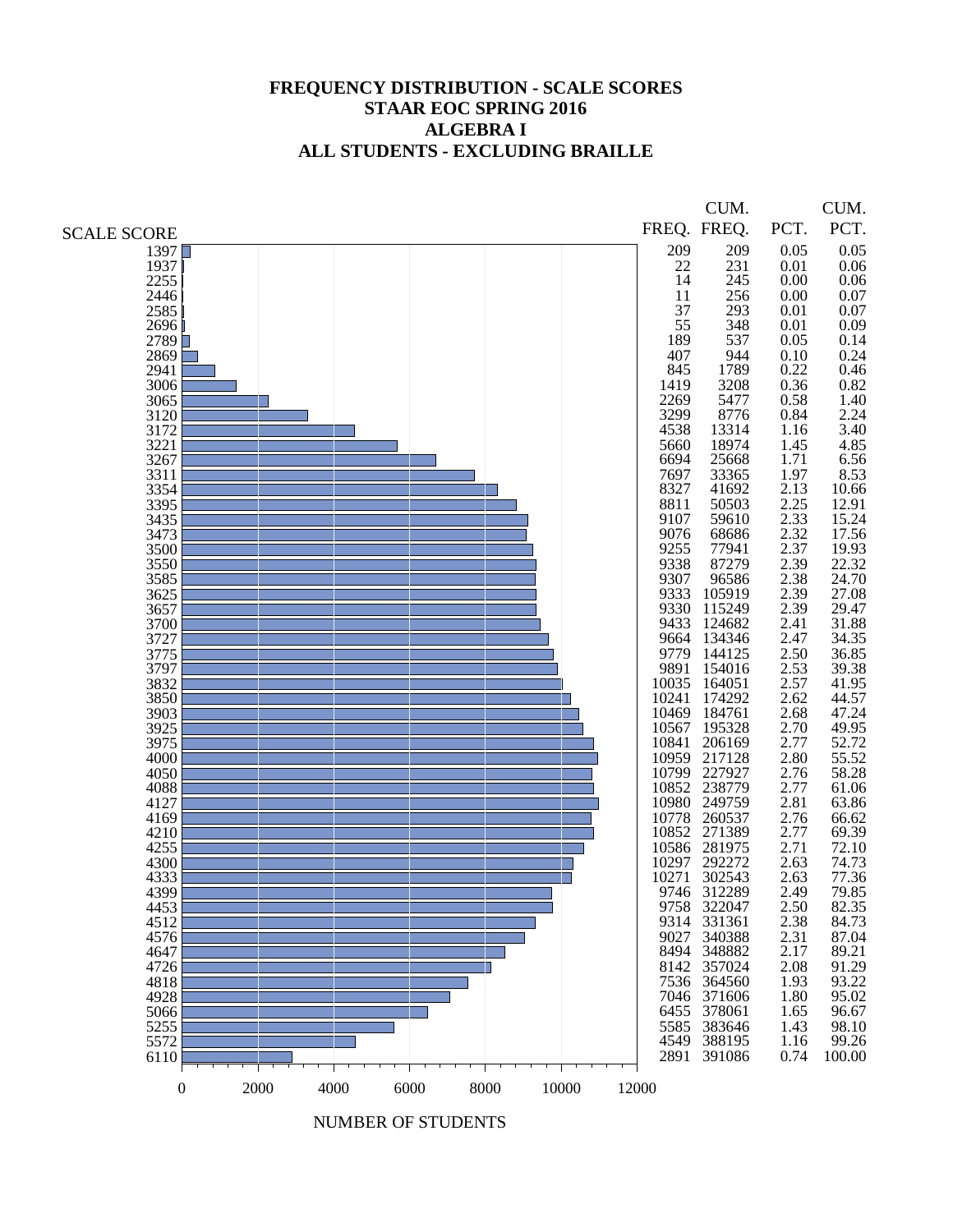#### **FREQUENCY DISTRIBUTION - SCALE SCORES STAAR EOC SPRING 2016 ALGEBRA II ALL STUDENTS - EXCLUDING BRAILLE**

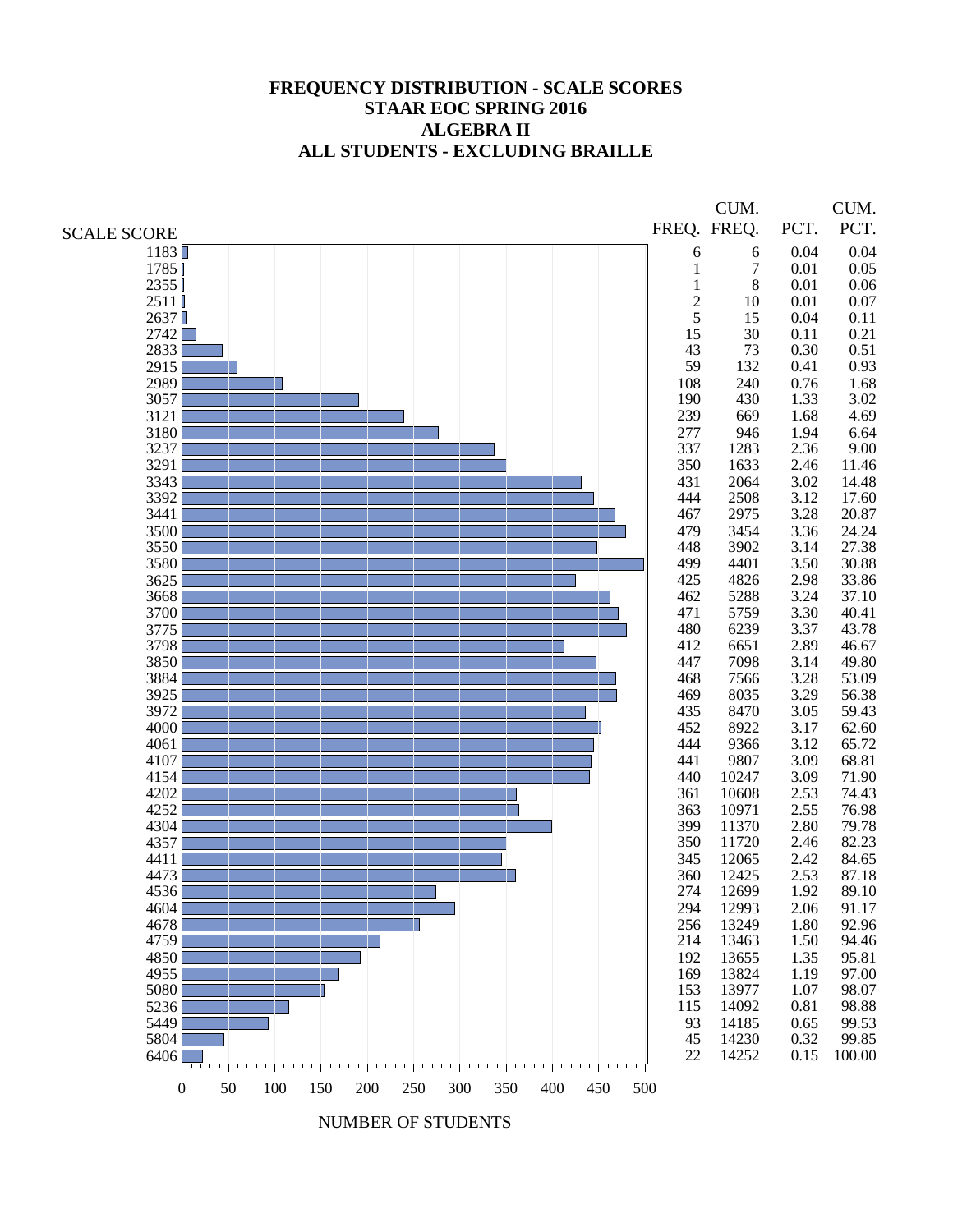#### **FREQUENCY DISTRIBUTION - SCALE SCORES STAAR EOC SPRING 2016 BIOLOGY ALL STUDENTS - EXCLUDING BRAILLE**

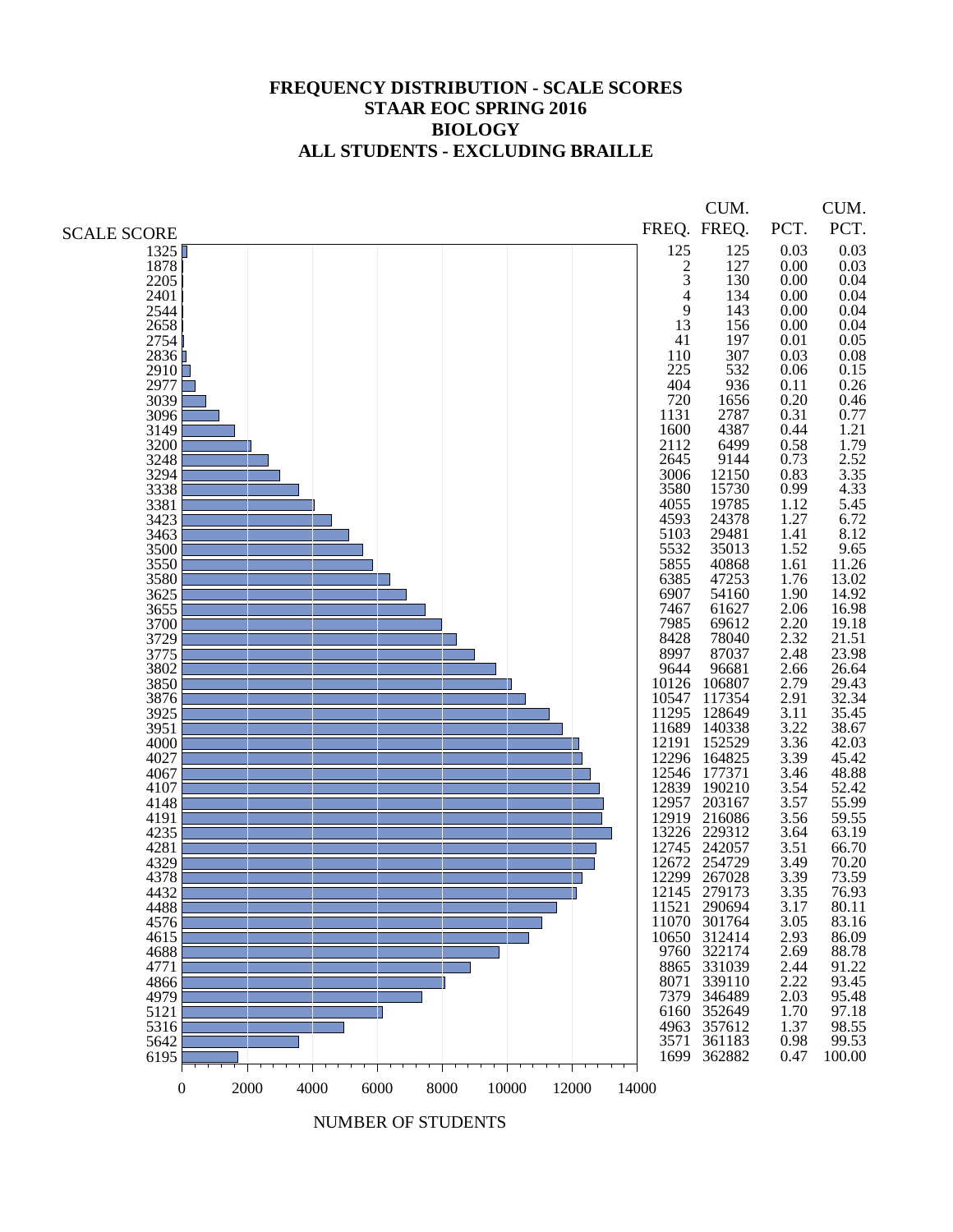#### **FREQUENCY DISTRIBUTION - SCALE SCORES STAAR EOC SPRING 2016**

**ENGLISH I**

**PAPER STUDENTS - EXCLUDING BRAILLE**

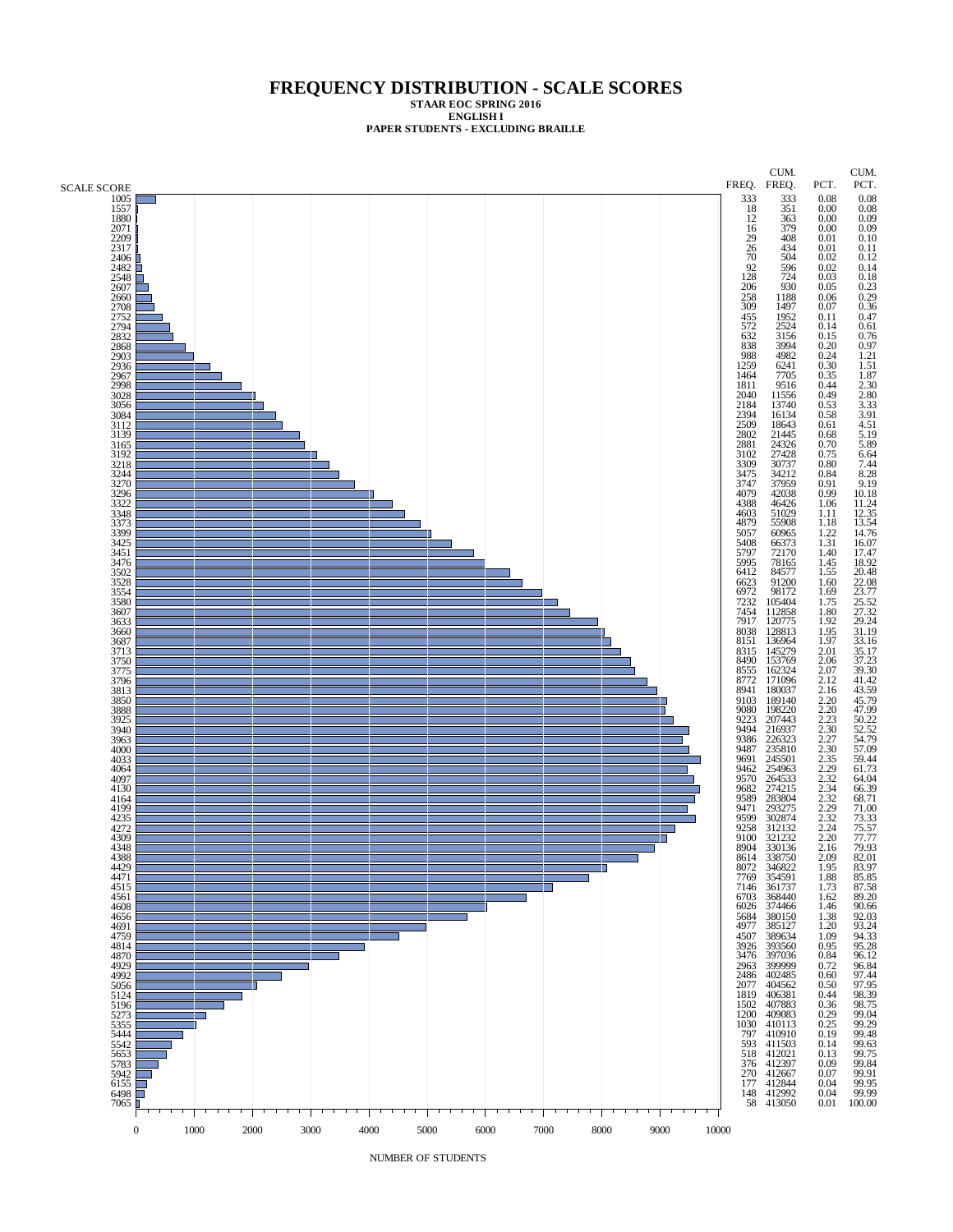**STAAR EOC SPRING 2016 ENGLISH I ONLINE STUDENTS**

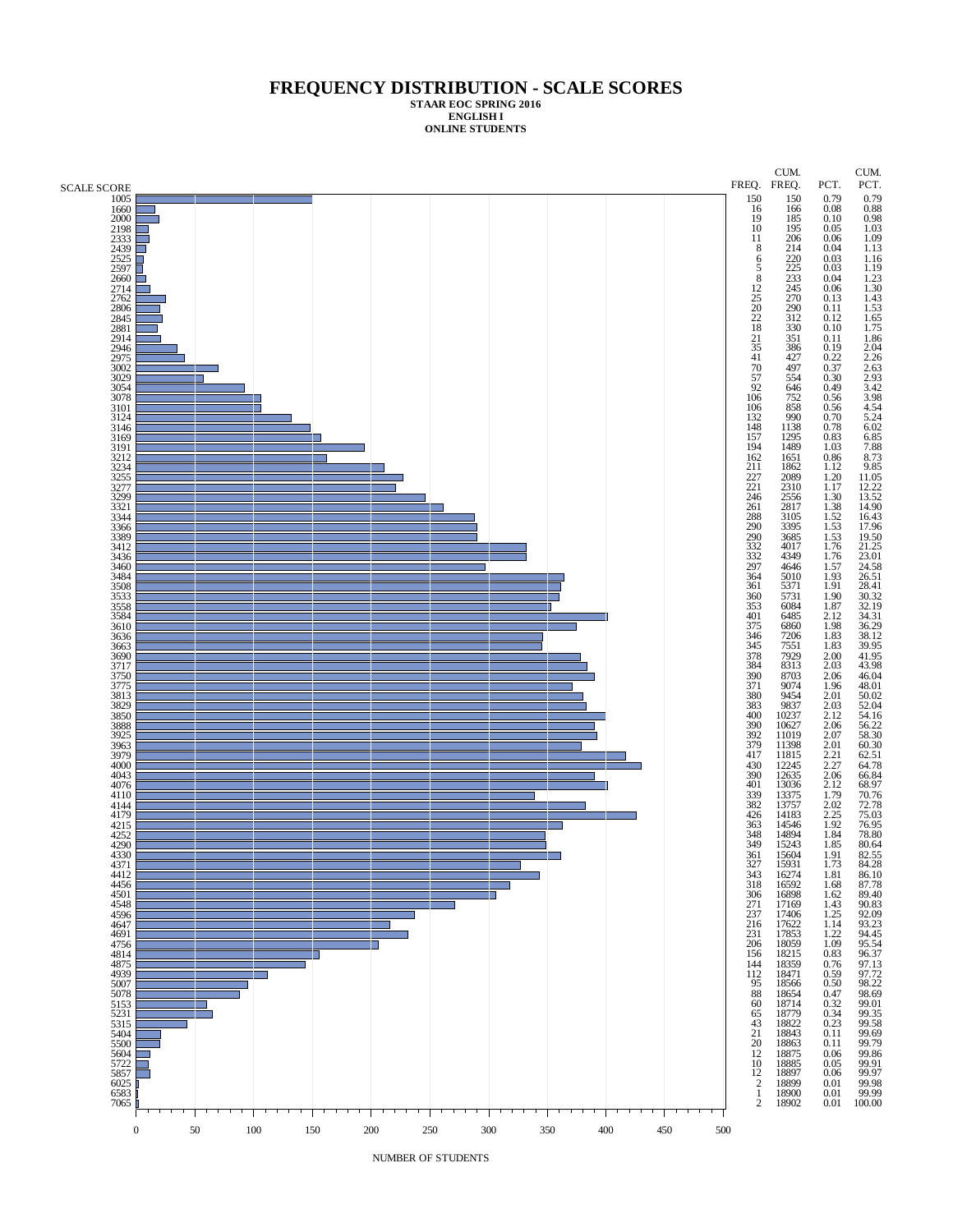#### **FREQUENCY DISTRIBUTION - SCALE SCORES STAAR EOC SPRING 2016 ENGLISH II PAPER STUDENTS - EXCLUDING BRAILLE**

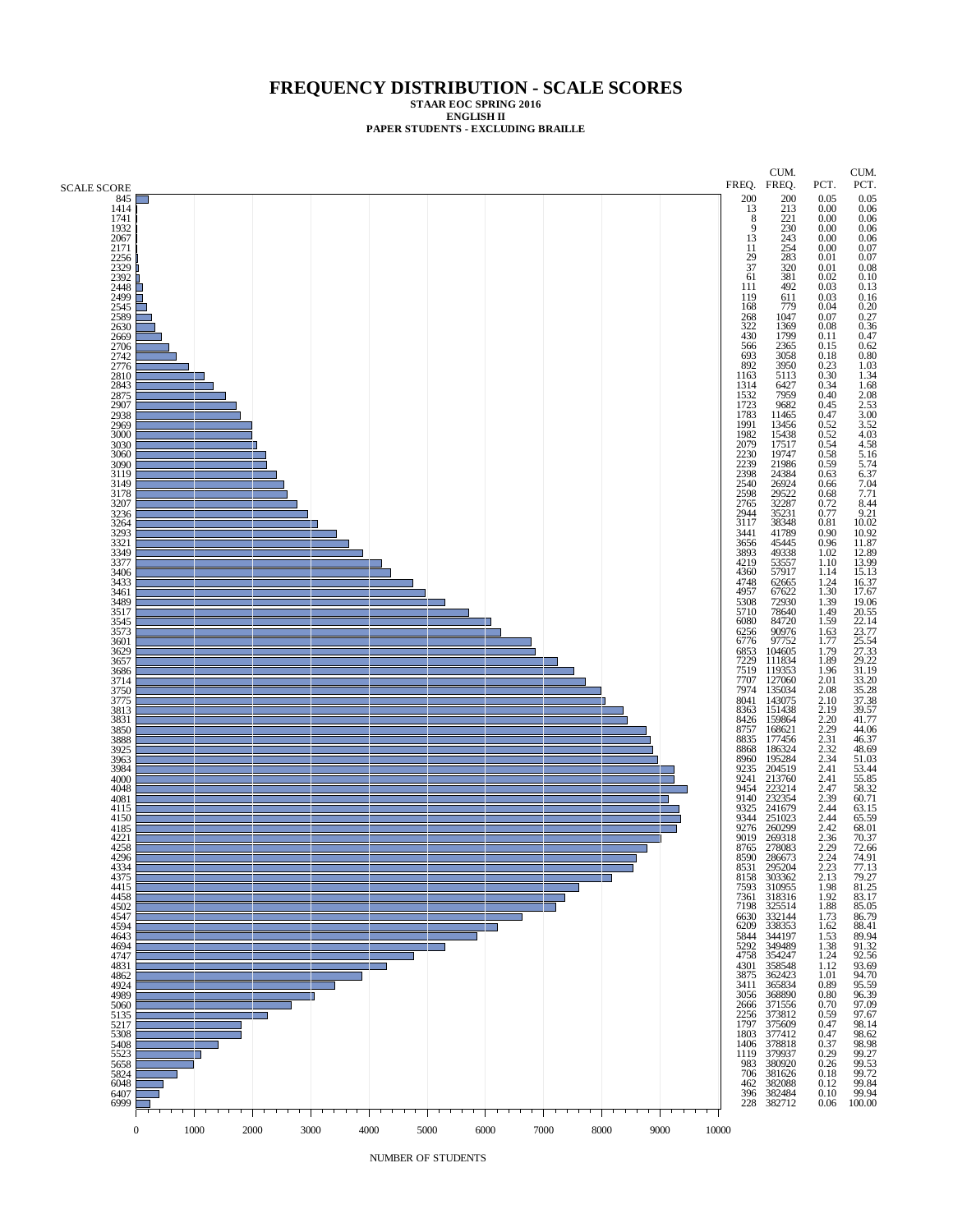**STAAR EOC SPRING 2016 ENGLISH II ONLINE STUDENTS**

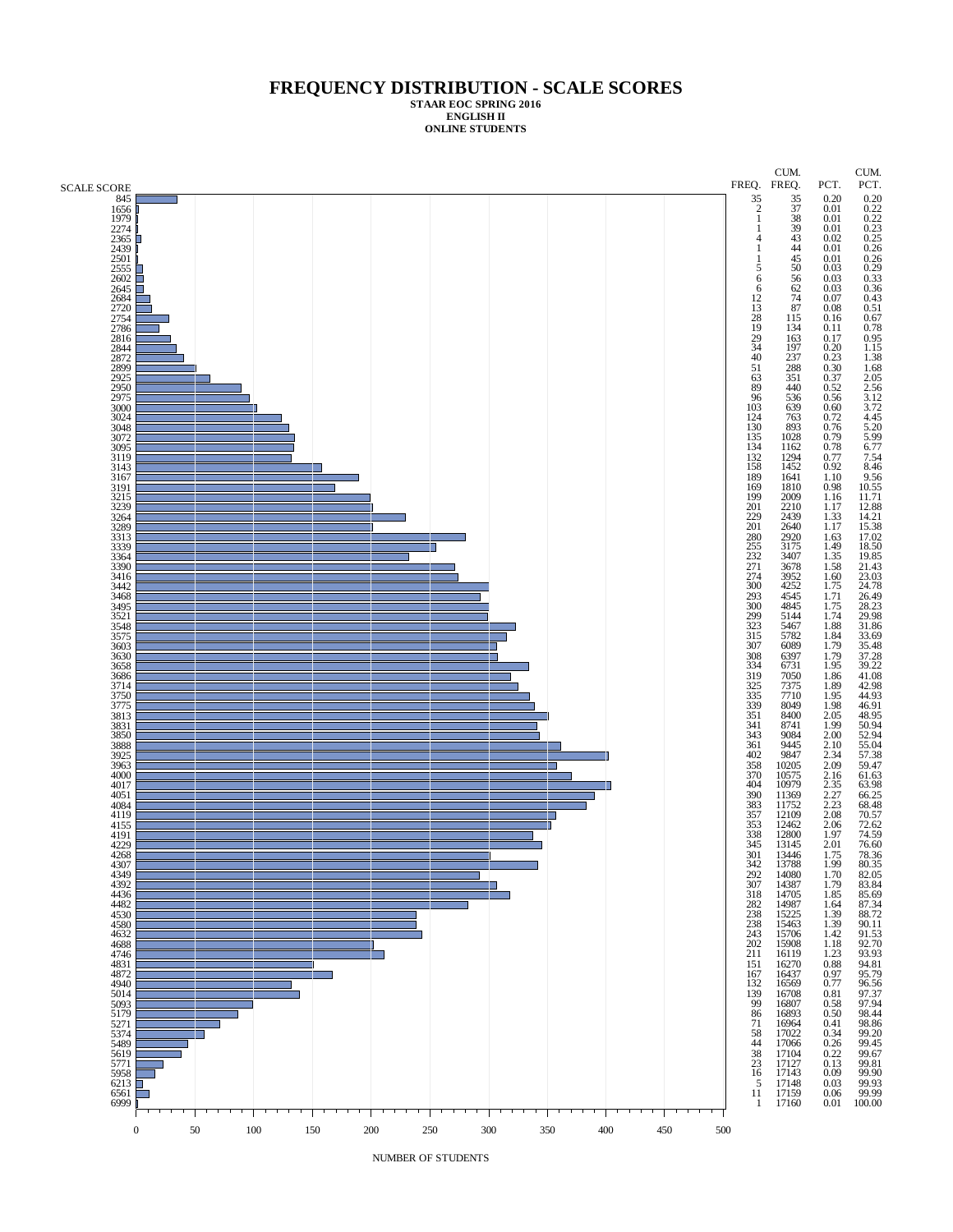**STAAR EOC SPRING 2016 ENGLISH III**

**PAPER STUDENTS - EXCLUDING BRAILLE**

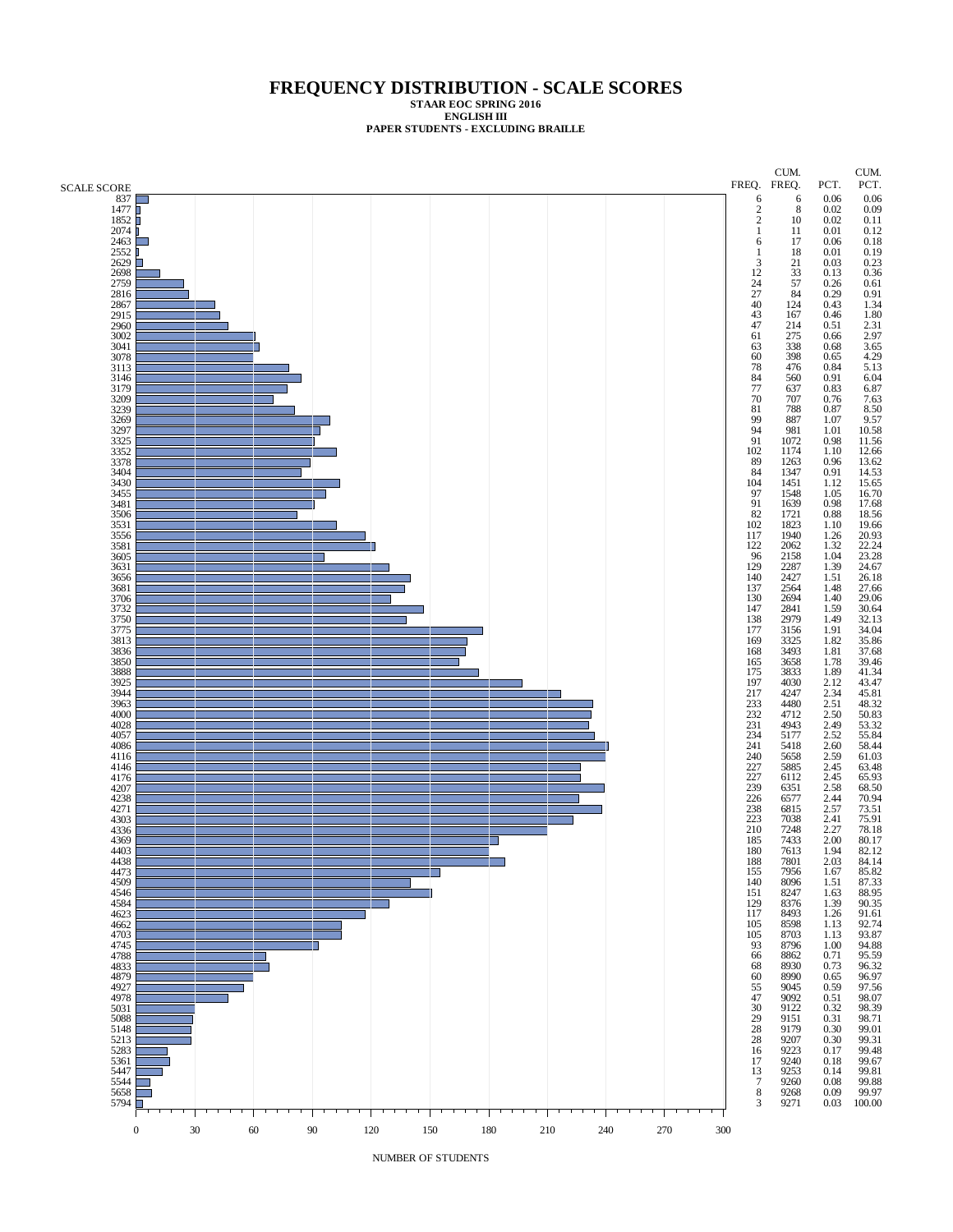**STAAR EOC SPRING 2016 ENGLISH III ONLINE STUDENTS**

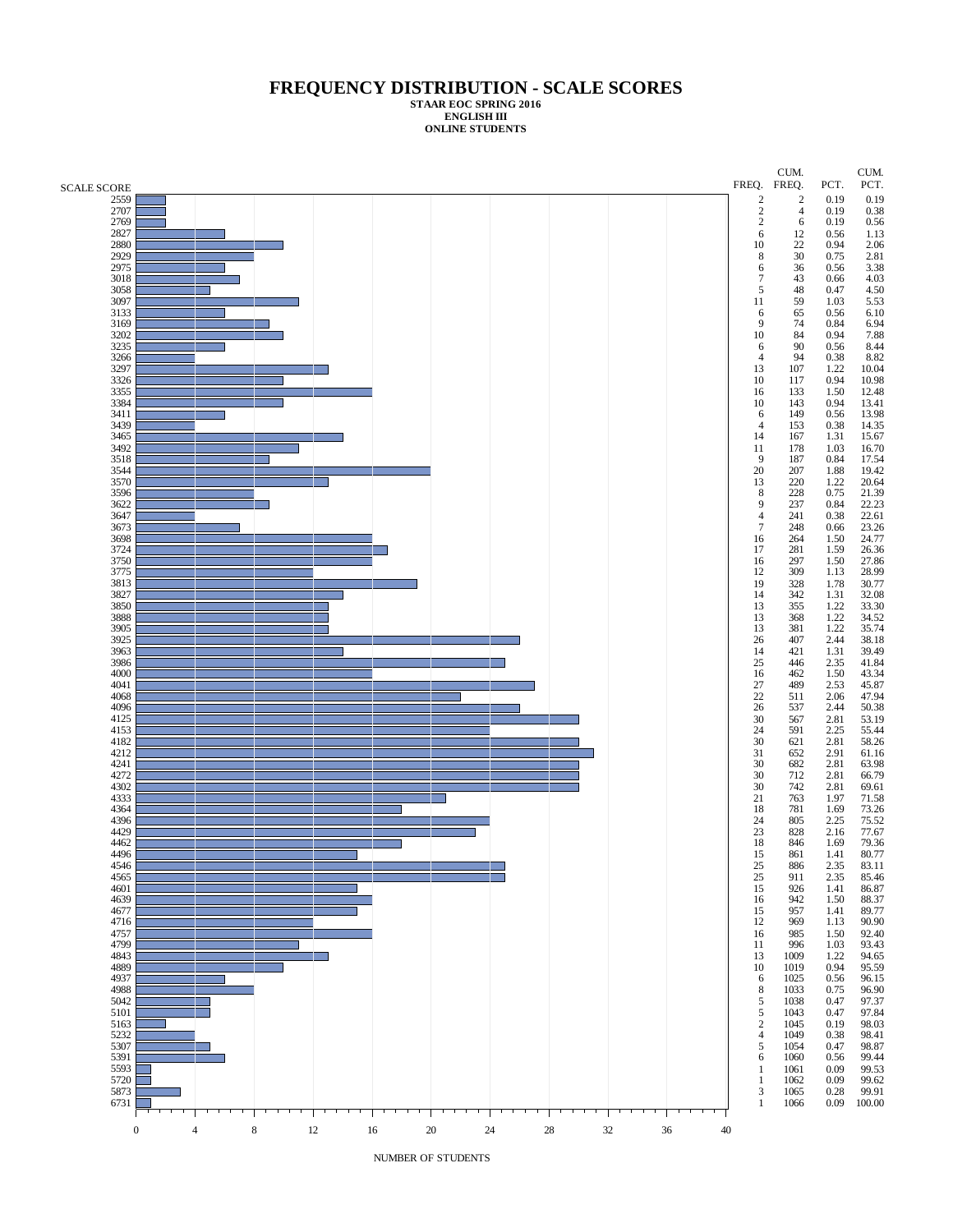### **FREQUENCY DISTRIBUTION - SCALE SCORES STAAR EOC SPRING 2016 U.S. HISTORY ALL STUDENTS - EXCLUDING BRAILLE**

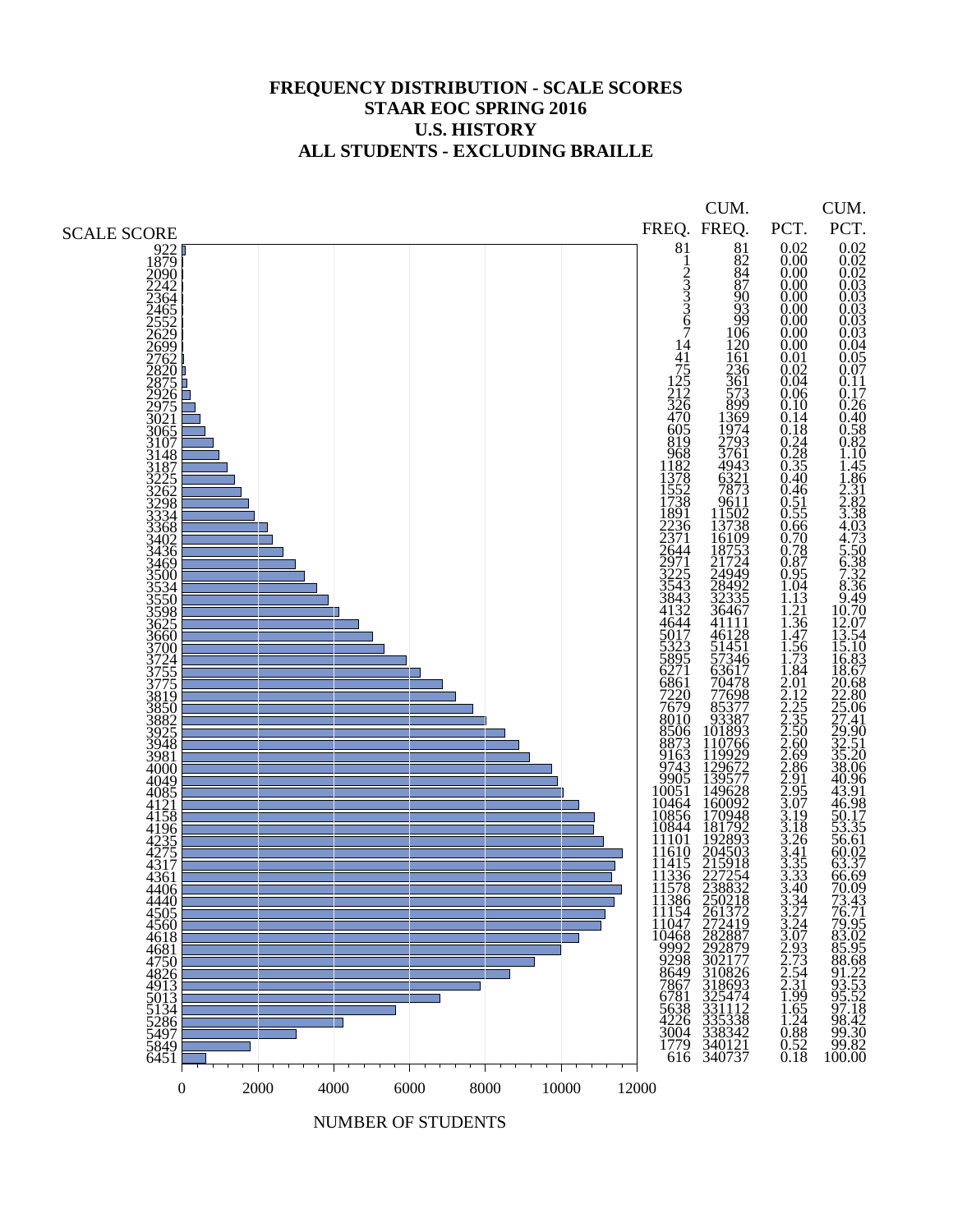#### **FREQUENCY DISTRIBUTION - SCALE SCORES STAAR A SPRING 2016 GRADE 3 MATH ALL STUDENTS**

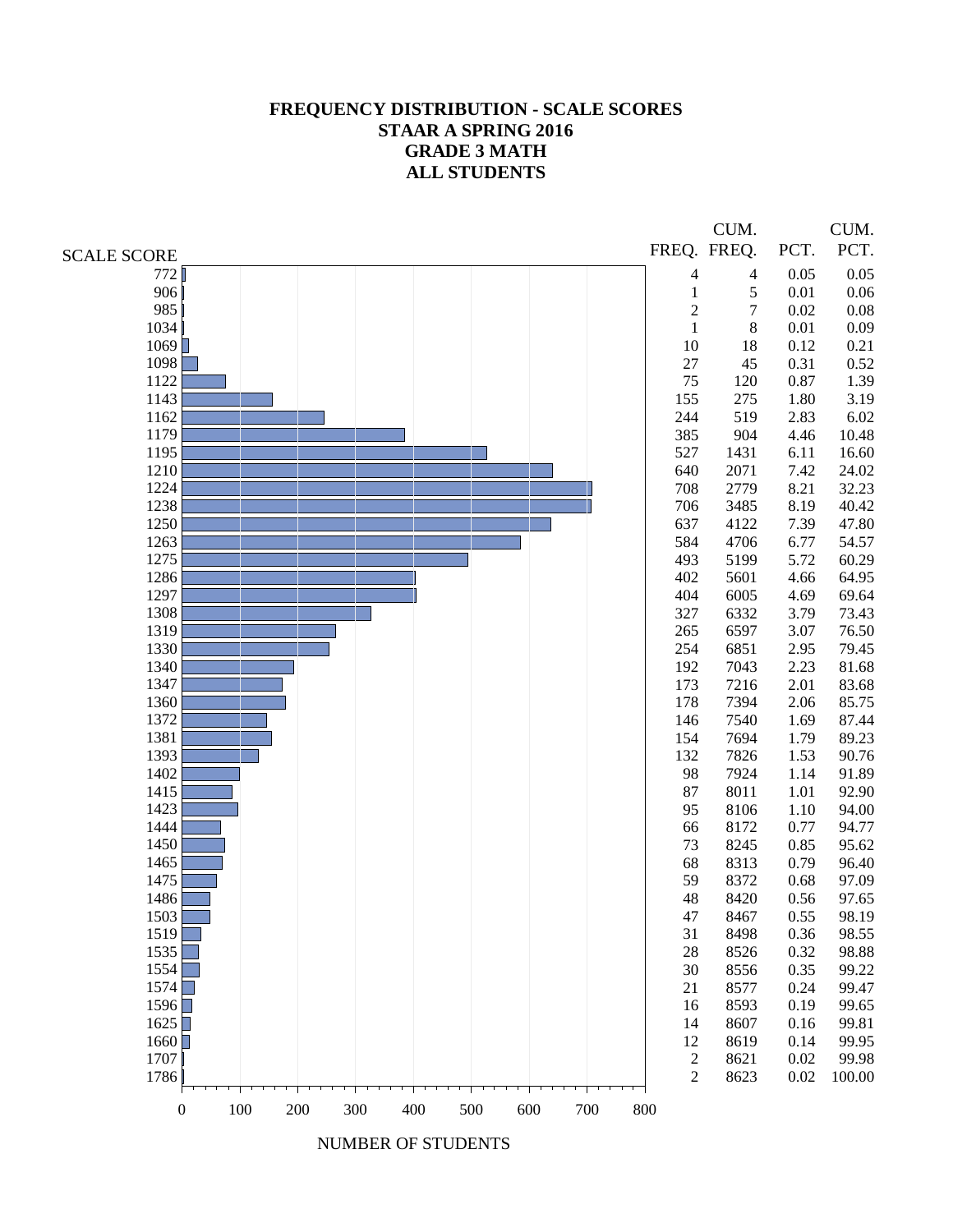# **FREQUENCY DISTRIBUTION - SCALE SCORES STAAR A SPRING 2016 GRADE 4 MATH ALL STUDENTS**

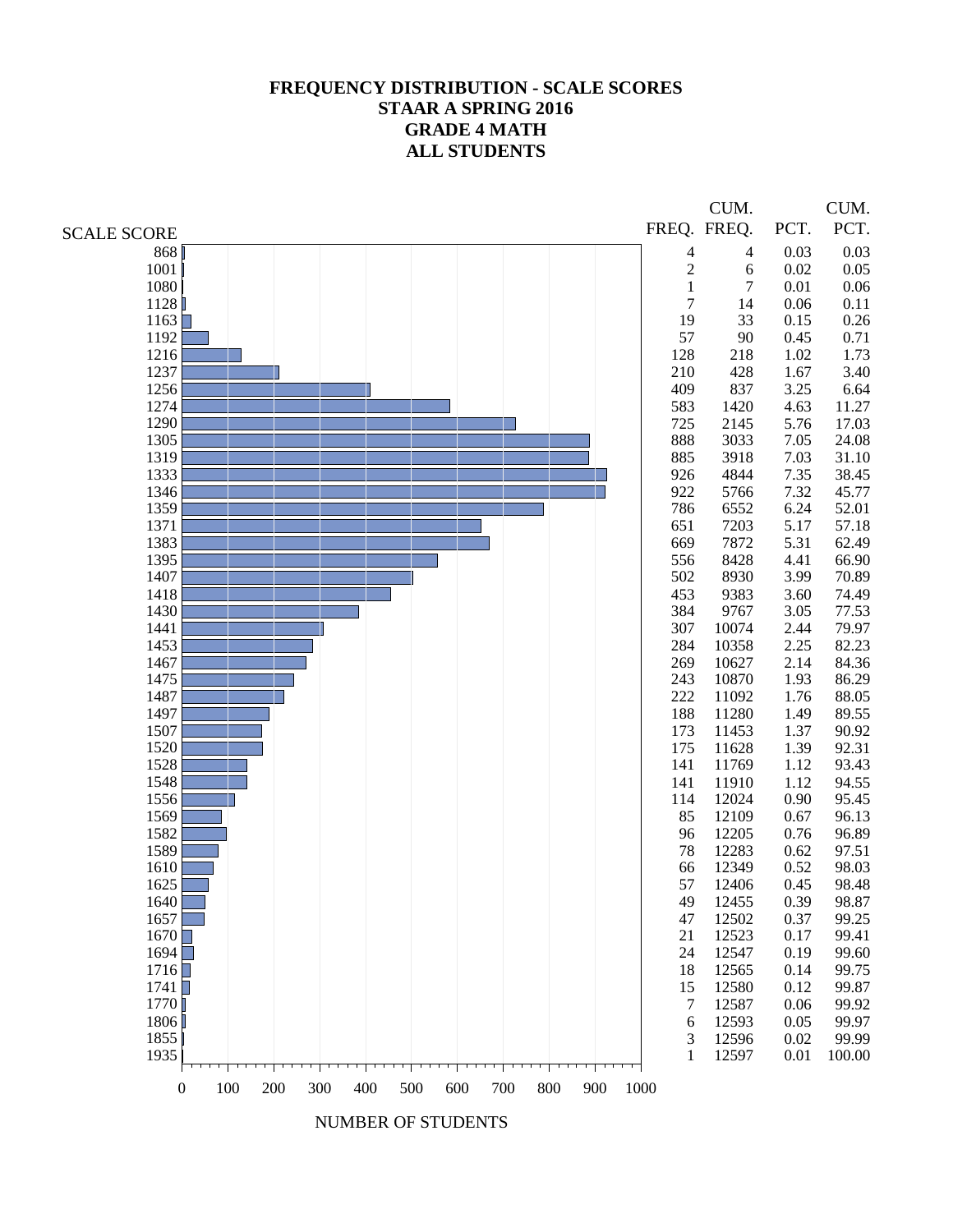# **FREQUENCY DISTRIBUTION - SCALE SCORES STAAR A SPRING 2016 GRADE 5 MATH ALL STUDENTS**

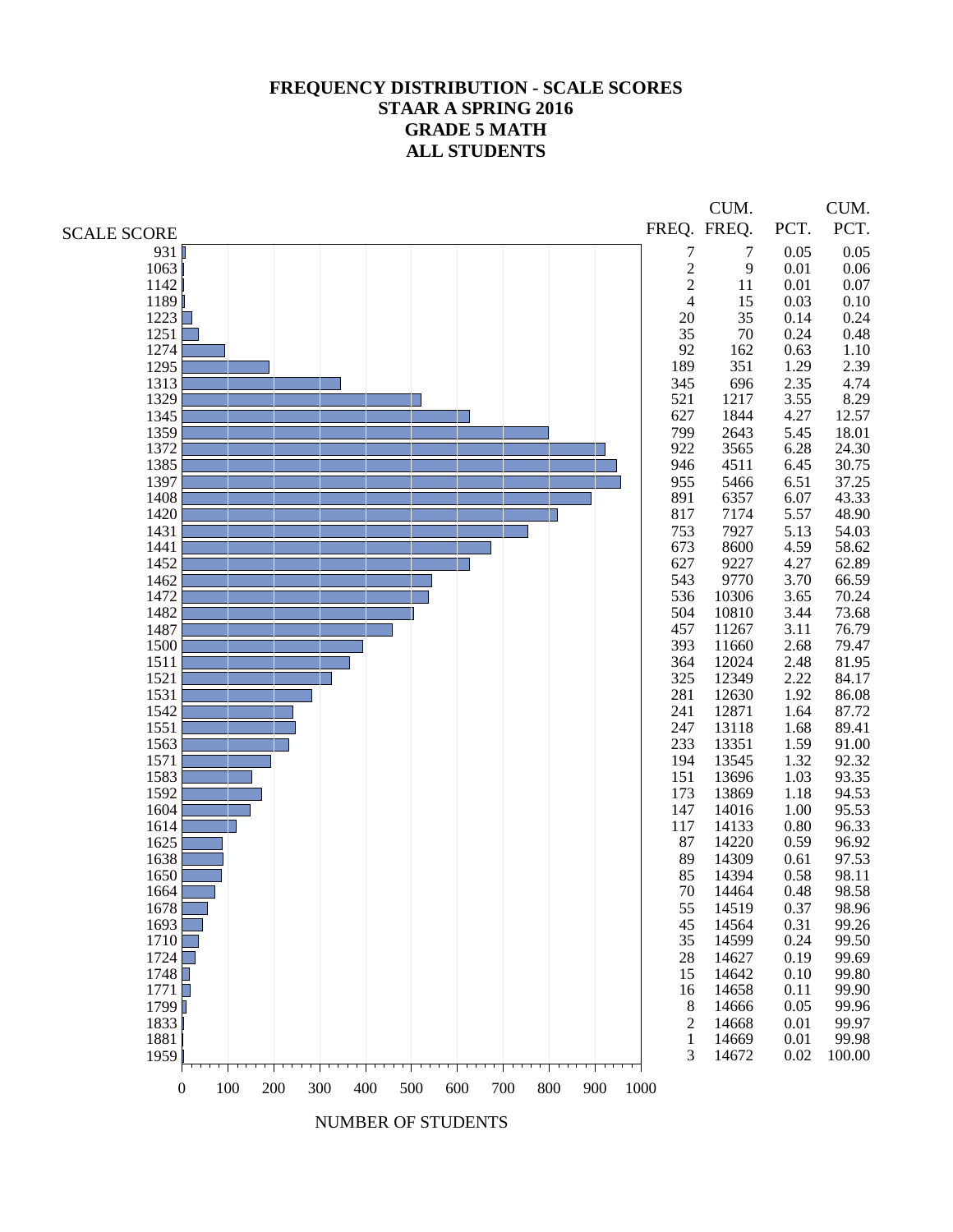# **FREQUENCY DISTRIBUTION - SCALE SCORES STAAR A SPRING 2016 GRADE 6 MATH ALL STUDENTS**

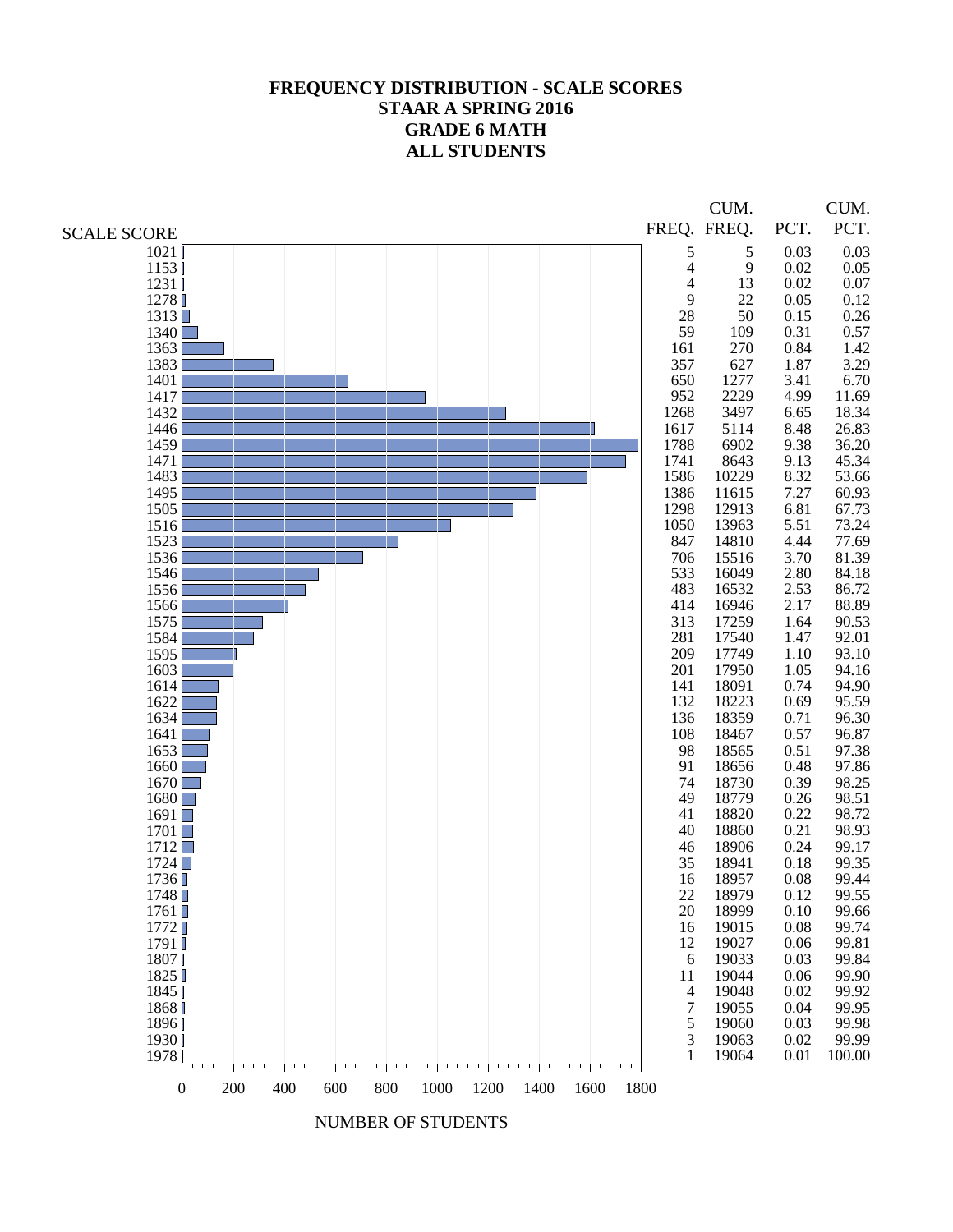# **FREQUENCY DISTRIBUTION - SCALE SCORES STAAR A SPRING 2016 GRADE 7 MATH ALL STUDENTS**

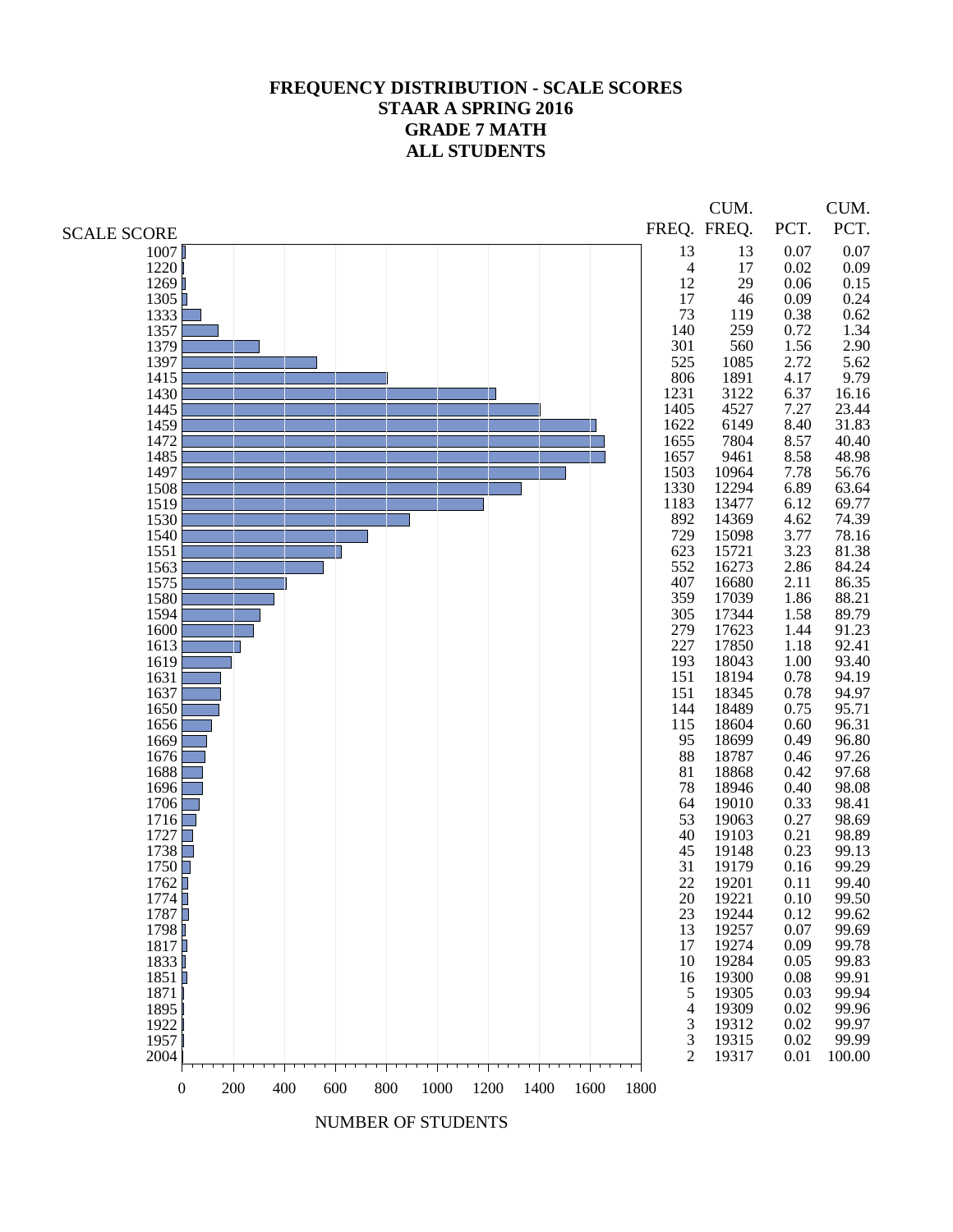# **FREQUENCY DISTRIBUTION - SCALE SCORES STAAR A SPRING 2016 GRADE 8 MATH ALL STUDENTS**

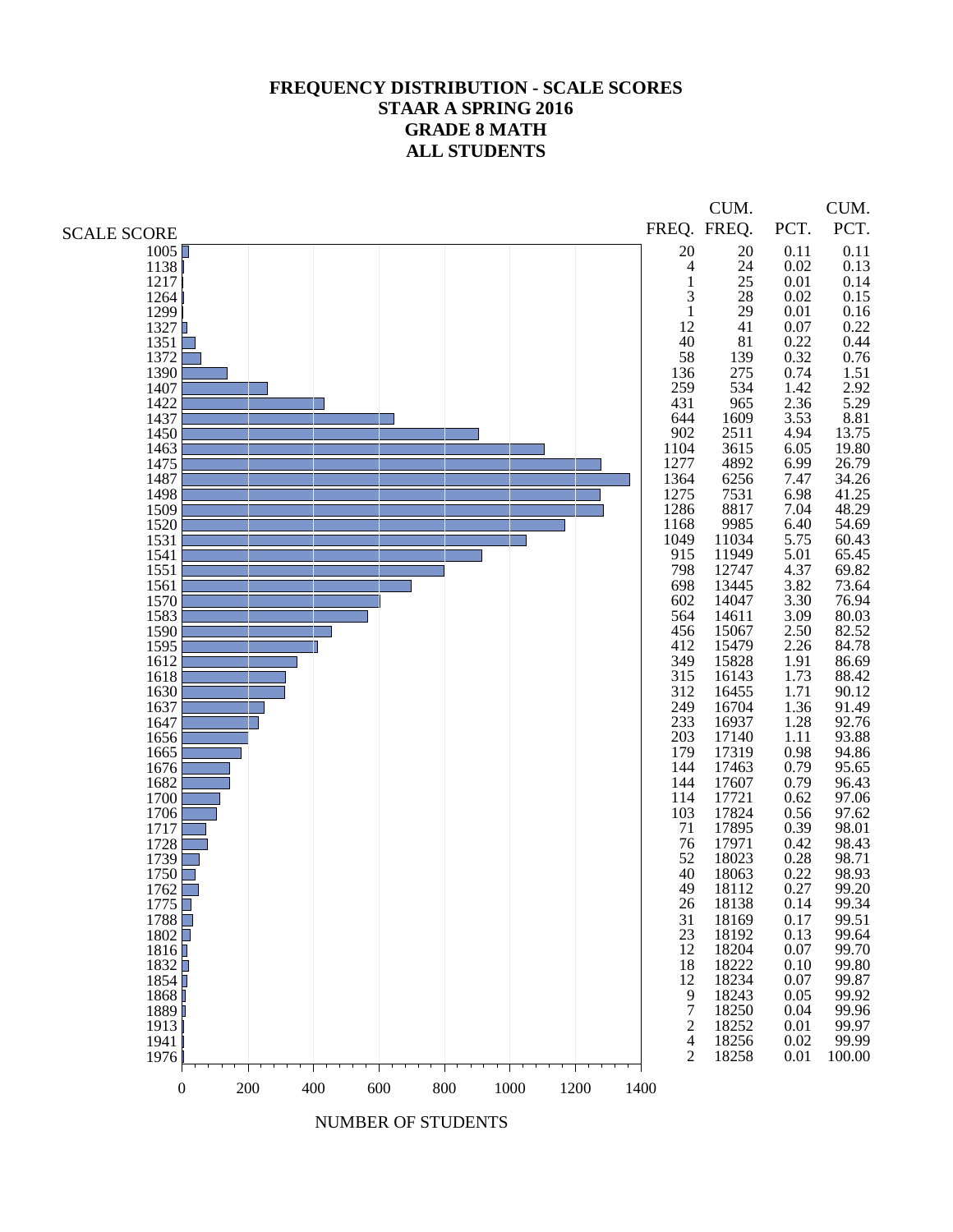# **FREQUENCY DISTRIBUTION - SCALE SCORES STAAR A SPRING 2016 GRADE 3 READING ALL STUDENTS**

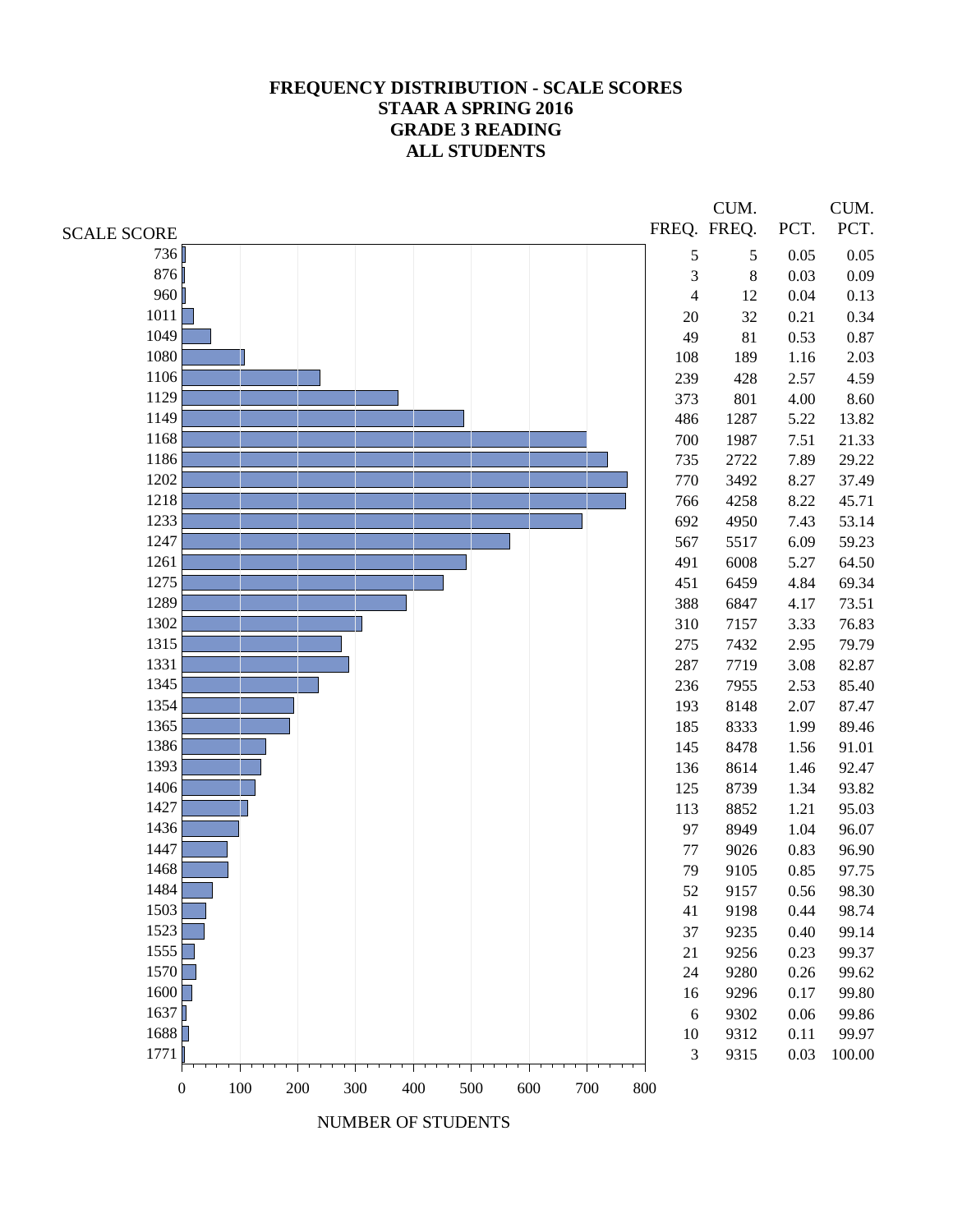# **FREQUENCY DISTRIBUTION - SCALE SCORES STAAR A SPRING 2016 GRADE 4 READING ALL STUDENTS**

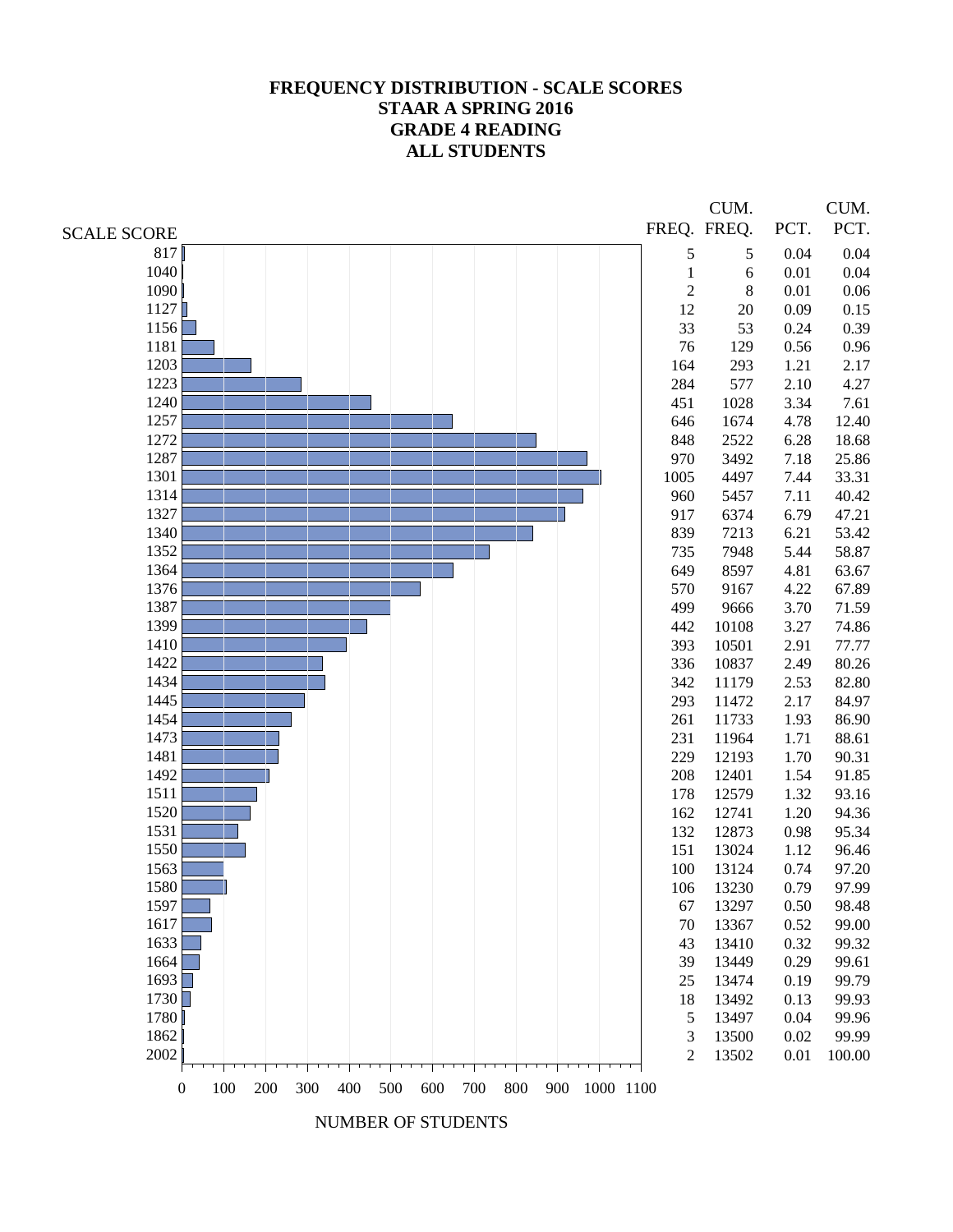# **FREQUENCY DISTRIBUTION - SCALE SCORES STAAR A SPRING 2016 GRADE 5 READING ALL STUDENTS**

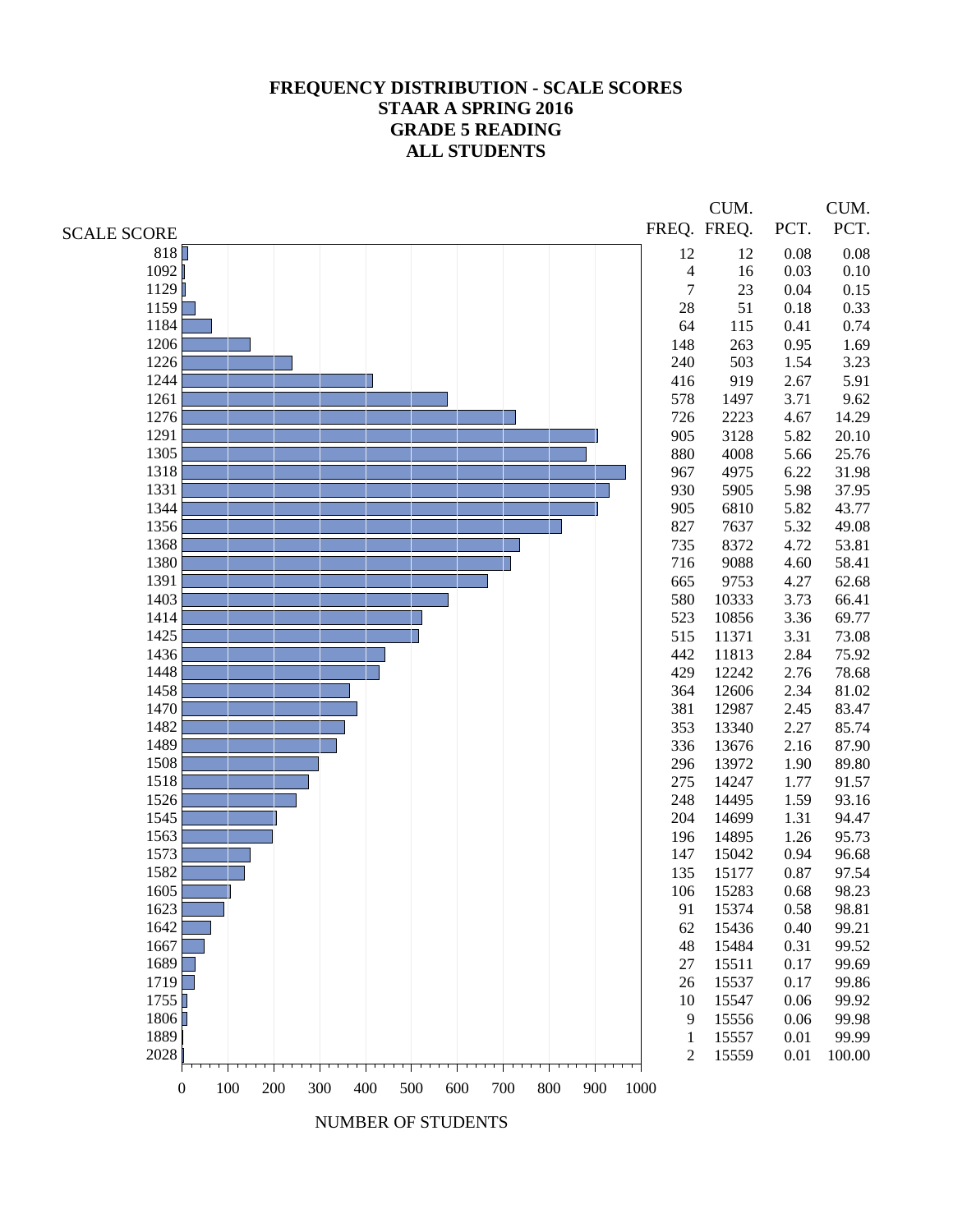# **FREQUENCY DISTRIBUTION - SCALE SCORES STAAR A SPRING 2016 GRADE 6 READING ALL STUDENTS**

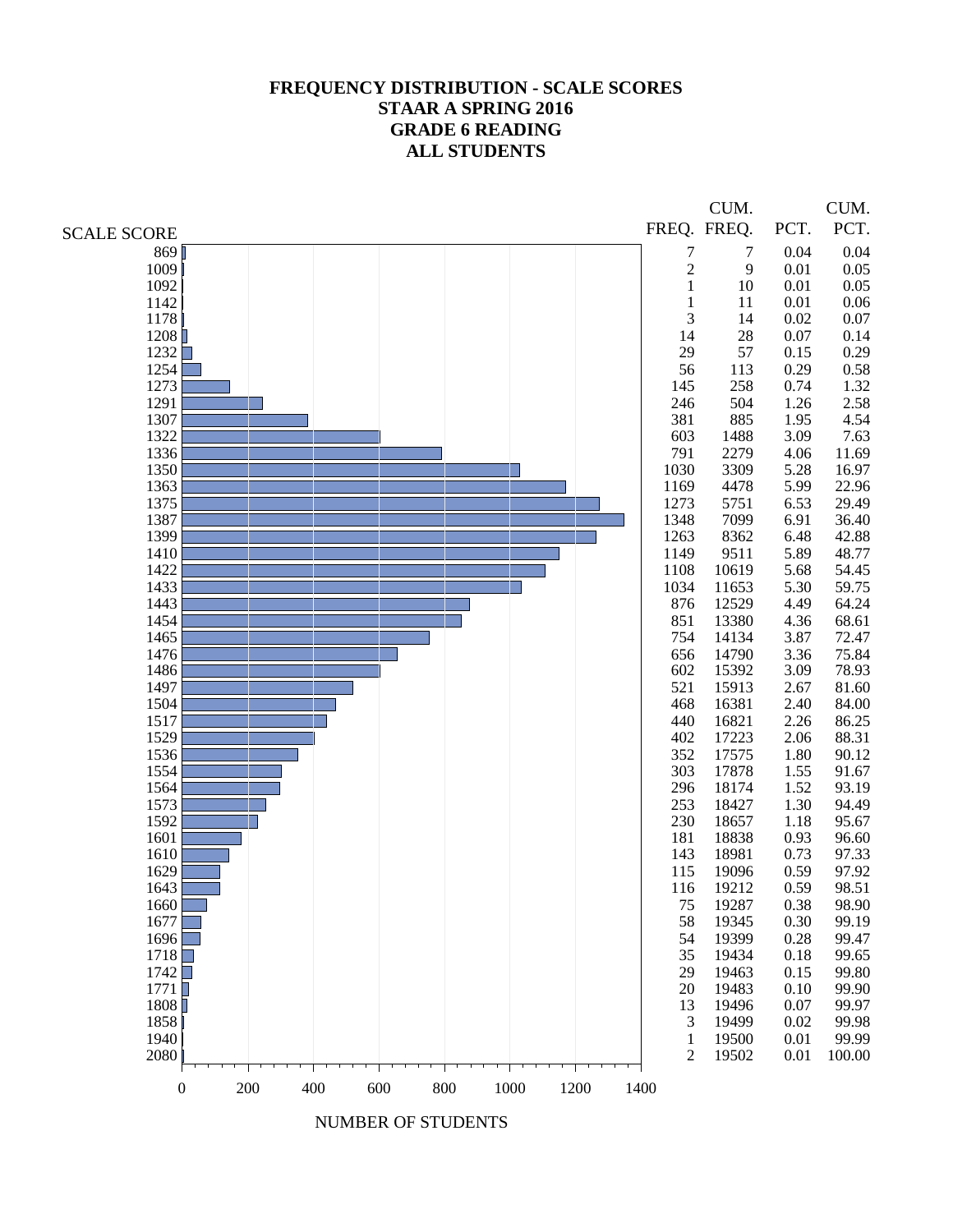# **FREQUENCY DISTRIBUTION - SCALE SCORES STAAR A SPRING 2016 GRADE 7 READING ALL STUDENTS**

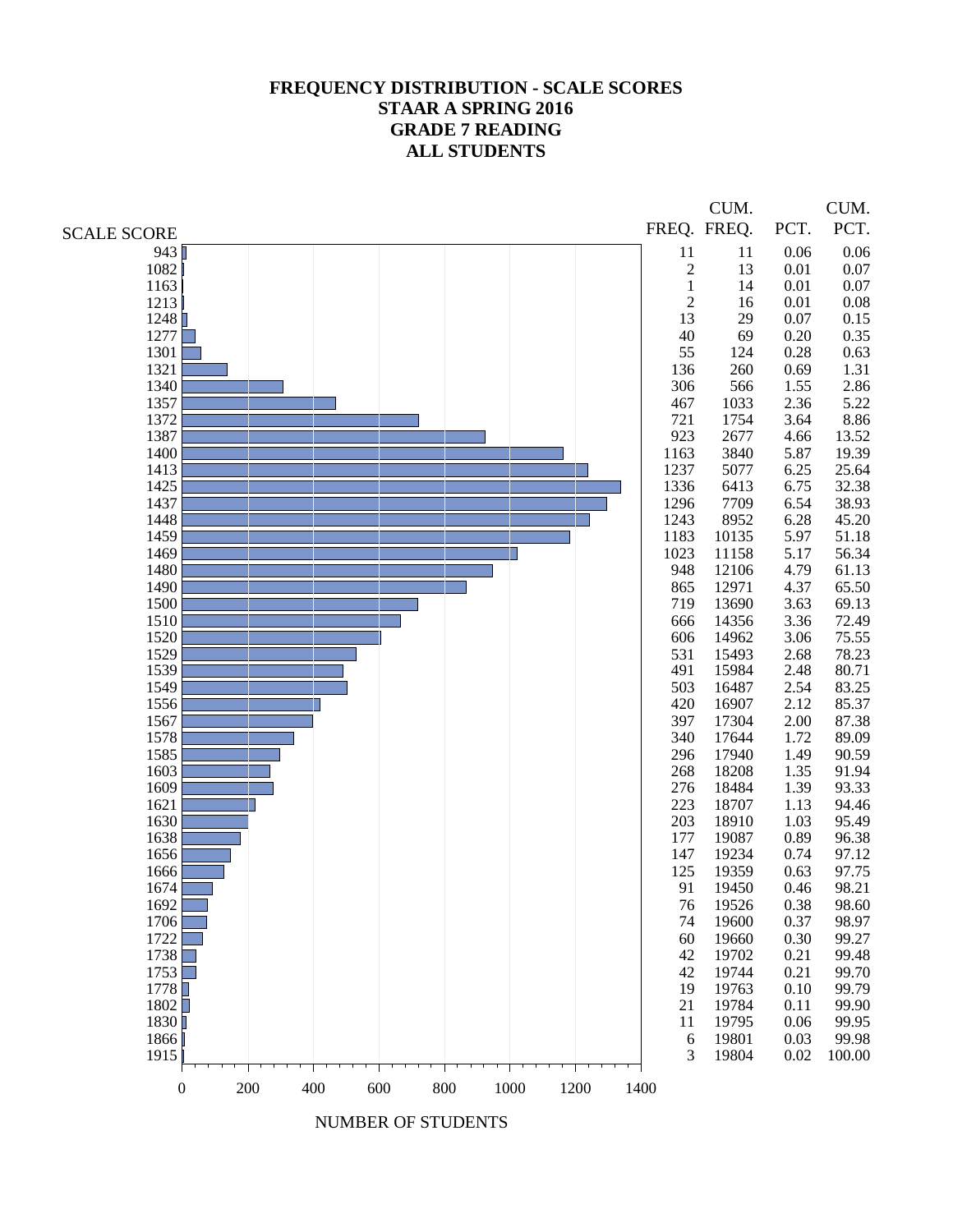### **FREQUENCY DISTRIBUTION - SCALE SCORES STAAR A SPRING 2016 GRADE 8 READING ALL STUDENTS**

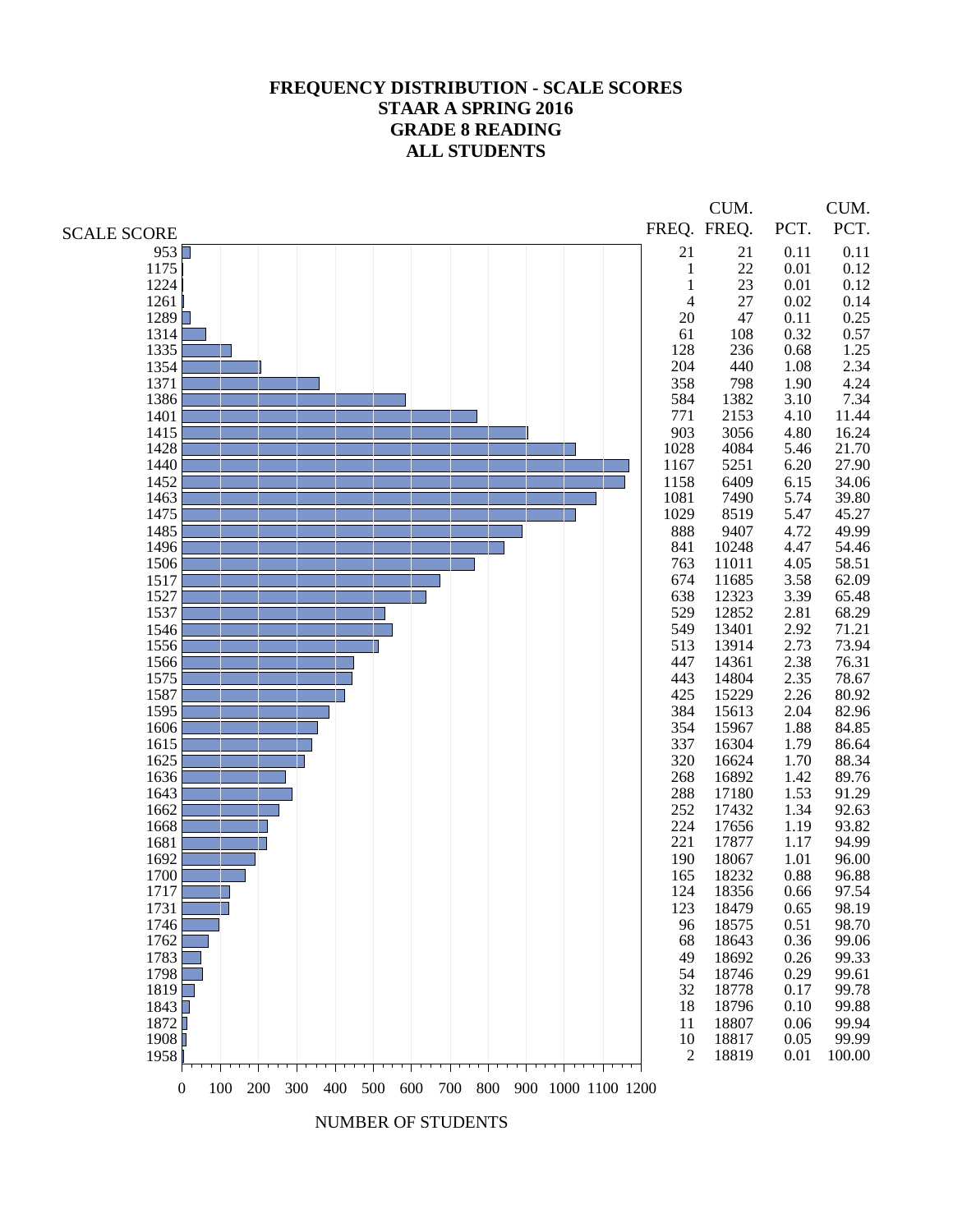### **FREQUENCY DISTRIBUTION - SCALE SCORES STAAR A SPRING 2016 GRADE 4 WRITING ALL STUDENTS**

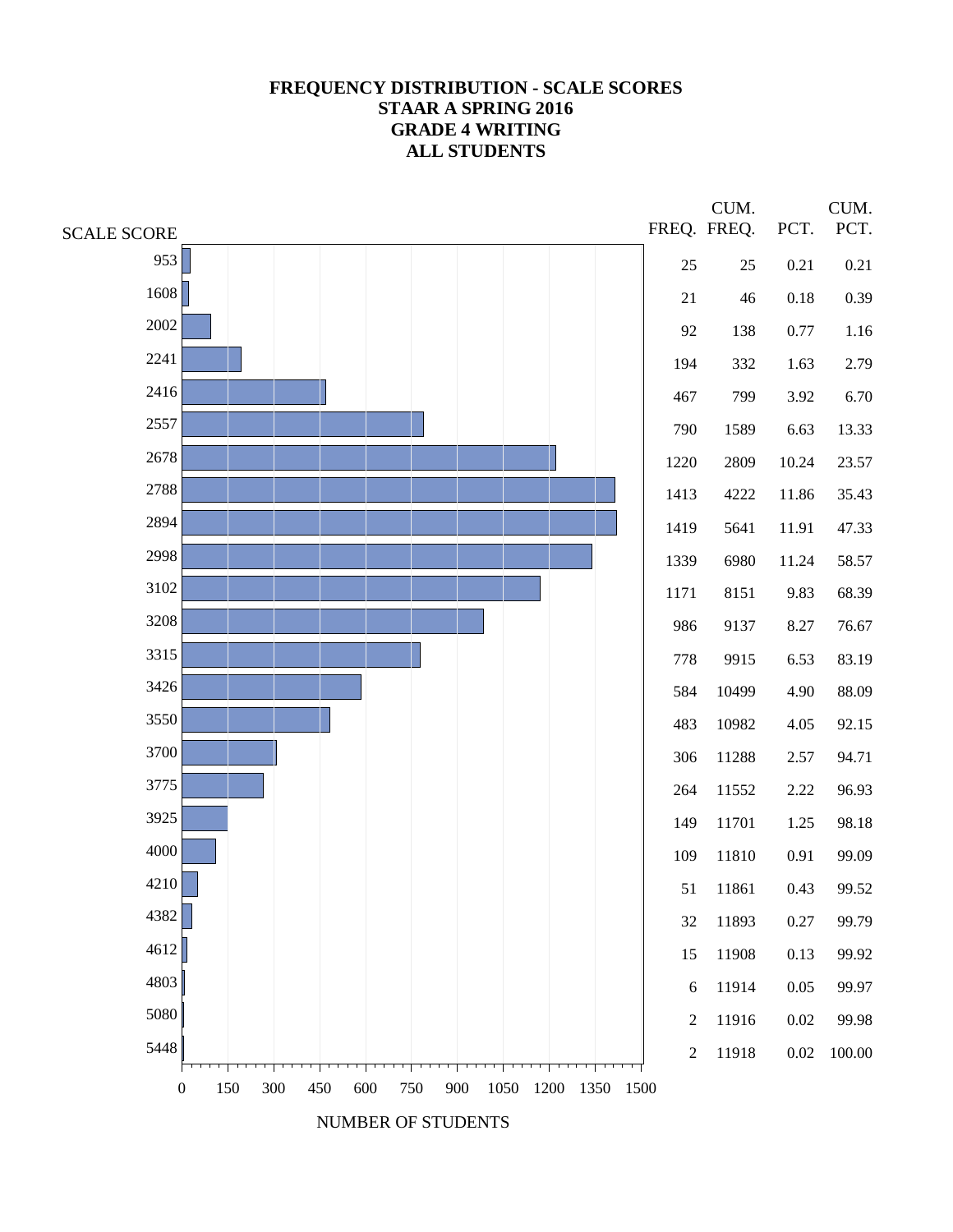### **FREQUENCY DISTRIBUTION - SCALE SCORES STAAR A SPRING 2016 GRADE 7 WRITING ALL STUDENTS**

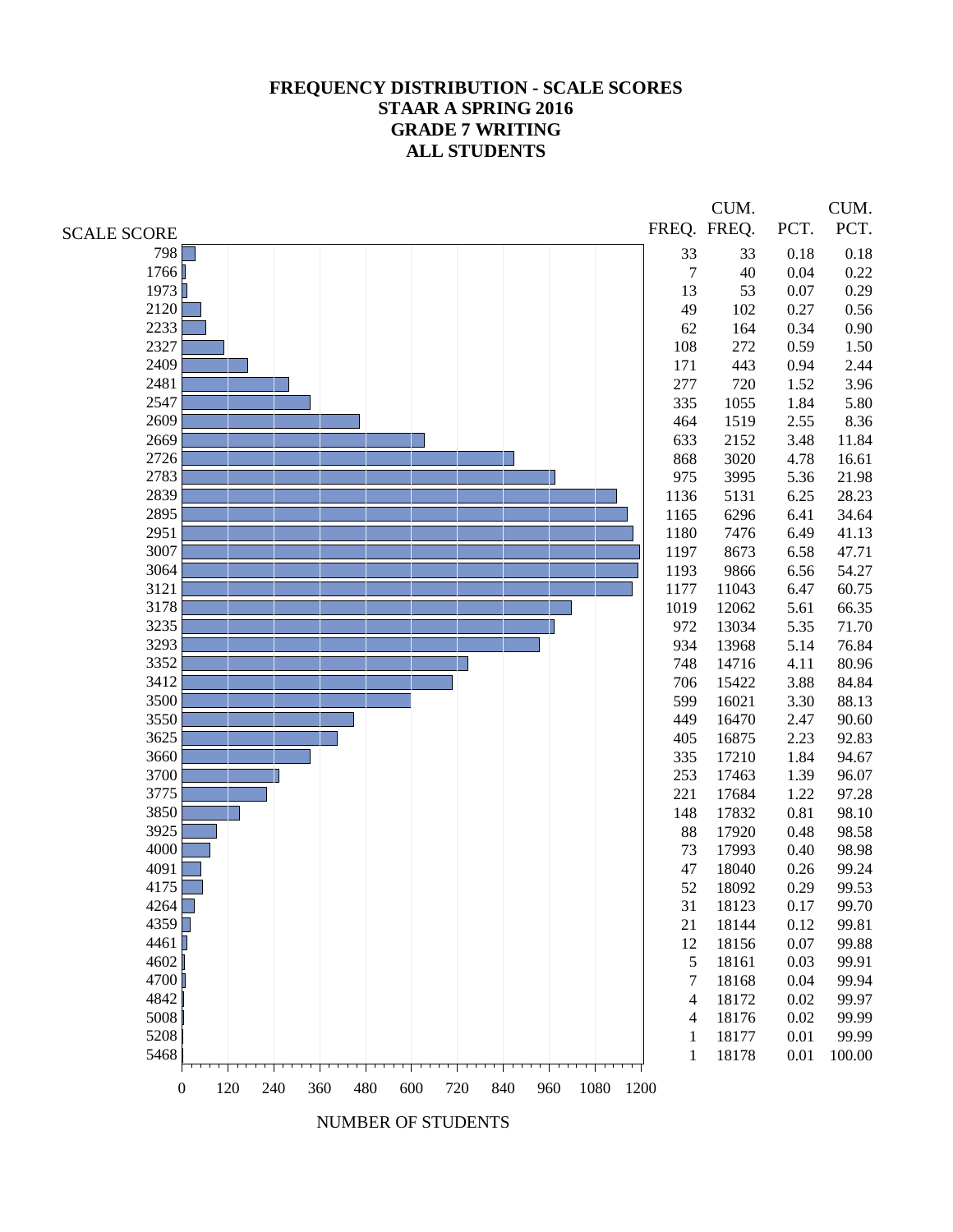# **FREQUENCY DISTRIBUTION - SCALE SCORES STAAR A SPRING 2016 GRADE 5 SCIENCE ALL STUDENTS**

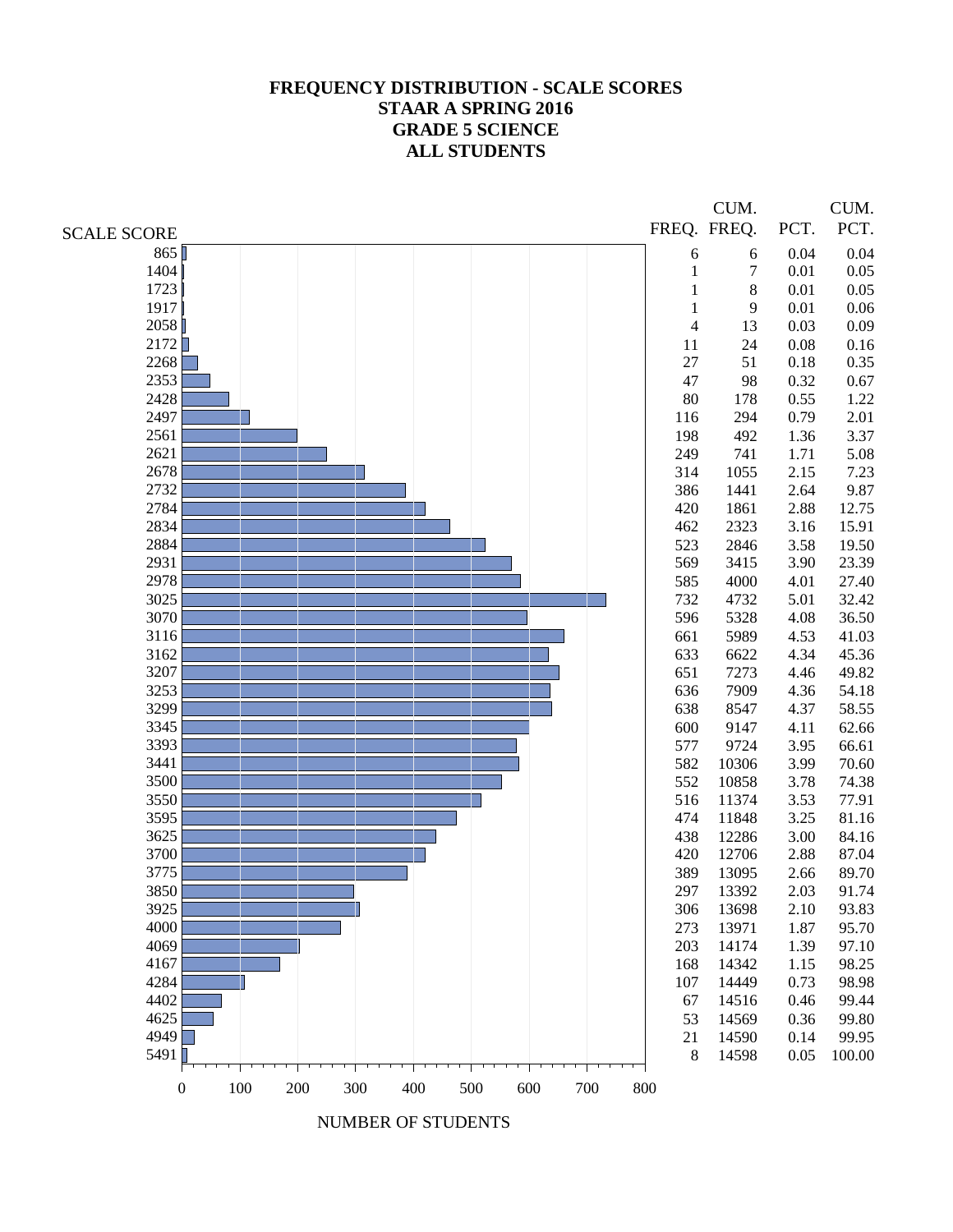## **FREQUENCY DISTRIBUTION - SCALE SCORES STAAR A SPRING 2016 GRADE 8 SCIENCE ALL STUDENTS**

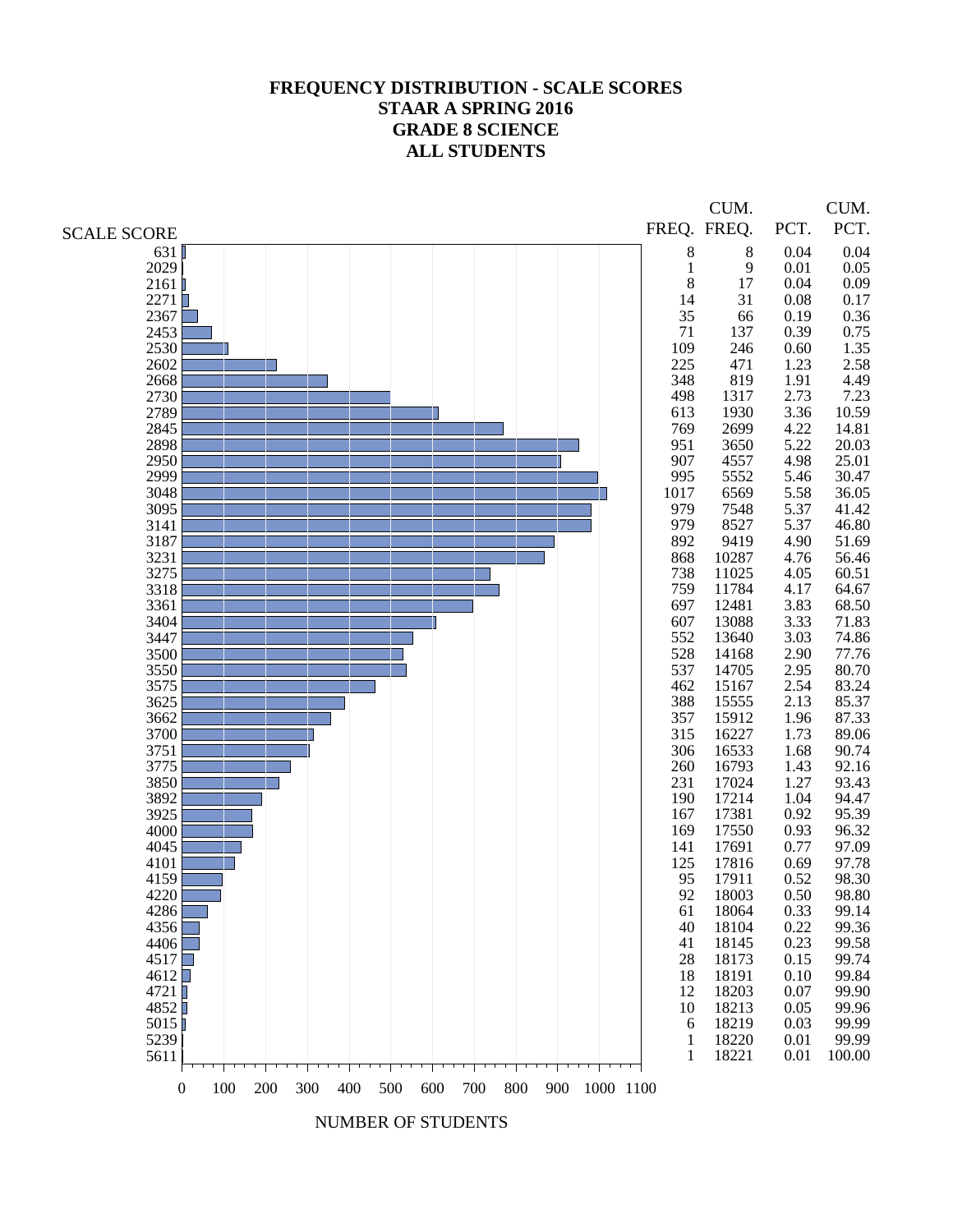### **FREQUENCY DISTRIBUTION - SCALE SCORES STAAR A SPRING 2016 GRADE 8 SOCIAL STUDIES ALL STUDENTS**

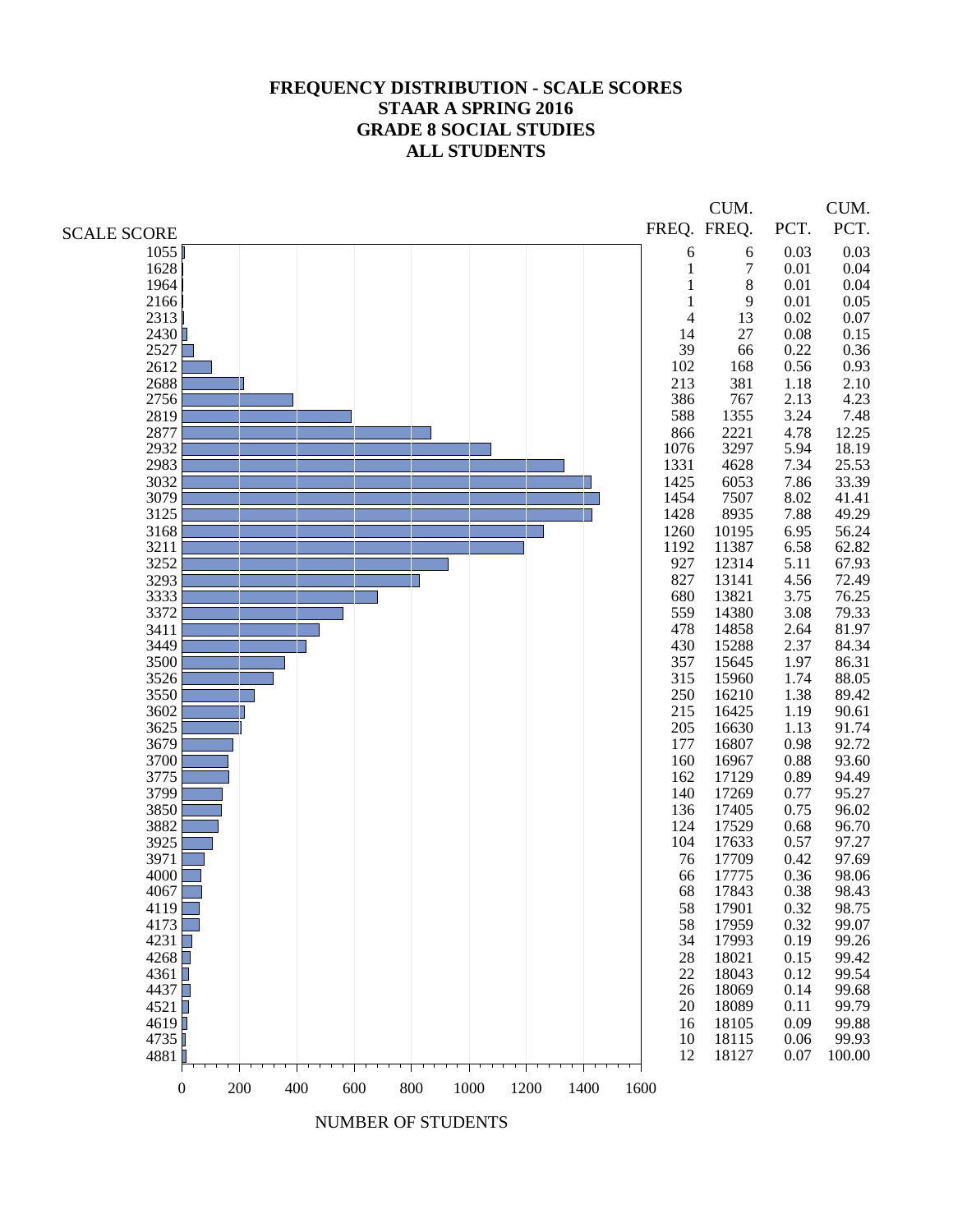#### **FREQUENCY DISTRIBUTION - SCALE SCORES STAAR A EOC SPRING 2016 ALGEBRA I ALL STUDENTS**

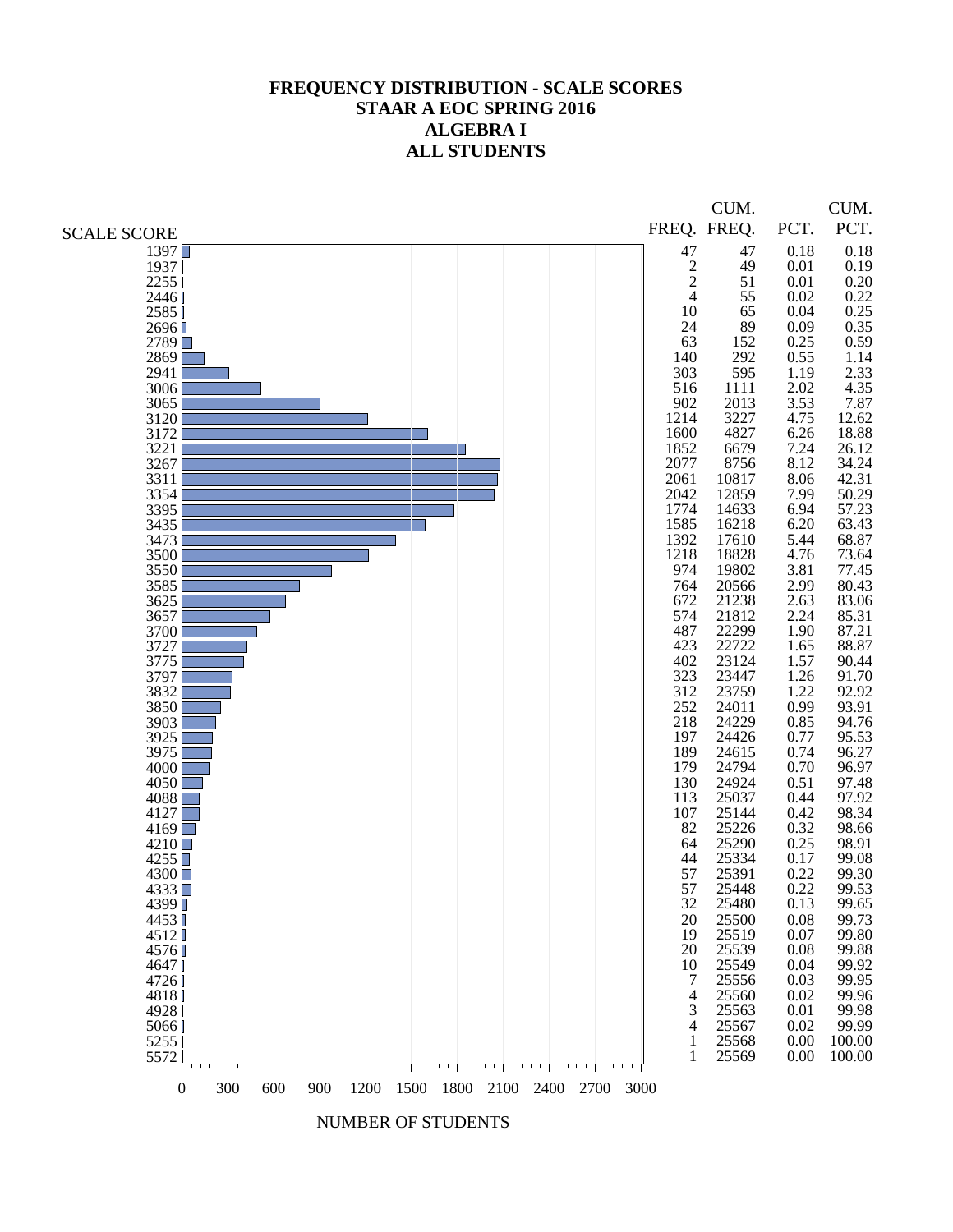#### **FREQUENCY DISTRIBUTION - SCALE SCORES STAAR A EOC SPRING 2016 BIOLOGY ALL STUDENTS**

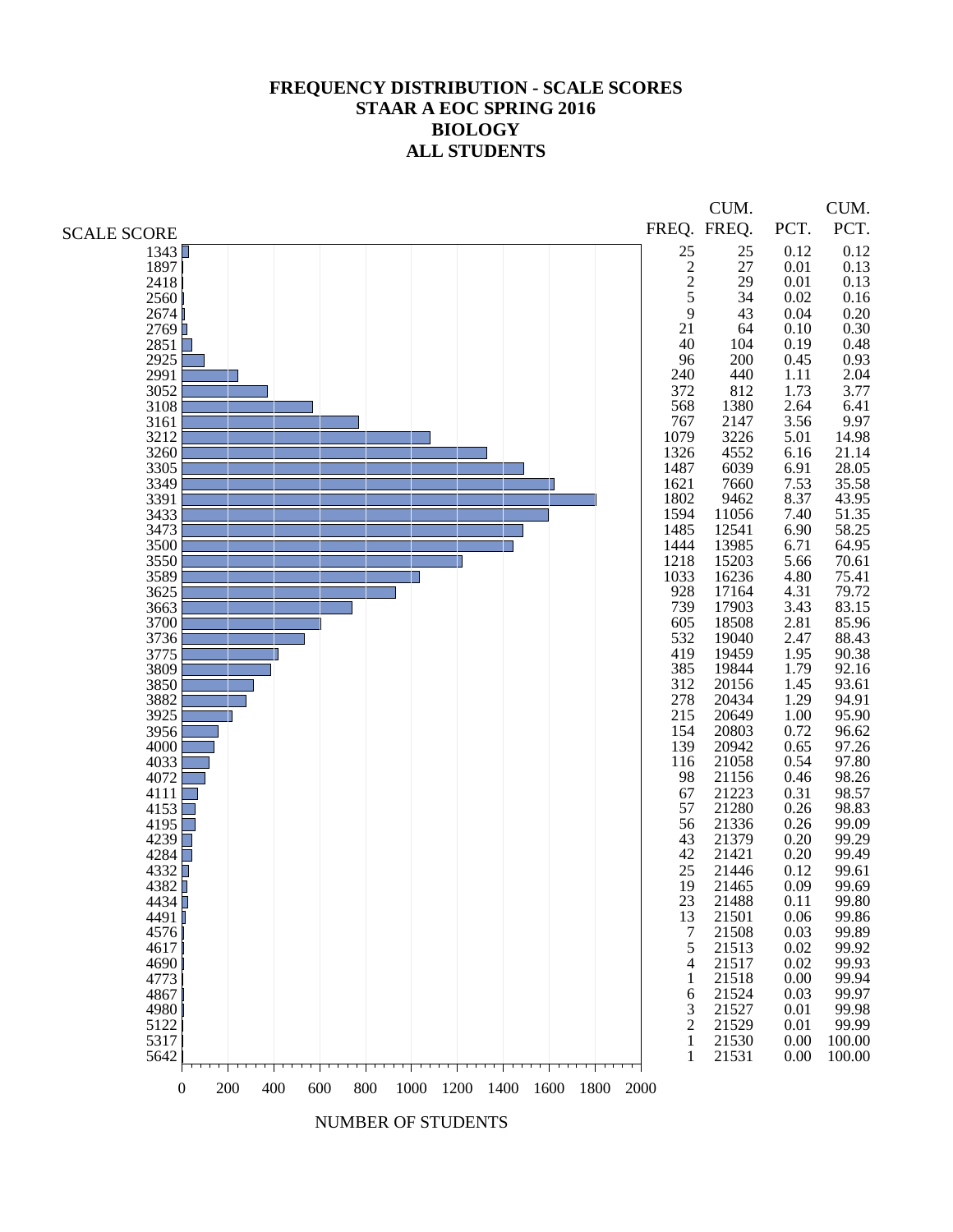**STAAR A EOC SPRING 2016 ENGLISH I ALL STUDENTS**

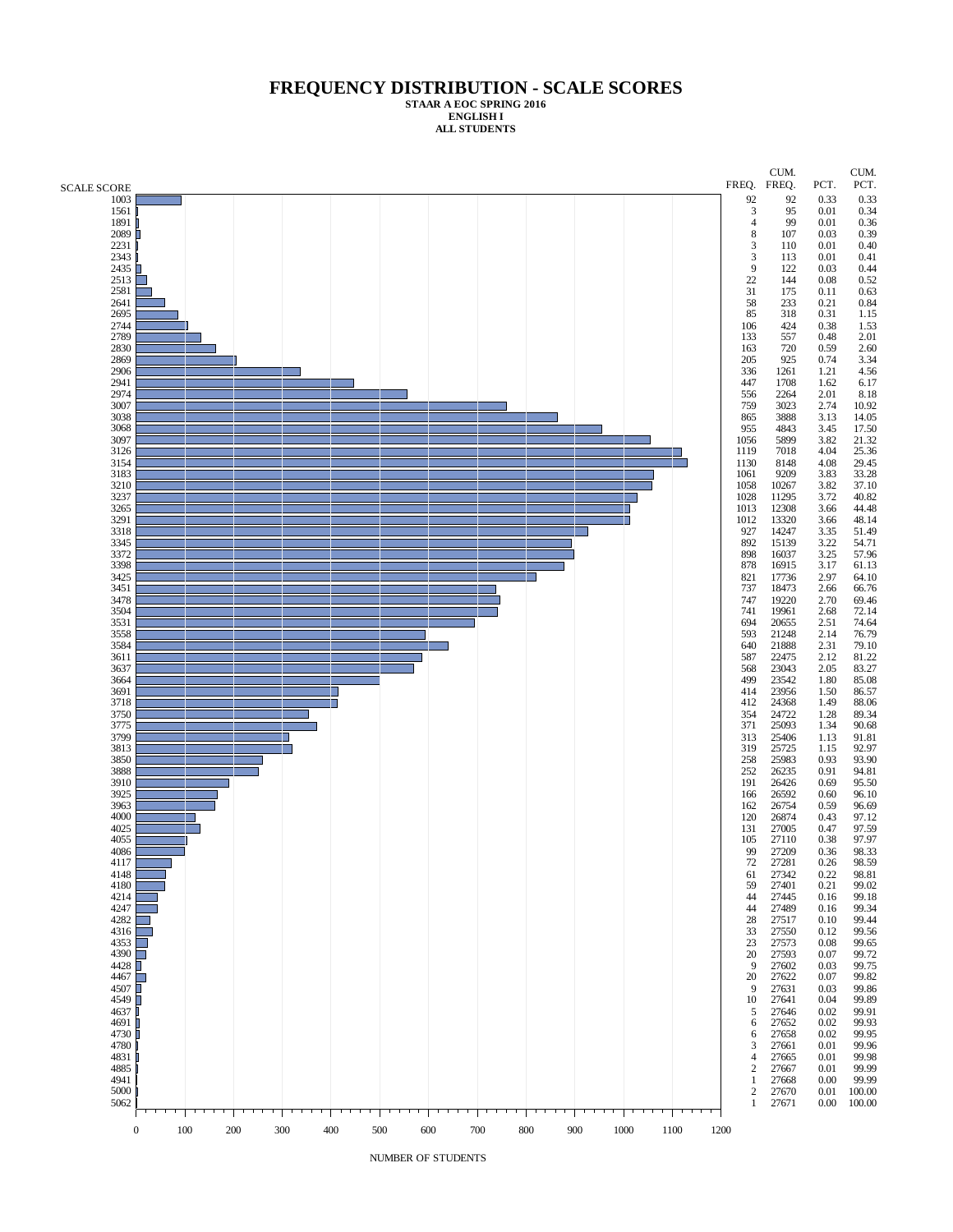**STAAR A EOC SPRING 2016 ENGLISH II ALL STUDENTS**

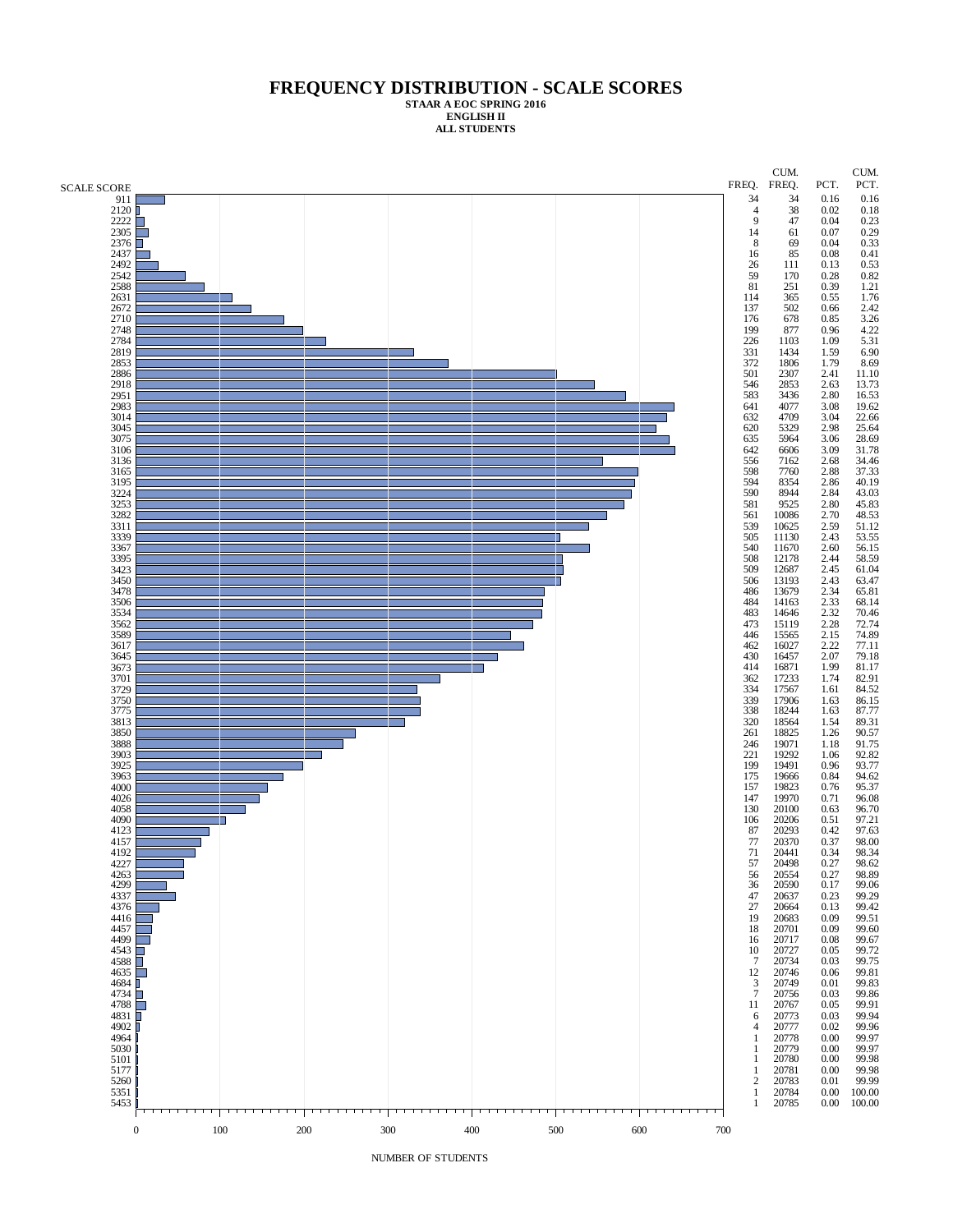### **FREQUENCY DISTRIBUTION - SCALE SCORES STAAR A EOC SPRING 2016 U.S. HISTORY ALL STUDENTS**

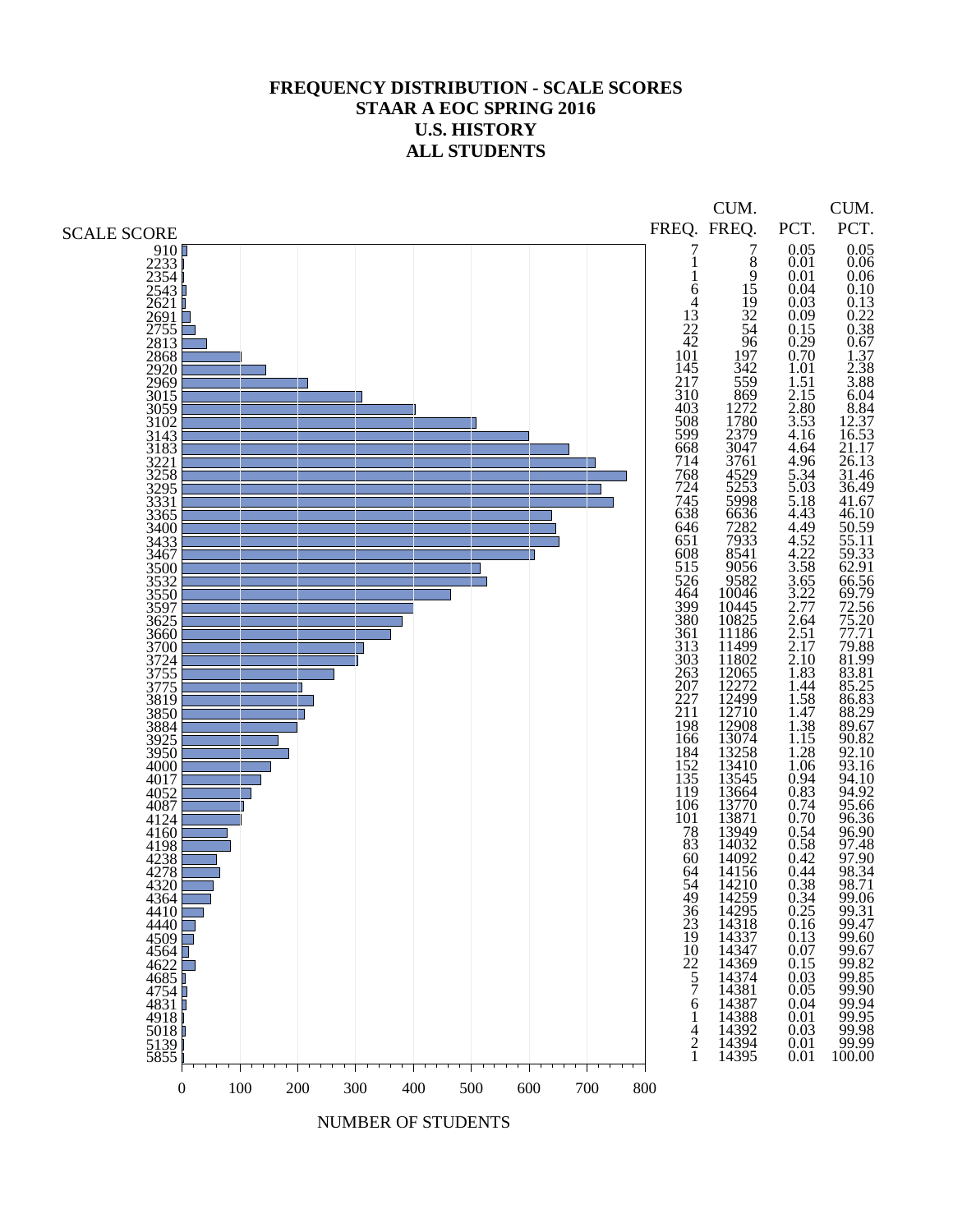#### **FREQUENCY DISTRIBUTION - SCALE SCORES STAAR L SPRING 2016 GRADE 3 MATH ALL STUDENTS**

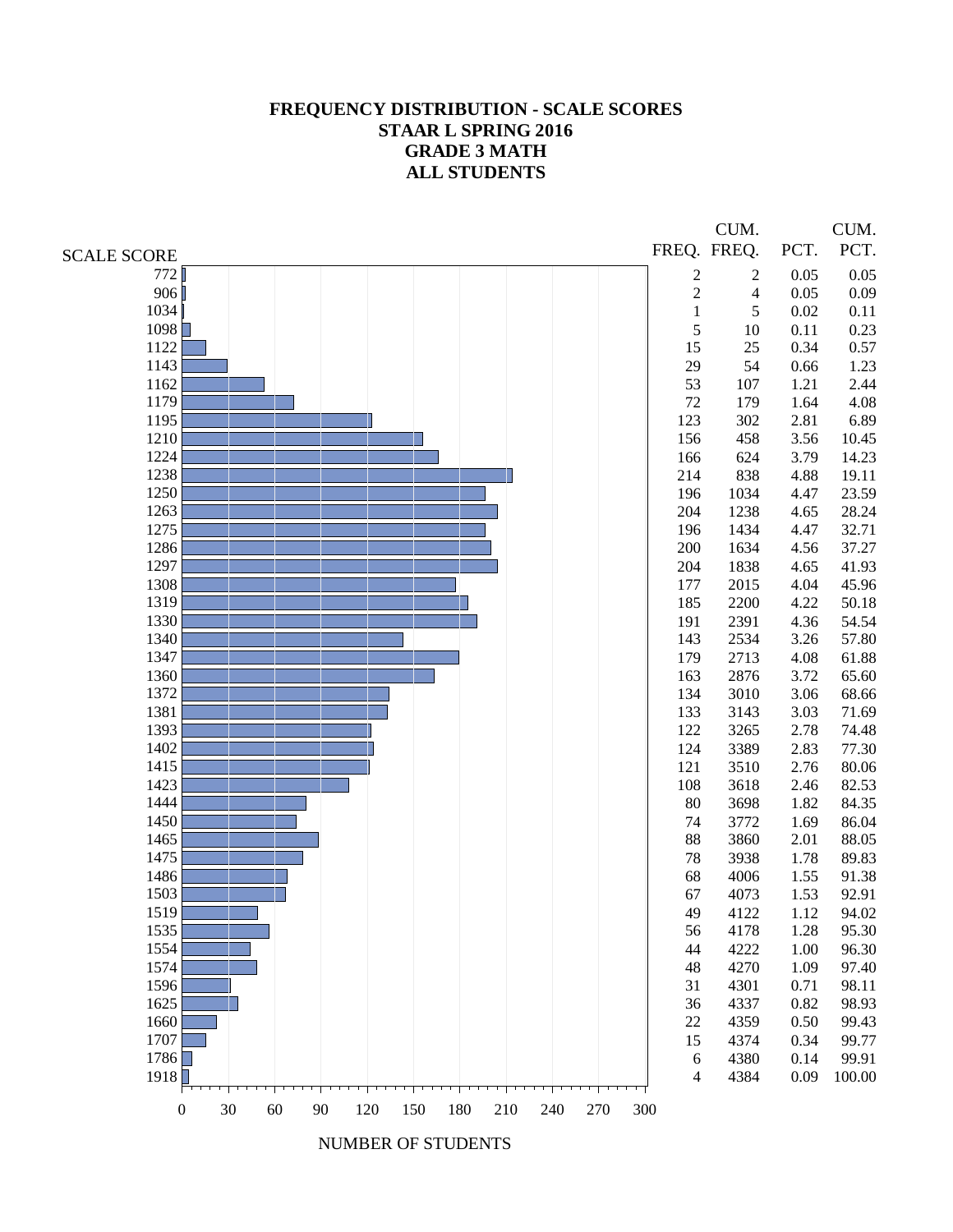# **FREQUENCY DISTRIBUTION - SCALE SCORES STAAR L SPRING 2016 GRADE 4 MATH ALL STUDENTS**

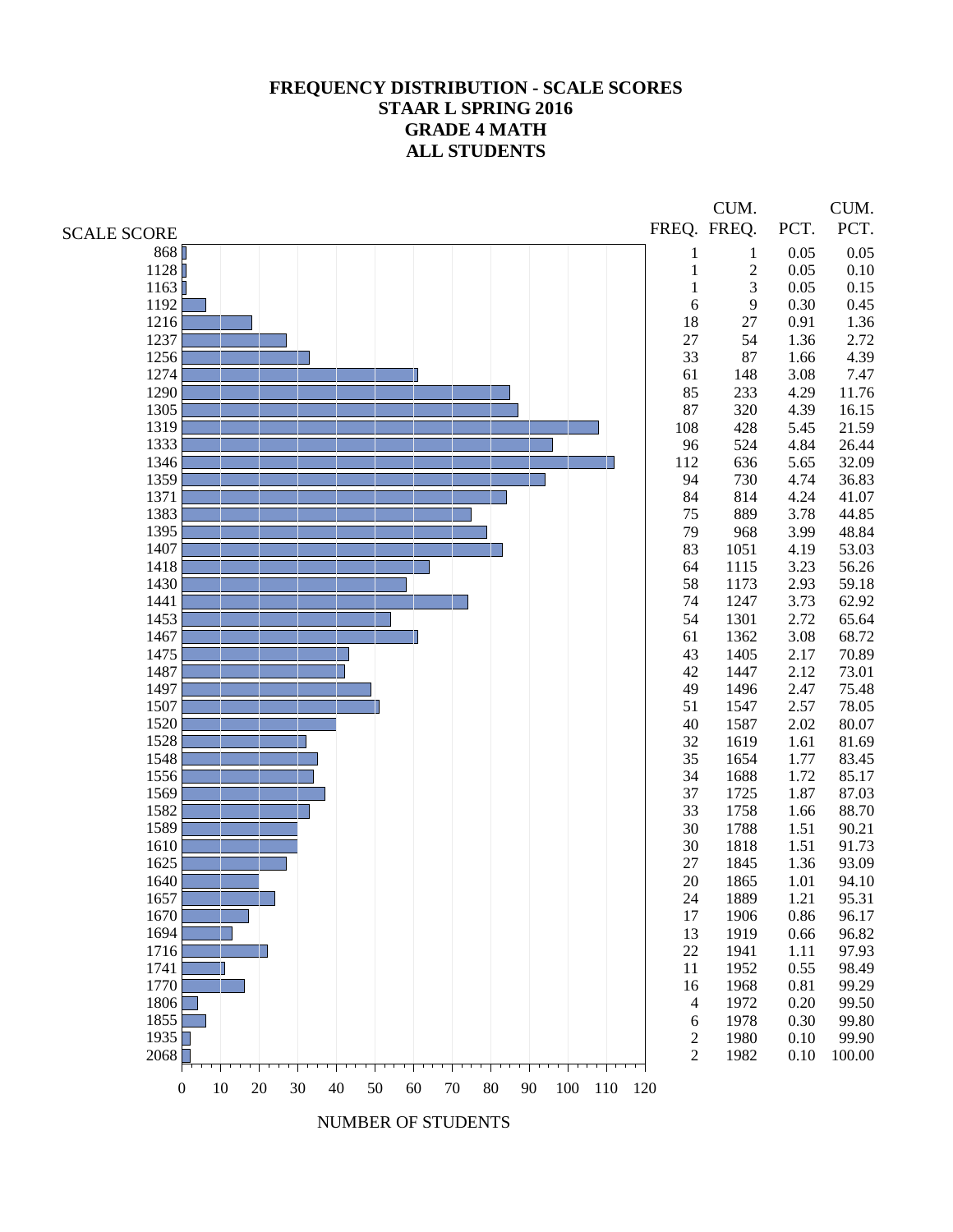# **FREQUENCY DISTRIBUTION - SCALE SCORES STAAR L SPRING 2016 GRADE 5 MATH ALL STUDENTS**

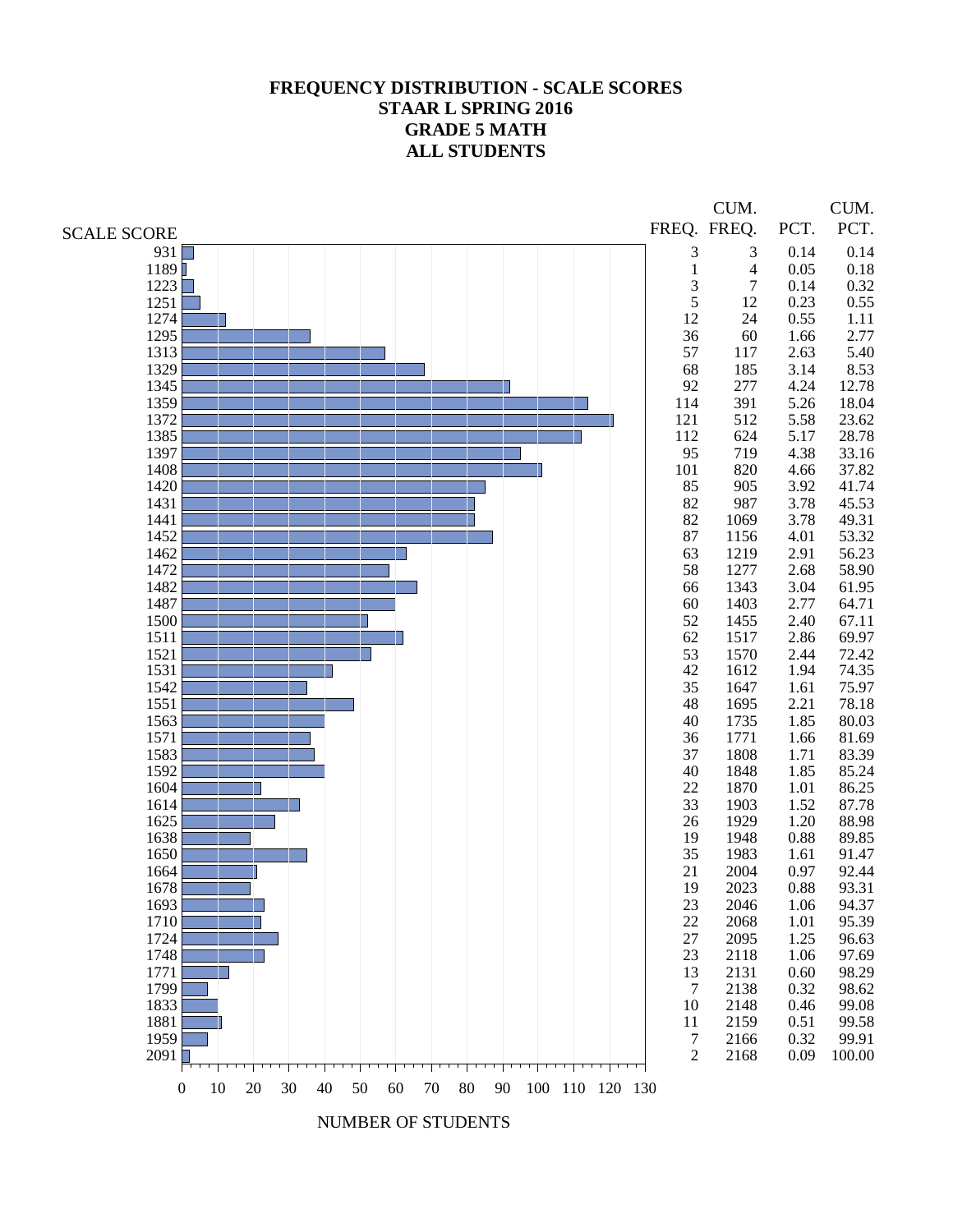# **FREQUENCY DISTRIBUTION - SCALE SCORES STAAR L SPRING 2016 GRADE 6 MATH ALL STUDENTS**

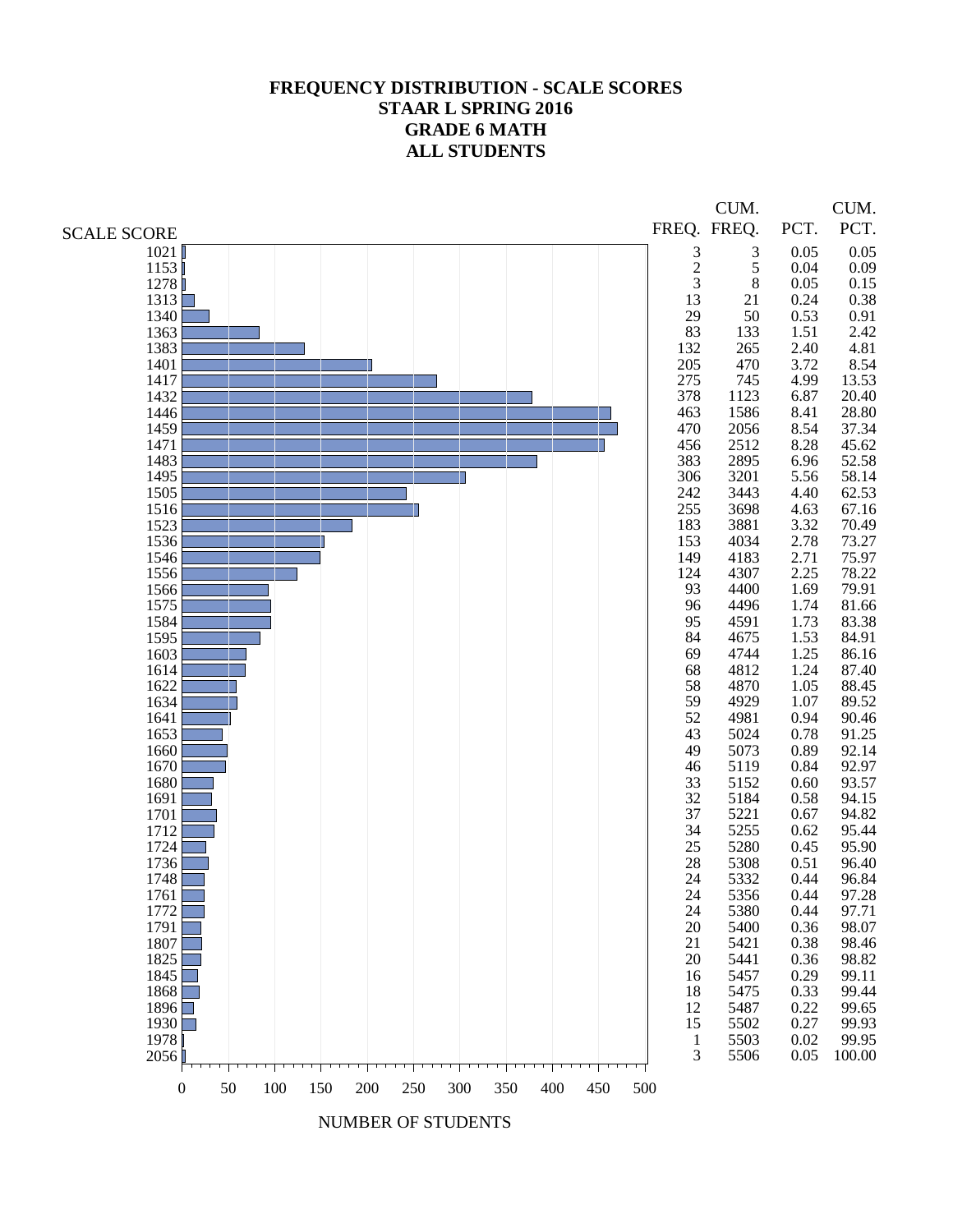# **FREQUENCY DISTRIBUTION - SCALE SCORES STAAR L SPRING 2016 GRADE 7 MATH ALL STUDENTS**

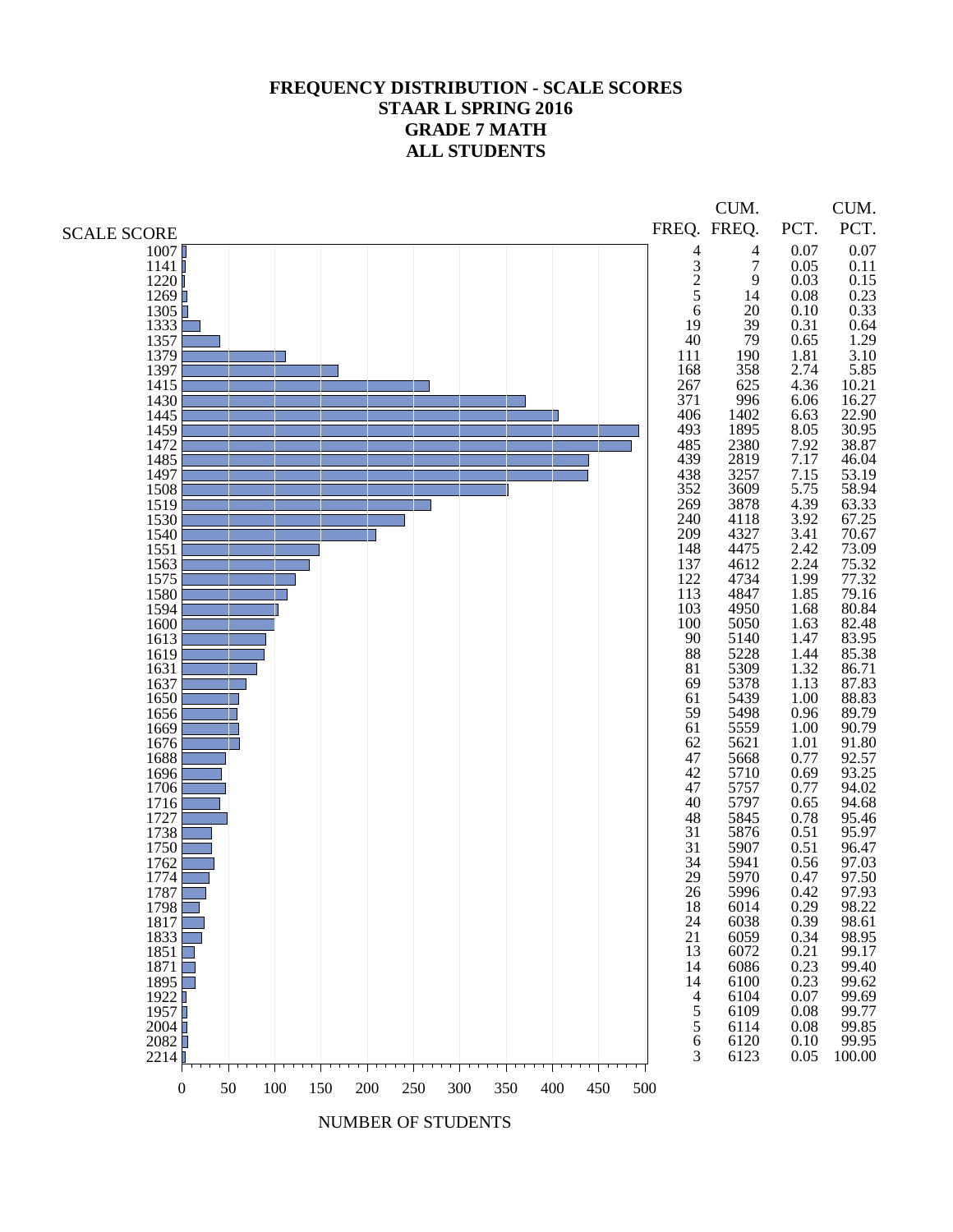# **FREQUENCY DISTRIBUTION - SCALE SCORES STAAR L SPRING 2016 GRADE 8 MATH ALL STUDENTS**

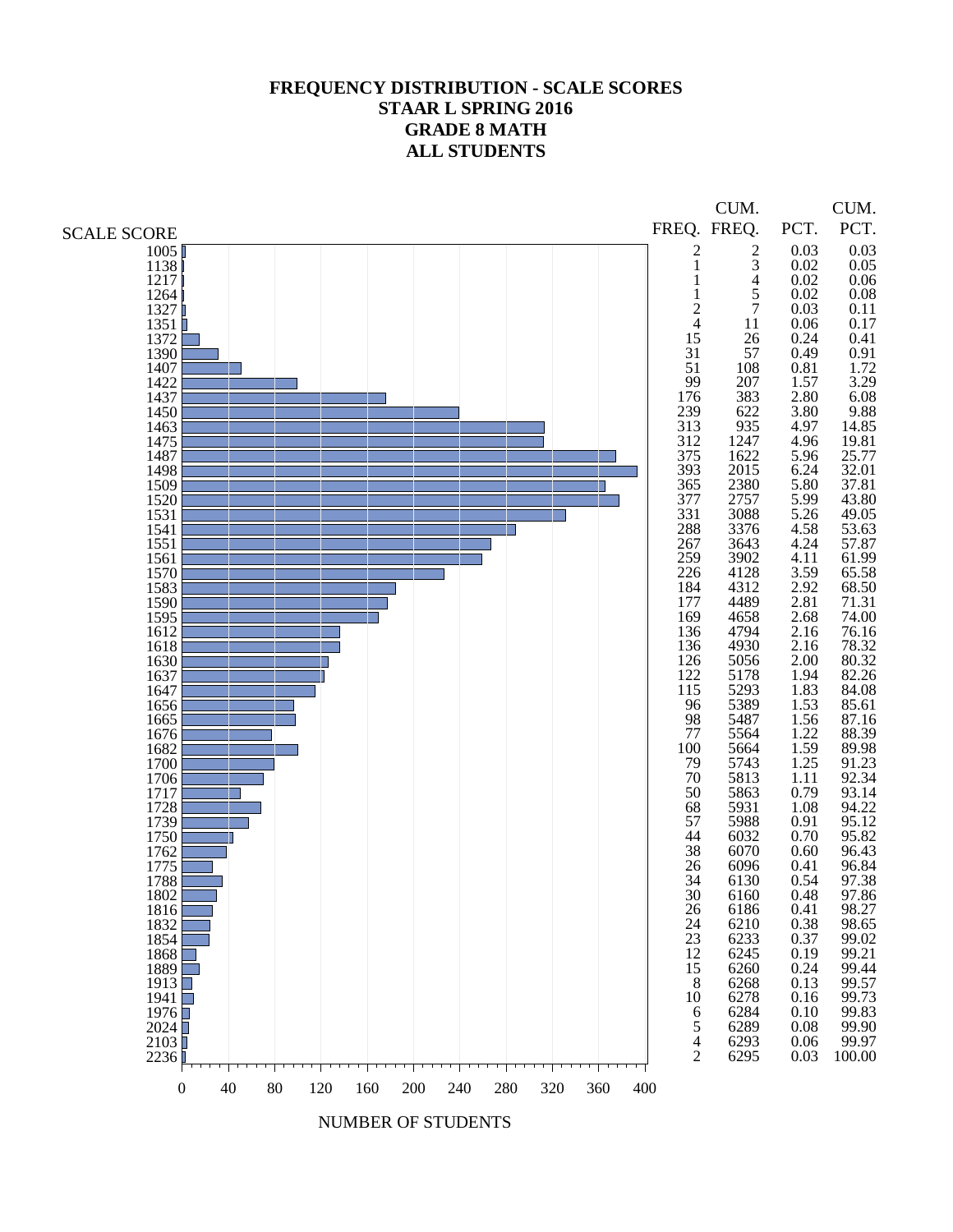# **FREQUENCY DISTRIBUTION - SCALE SCORES STAAR L SPRING 2016 GRADE 5 SCIENCE ALL STUDENTS**



NUMBER OF STUDENTS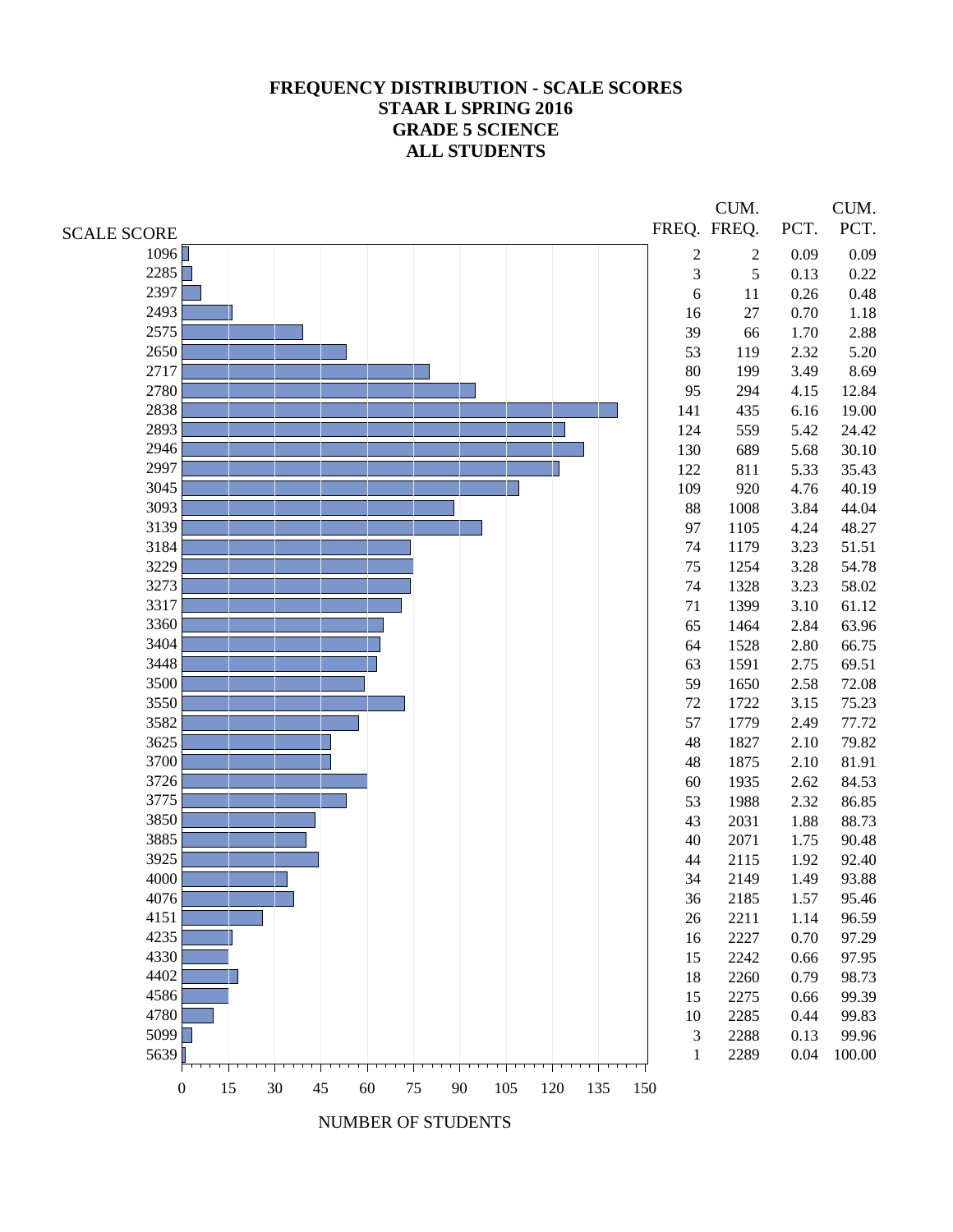# **FREQUENCY DISTRIBUTION - SCALE SCORES STAAR L SPRING 2016 GRADE 8 SCIENCE ALL STUDENTS**

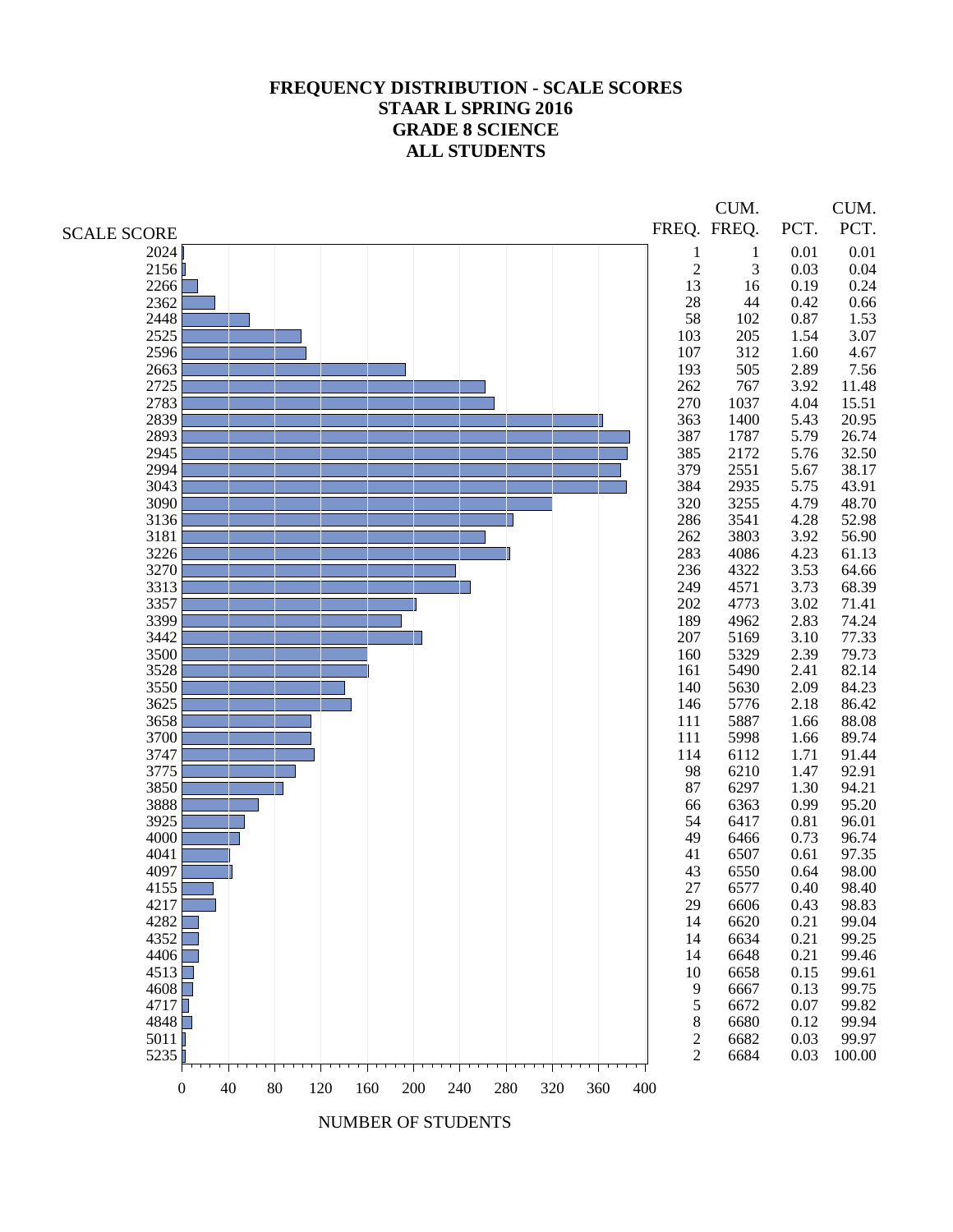## **FREQUENCY DISTRIBUTION - SCALE SCORES STAAR L SPRING 2016 GRADE 8 SOCIAL STUDIES ALL STUDENTS**

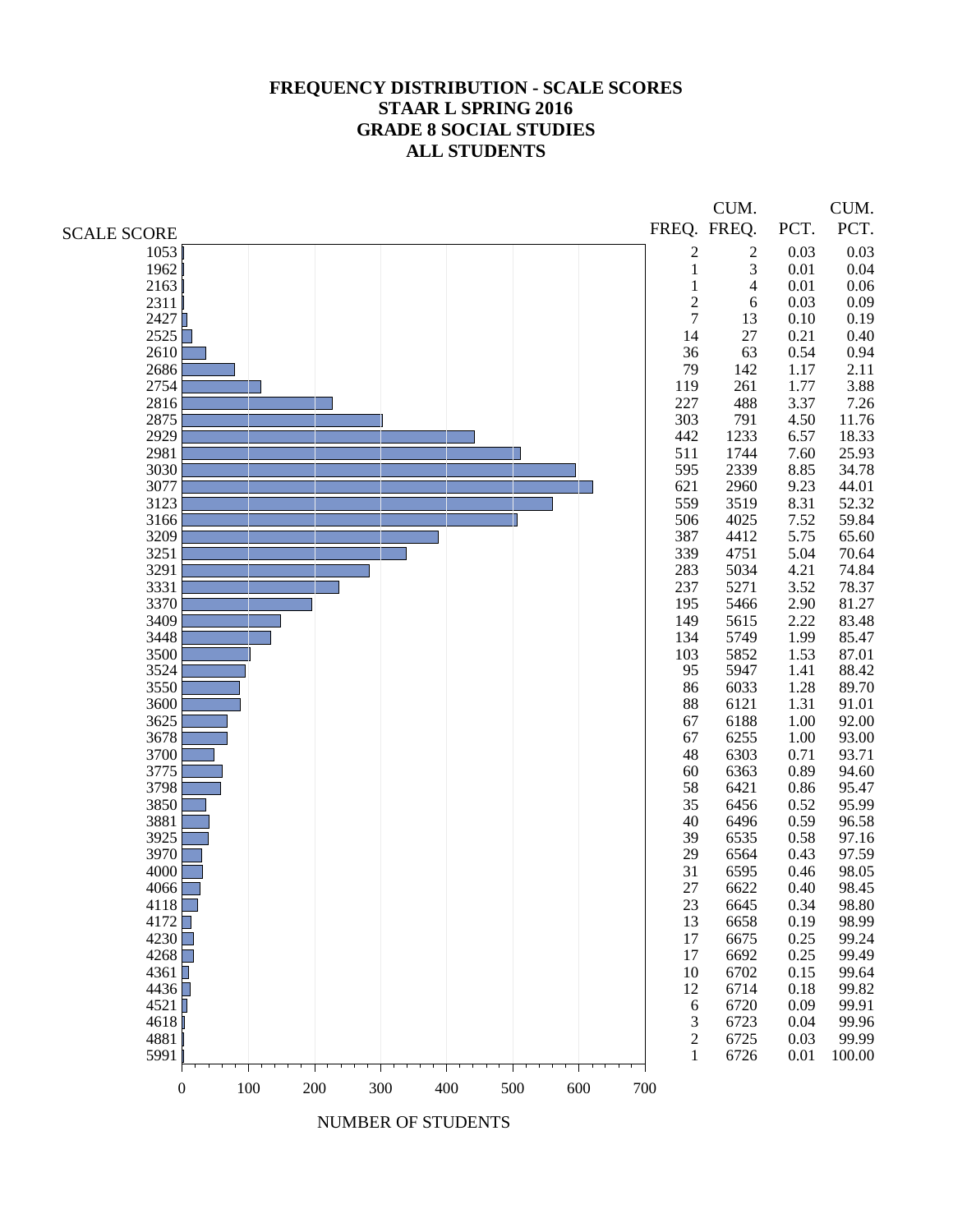## **FREQUENCY DISTRIBUTION - SCALE SCORES STAAR L EOC SPRING 2016 ALGEBRA I ALL STUDENTS**

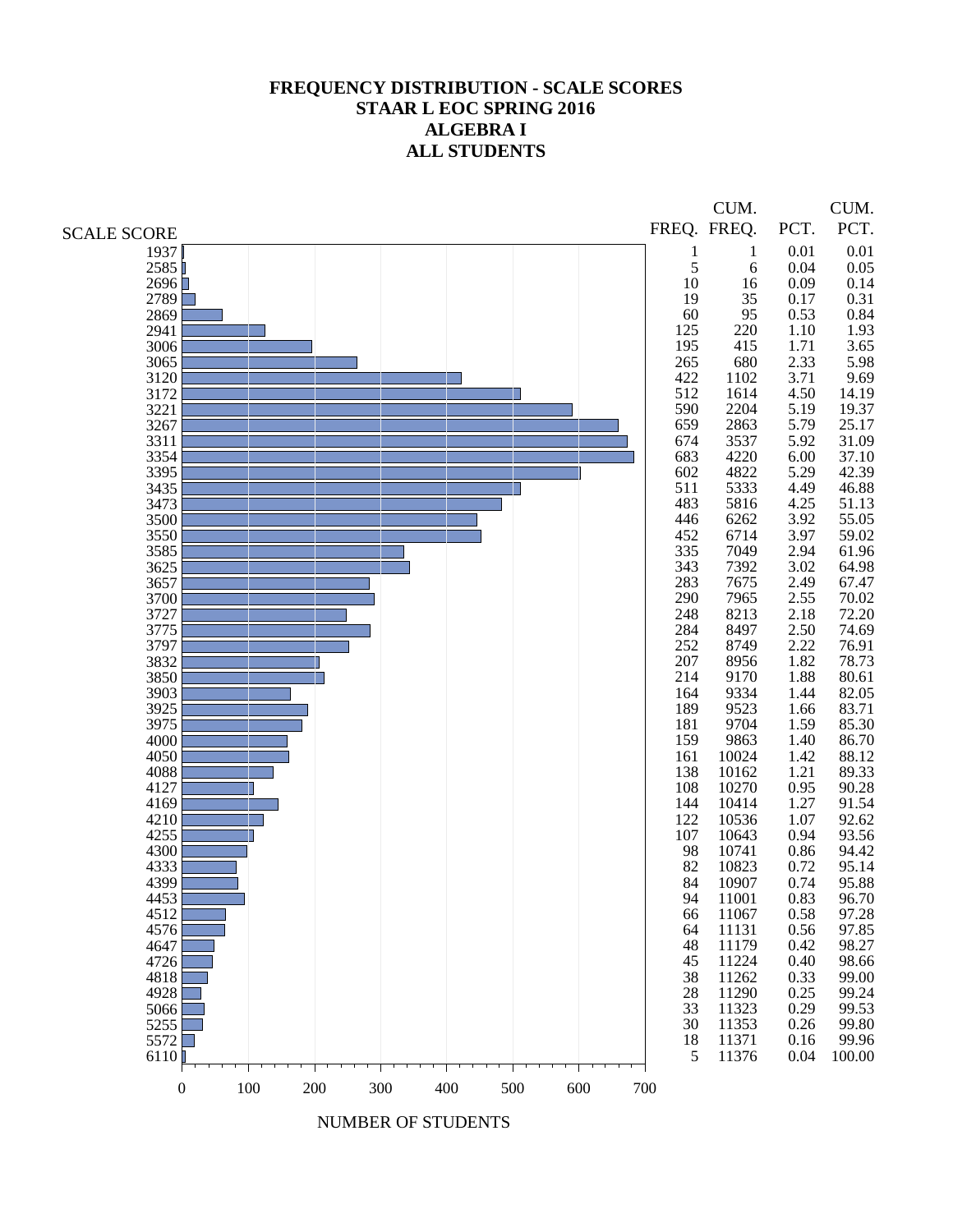#### **FREQUENCY DISTRIBUTION - SCALE SCORES STAAR L EOC SPRING 2016 BIOLOGY ALL STUDENTS**



NUMBER OF STUDENTS